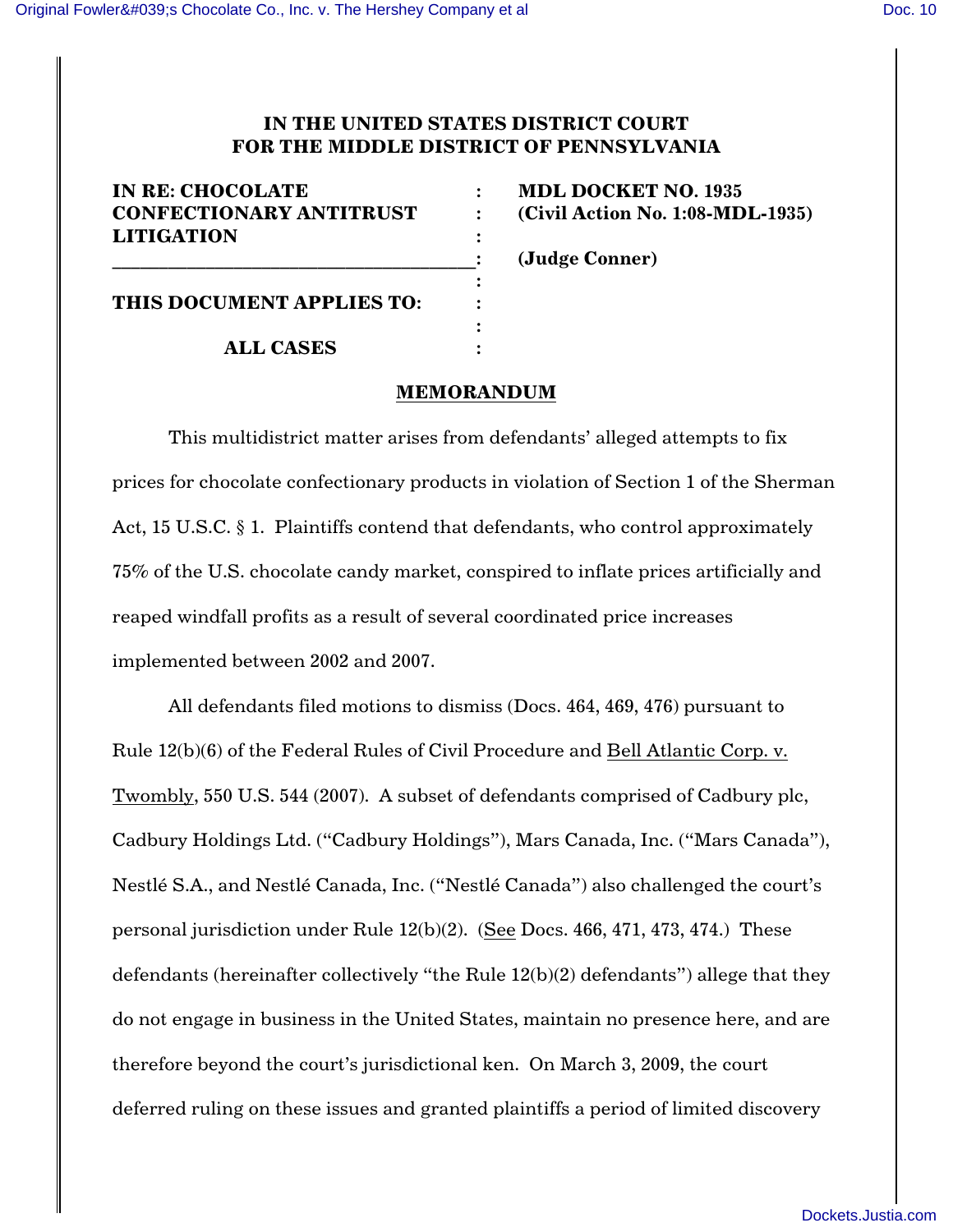to develop a factual basis for jurisdiction over the Rule 12(b)(2) defendants.

See In re Chocolate Confectionary Antitrust Litig. (Chocolate I), 602 F. Supp. 2d 538, 573-74, 577 (M.D. Pa. 2009). Discovery closed on April 24, 2009, and all parties to the Rule 12(b)(2) motions submitted supplemental briefs and accompanying exhibits. For the reasons that follow, the jurisdictional motions of Mars Canada, Nestlé S.A., and Nestlé Canada will be granted; the motions filed by Cadbury plc and Cadbury Holdings will be denied.

# **I.** Factual Background<sup>1</sup>

The Rule 12(b)(2) defendants share many characteristics pertinent to the jurisdictional analysis. None of the Rule 12(b)(2) defendants own real property in the United States, none of them have bank accounts here, and none of them maintain a stateside workforce. They do not sell chocolate or other products directly to American consumers, and they do not have manufacturing facilities within U.S. borders. Nevertheless, plaintiffs contend that their ties to the United States place them within the court's jurisdictional reach. It is to these contacts that the court now turns.

<sup>&</sup>lt;sup>1</sup>The court recited the allegations of plaintiffs' amended complaints (Docs. 418, 420, 422, 448) at length in Chocolate I, familiarity with which is presumed. The court will recount facts alleged in the complaints only insofar as necessary to dispose of the Rule 12(b)(2) defendants' jurisdictional challenges.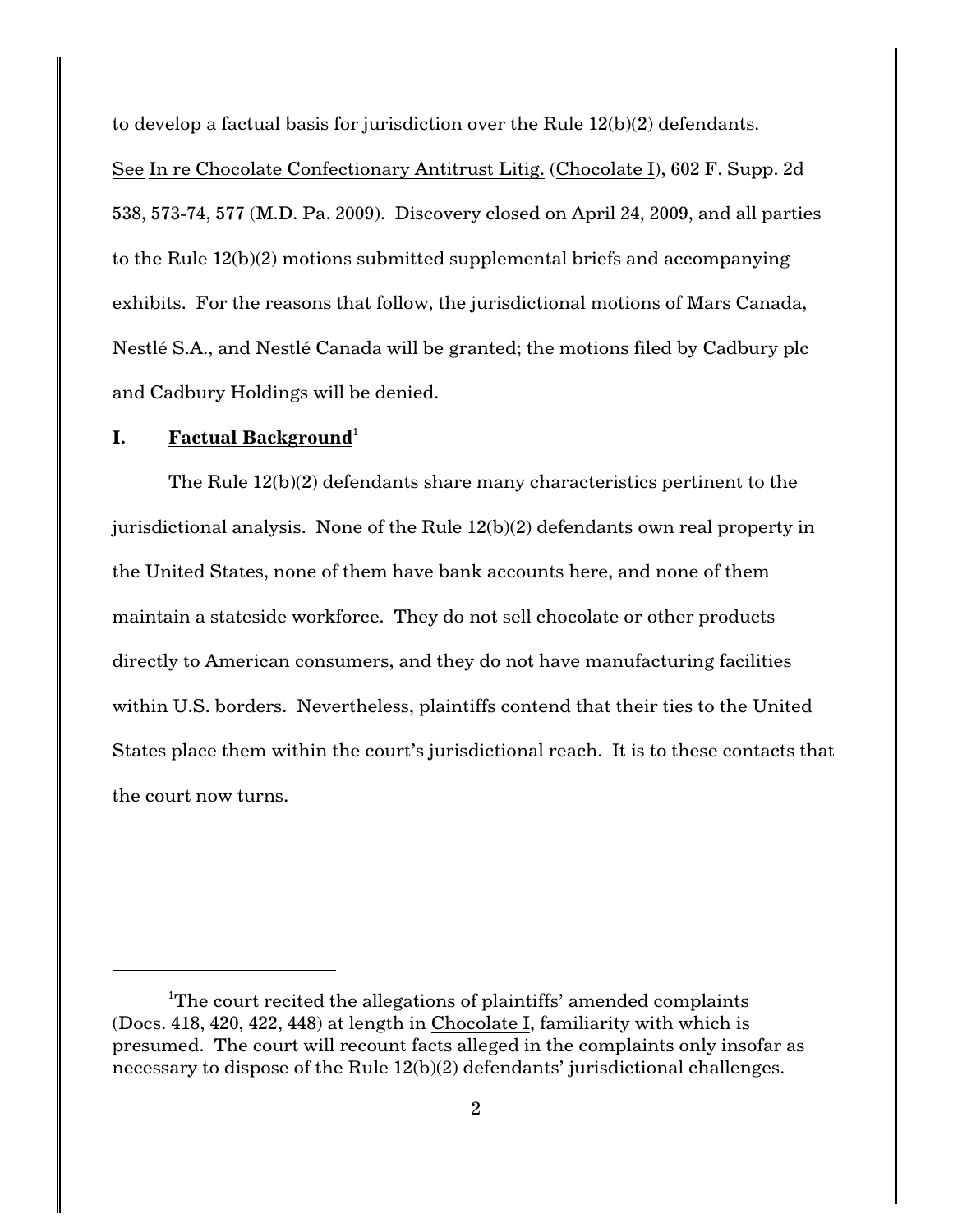## **A. Mars Canada**

Mars Canada is an indirectly owned operating subsidiary of defendant Mars, Inc. ("Mars Global") that manufactures and distributes Mars-branded products in Canada. (Doc. 622, Ex. 2 at 68-69, 83; Doc. 622, Ex. 33.) It employs more than 460 individuals, all of whom work in Canada. (Doc. 622, Ex. 2 at 93-94; Doc. 622, Ex. 11.) Mars Canada is required to obtain the approval of Mars Global for its annual budget, for capital expenditures in excess of \$500,000, and for executive appointments and compensation packages. (Doc. 622, Ex. 2 at 153-55, 159; see also Doc. 622, Ex. 17 §§ 2.9.1, .4; Doc. 622, Exs. 27-31, 34-35.)

Mars Canada periodically transfers its profits to Mars Global or to other Mars entities in the U.S. through dividend payments or through an asset-transfer process known as "capital repatriation."<sup>2</sup> (Doc. 622, Ex. 2 at 82, 86.) Either Mars Global or Mars Canada may initiate dividend payouts, but Mars Global originates capital repatriation without input from Mars Canada. (Id. at 84, 96.) In either form of transfer, the entities' officers negotiate the precise amount of the transaction based upon the corporations' respective financial positions. (Id. at 82-84.) These discussions allow Mars Canada to influence the amount and timing of transfers, and the two entities typically confer until officers of both organizations "feel comfortable" with terms of the dividend or repatriation. (Id. at 83.) Mars Global

<sup>&</sup>lt;sup>2</sup>Capital repatriation refers to the process by which a corporation transfers an asset from one country to another and revalues it using the transferee nation's currency. See JOHN DOWNES, BARRON'S FINANCIAL GUIDES: DICTIONARY OF FINANCE AND INVESTMENT TERMS 580 (7th ed. 2006).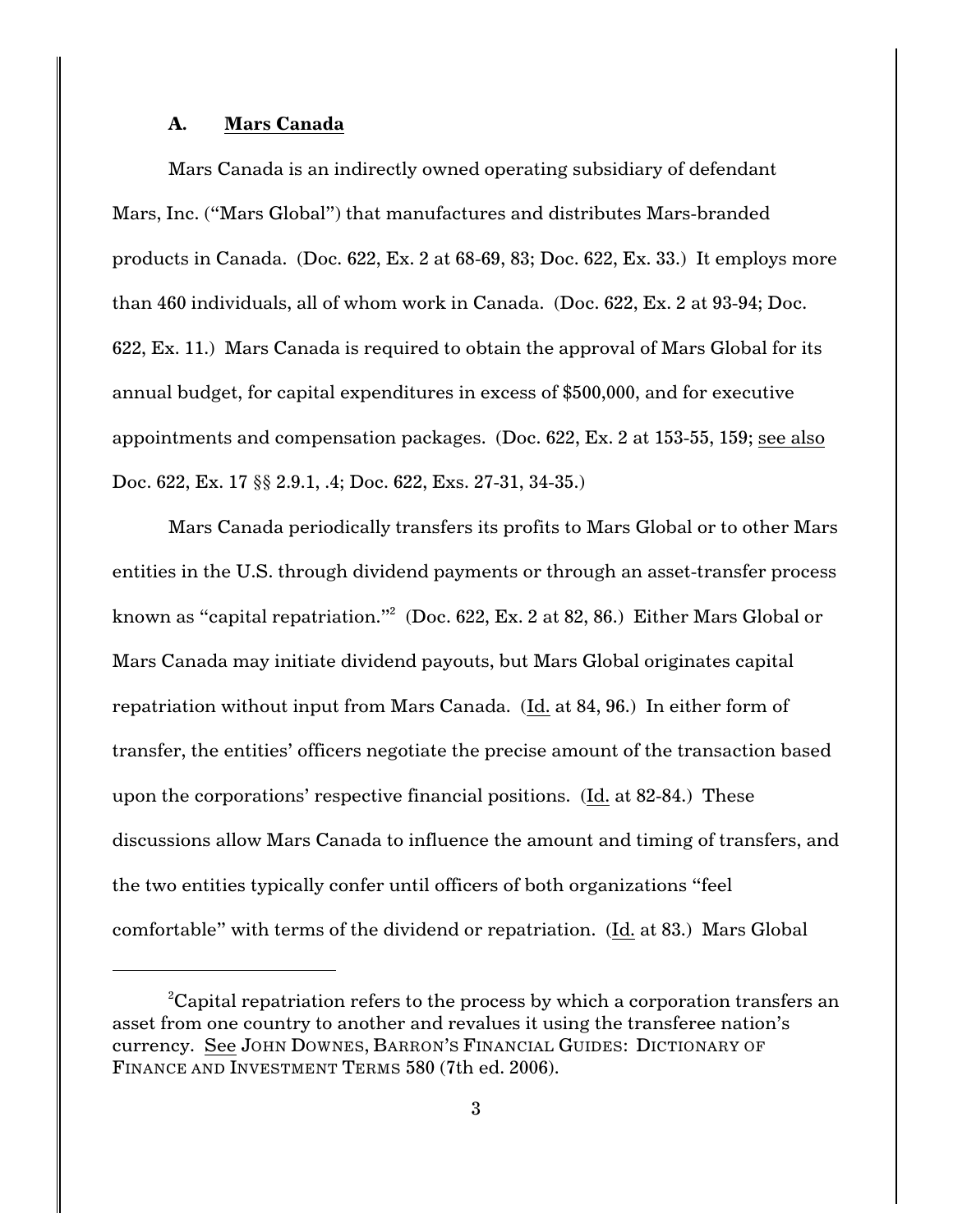also collects periodic financial data from operating subsidiaries pertaining to sales, revenue, finance, and business planning. The Mars Recurring Reports Manual, which governs submission of forty-four different reports, standardizes the format in which subsidiaries must submit this information. (Doc. 622, Ex. 24.)

 Mars Canada extends credit to other Mars entities and assumes debt without approval from its parent. (Doc. 622, Ex. 2 at 31, 100-01, 104.) While it may not distribute products outside of Canada, it develops marketing campaigns, sets the price for chocolate candy sold to Canadian buyers, and contracts with third-party distributors independent of its remote corporate parent. (Id. at 118-19, 129-30, 161- 62, 206; see also Doc. 622, Exs. 11-13; Doc. 628, Ex. 2 ¶ 14.)

Mars Canada owns all of the trademarks that it utilizes in the Canadian market, and it has entered trademark licensing agreements with Wendy's International, DreamWorks LLC, and Unilever Ice Cream. (Doc. 622, Ex. 2 at 125; Doc. 622, Exs. 11-13.) The Wendy's and Unilever agreements allow these entities to incorporate Mars-branded confections into the food products they market, (Doc. 622, Ex. 11 ¶¶ 3-4; Doc. 622, Ex. 13 ¶¶ 2.1, 3.1, 3.5, at 1607-09), while the contract <sup>3</sup> with DreamWorks authorizes Mars Canada to use Shrek<sup>®</sup> trademarks on its product packaging. (Doc. 622, Ex. 12 at scheds. II & III, at 1545-49, 1554-55.)

<sup>&</sup>lt;sup>3</sup>The DreamWorks and Unilever agreements consist of an original licensing contract and several addenda. The court will cite these documents by paragraph number followed by the last four digits of the Bates stamp identifier on the page(s) that contains the cited provisions.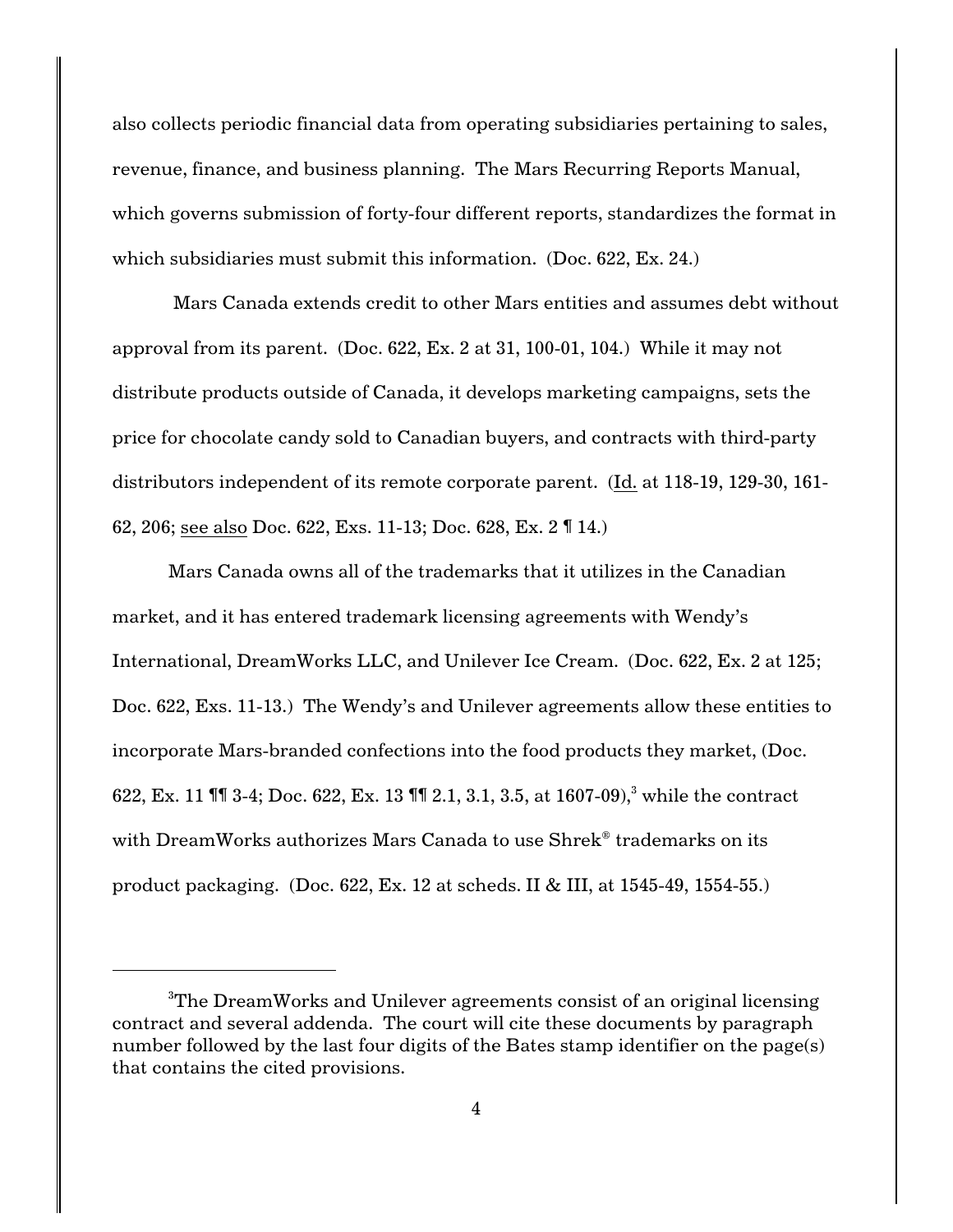Approximately 15% of the chocolate candy Mars Canada produces is consumed by Canadian households, generating annual revenue of approximately  $C$200 million<sup>4</sup> (Doc. 622, Ex. 2 at 35, 60.)$  Mars Canada sells the remaining  $85\%$  of its chocolate products to Mars entities in foreign nations at rates below the prices paid by Canadian distributors. (Id. at 35, 61.) These transactions generated an average of C\$77.7 million annually between 2002 and 2007. (Doc. 622, Ex. 1.) Most of these exports enter the U.S. market through an inter-company sale to defendant Mars Snackfood U.S. LLC ("Mars Snackfood"),<sup>5</sup> which distributes Mars-branded products to American consumers. (Doc. 622, Ex. 2 at 36.) Mars Snackfood takes possession of these products F.O.B. Canada, and both corporations log the transfer as a purchase transaction in their accounting journals. (Id. at 41-42, 56.) Pricing for this transfer is guided by the Mars Finance Manual, a 500-page document issued by Mars Global that establishes uniform accounting, finance, purchasing, and litigation practices throughout the Mars group. $6$  (Id. at 47-48; Doc. 622, Ex. 17)

<sup>&</sup>lt;sup>4</sup>All monetary figures preceded by a dollar sign  $(\$)$  appear in U.S. dollars unless otherwise noted. Amounts preceded by a *C* reflect valuation in Canadian dollars.

<sup>&</sup>lt;sup>5</sup>Mars Canada corporate designee Mary Jane Dowling identified the American entity that purchased Mars Canada's products as "Snackfood" or "U.S. Snackfood," but she was unable to identify its precise legal name. (Doc. 622, Ex. 2 at 36.)

 ${}^{6}$ As used in this memorandum, the terms "Mars group," "Nestlé group," and "Cadbury group," refer respectively to Mars Global, Nestlé S.A., and Cadbury plc and all of their affiliated operating, holding, and managing corporations regardless of whether the subsidiaries are parties to this action.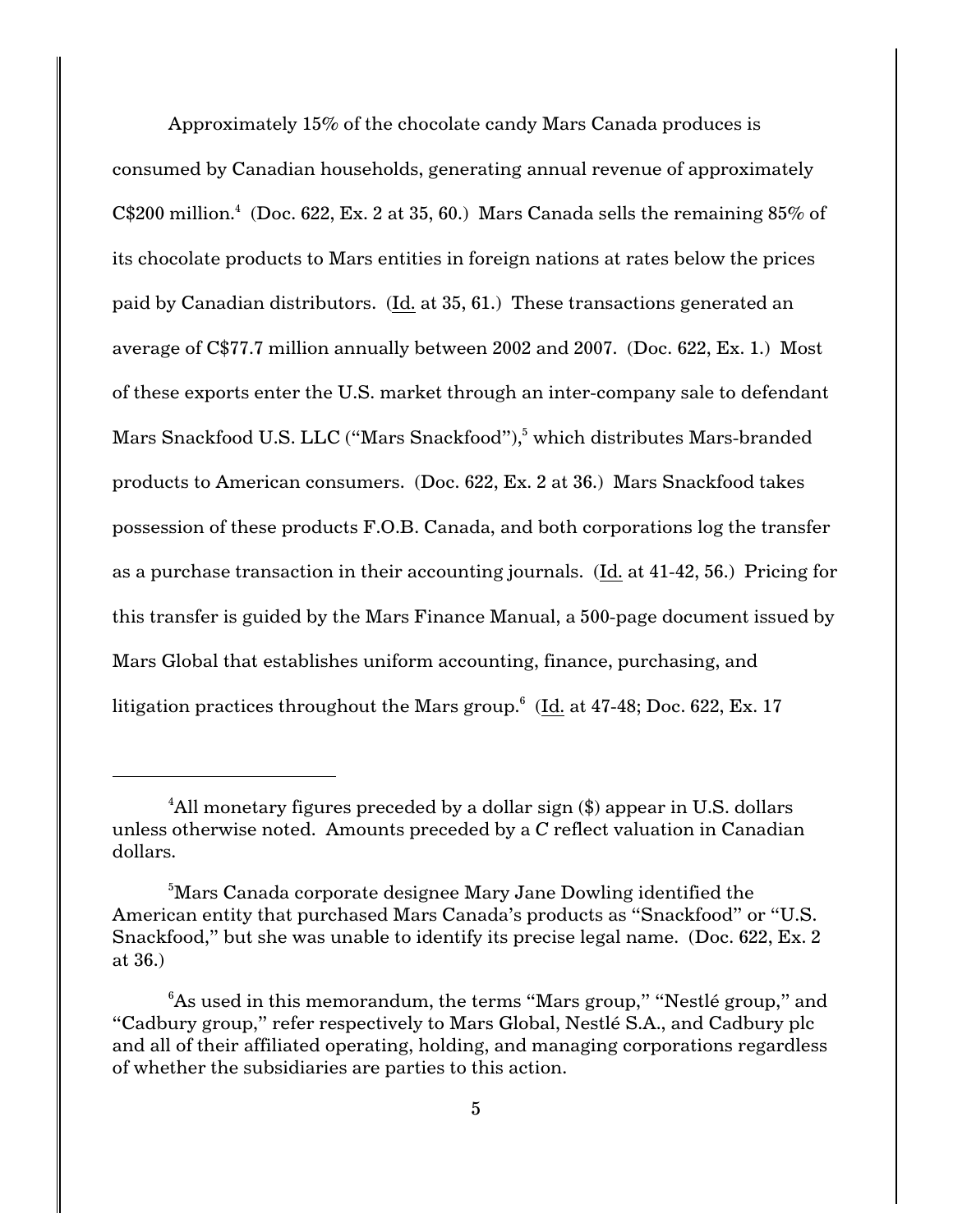§ 1.3.1.) The Manual articulates broad pricing principles, but the parties to an intercompany transfer must determine how to apply them to a particular transaction. (Doc. 622, Ex. 17 § 2.21.2 (instructing parties to "jointly seek to resolve any queries related to the application of [pricing] guidelines")).

Mars Snackfood and other Mars entities<sup>7</sup> within the United States supply Mars Canada with certain proprietary raw materials. These materials consist primarily of liquid chocolate and chocolate crumb—a base ingredient for all Marsbranded chocolate products. (Doc. 622, Ex. 2 at 113-15.) Mars Canada and Mars Snackfood also consolidate their purchases of supplies such as packaging and packing materials. (Id. at 116-17.)

## **B. Nestlé S.A. and Nestlé Canada**

Nestlé S.A. is the ultimate parent of all entities within the Nestlé group, which includes fifty-two operating companies that bear primary responsibility for product sales and distribution. (Doc. 618, Ex. 2 at 11, 71, 75.) The Nestlé group loosely coordinates operating activities through two immediate subsidiaries of Nestlé S.A. known as Nestec, S.A. ("Nestec") and Société des Produits Nestlé S.A. ("Société"). (Id. at 13, 62; Doc. 627, Ex. A ¶ 6.) Like Nestlé S.A., both Société and Nestec are formed under Swiss law and have their corporate headquarters in Vevey, Switzerland. (Doc. 618, Ex. 37 at 183.) They employ no personnel, hold no

 ${}^{7}$ As used herein, the terms "Mars entity," "Nestlé entity," or "Cadbury entity" refer to an indeterminate member of a particular corporate group regardless of whether it is a party to this action.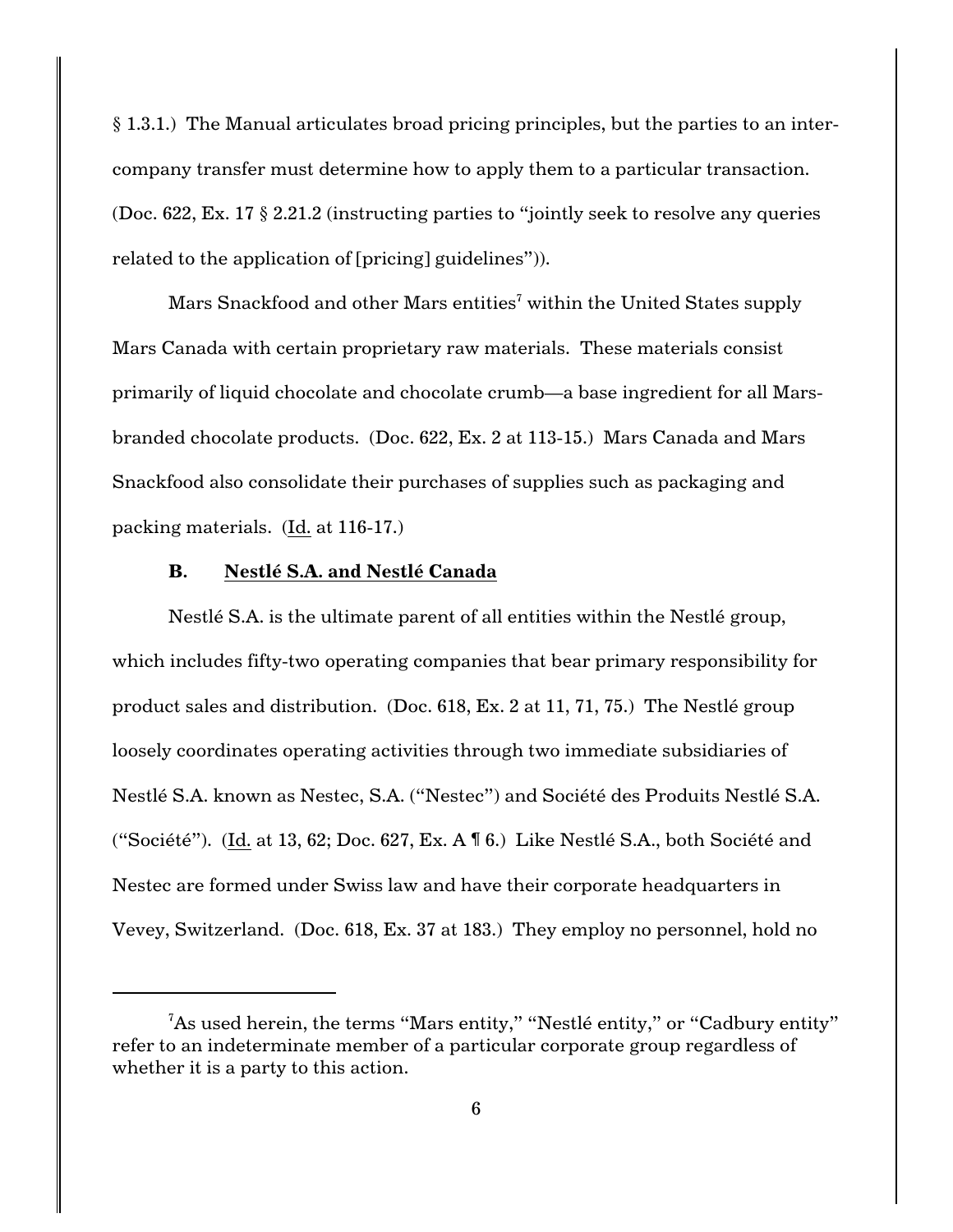real property, and maintain no bank accounts in the United States. (Doc. 618, Ex. 2 at 287-88; Doc. 642, Ex. 2 at 4.)

Société holds legal title to many Nestlé trademarks while Nestec owns the patents and technical know-how used to produce Nestlé-branded products.<sup>8</sup> (Doc. 618, Ex. 2 at 13, 62; Doc. 618, Ex. 15 at 31; Doc. 618, Ex. 23 at 37.) Nestec provides product design and manufacturing support to Nestlé operating entities, and it serves as the primary research and development arm of the Nestlé group. (Doc. 618, Ex. 2 at 62, 65; Doc. 618, Ex. 15 at 87-88; Doc. 619, Ex. 37 at 182-83.) Nestlé S.A. is the beneficial owner of all intellectual property ("IP") held by Société and Nestec, which license it to Nestlé operating entities. (Doc. 618, Ex. 2 at 13, 22.) In return, Nestlé operating entities remit royalty payments to Nestlé S.A. (Id.; Doc. 618, Ex. 23 at 37-38.)

Regional intellectual property advisors ("RIPAs") act as liaisons between Nestec and Société and local operating entities. (Doc. 618, Ex. 2 at 46-48.) Each RIPA is employed by a Nestlé operating entity but simultaneously reports to the entity's executives and to Nestec or Société. (Id.) The RIPAs provide advice to

 ${}^{8}$ It is unclear whether a bright line separates the functions of Société from those of Nestec. Hans Peter Frick ("Frick"), the corporate designee for Nestlé S.A., testified that Société holds a "large majority" of patents for which Nestlé S.A. is the beneficial owner. (Doc. 618, Ex. 2 at 21-22.) He later explained that Nestec—rather than Société—serves as the custodian of the Nestlé group's patent assets. (See Doc. 627, Ex. A ¶ 12). Terrence J. Ellwood, Nestlé Canada's corporate designee, testified that Nestec rather than Société owns many of the trademarks under which Nestlé operating companies distribute products. (Doc. 619, Ex. 37 at 30, 182.) For purposes of this memorandum, it is sufficient to note that Société and Nestec jointly administer the Nestlé group's intellectual property assets.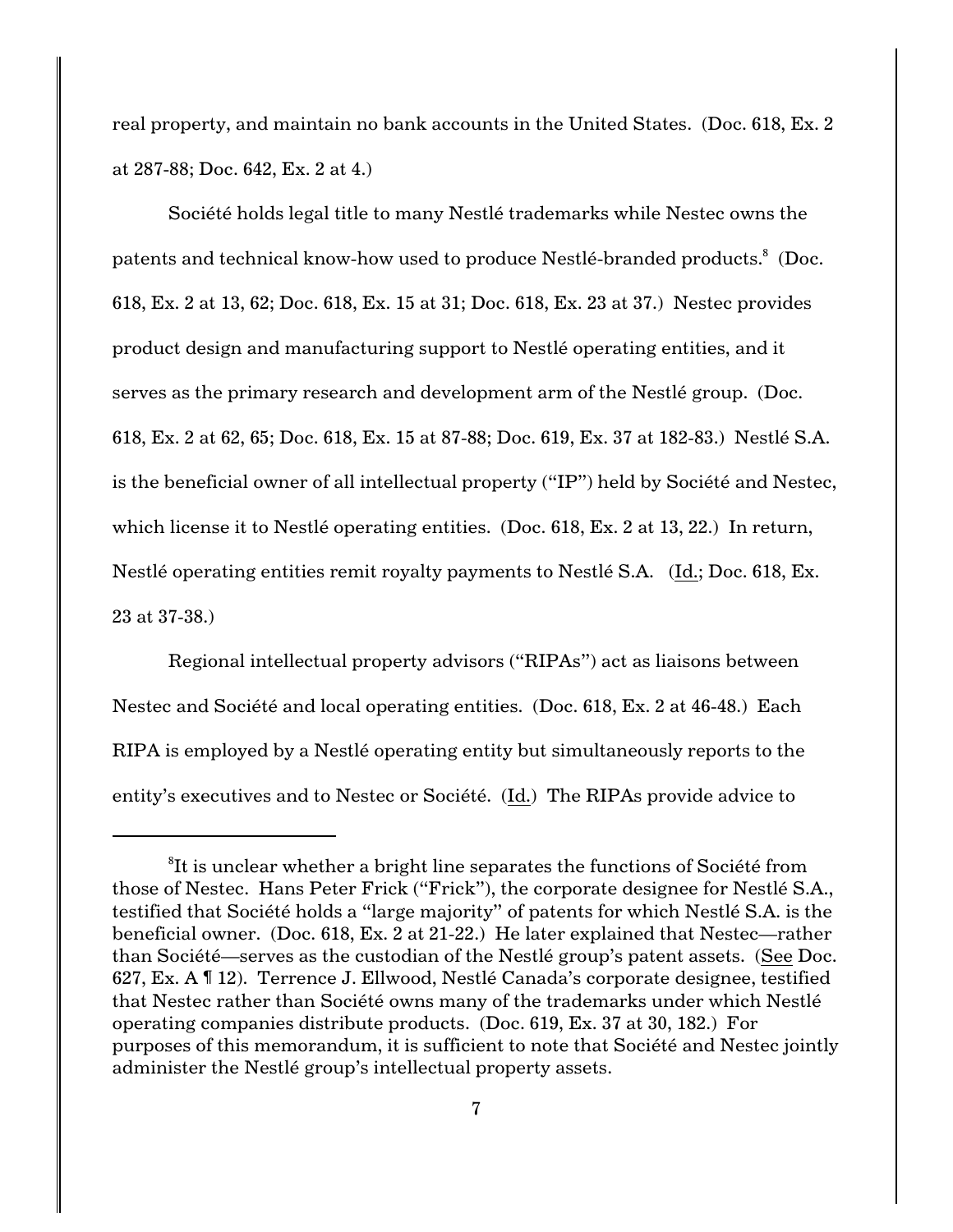operating companies about trademark issues and apprise Nestec or Société of current developments in local trademark strategy. (Id.) This arrangement allows the Nestlé group to maintain centralized trademark oversight while granting operating companies control over the marks they use on a day-to-day basis. (Id.) The Nestlé group collectively employs approximately twenty RIPAs, who are based around the globe. (Id. at  $48-49$ ; Doc.  $627$ , Ex. A  $\P$  15.)

Although Nestlé S.A., Société, and Nestec operate in Switzerland, they are not strangers to the American confectionary and investment markets. Société has licensed its Kit-Kat<sup>®</sup> and Rolo<sup>®</sup> trademarks to defendant The Hershey Company ("Hershey Global"), which produces candy under these brand names in the United States. (Doc. 618, Ex. 8.) The agreement requires Hershey Global to remit periodic royalty payments to Société, (id. ¶ 4(f)), to provide Société with product samples on a monthly basis, (id. ¶ 4(e)(iii)), and to allow Société to inspect its facilities annually, (id.).

Senior executives from Nestlé S.A. frequently travel to the United States to conduct investment road shows<sup>9</sup> and cultivate investor relations. (Doc. 618, Exs. 11, 12; Doc. 619, Exs. 35, 40.) They attended at least fifty-four events and made hundreds of trips to the U.S. between 2005 and March 2009. (Doc. 619, Exs. 21, 35.) Nestlé S.A. also participates in acquisition activity and joint ventures in the United

<sup>&</sup>lt;sup>9</sup>A road show is a series of meetings or presentations during which corporate representatives meet with potential investors for the purpose of soliciting capital. See Credit Suisse Sec. (USA) LLC v. Billing, 551 U.S. 264, 270 (2007).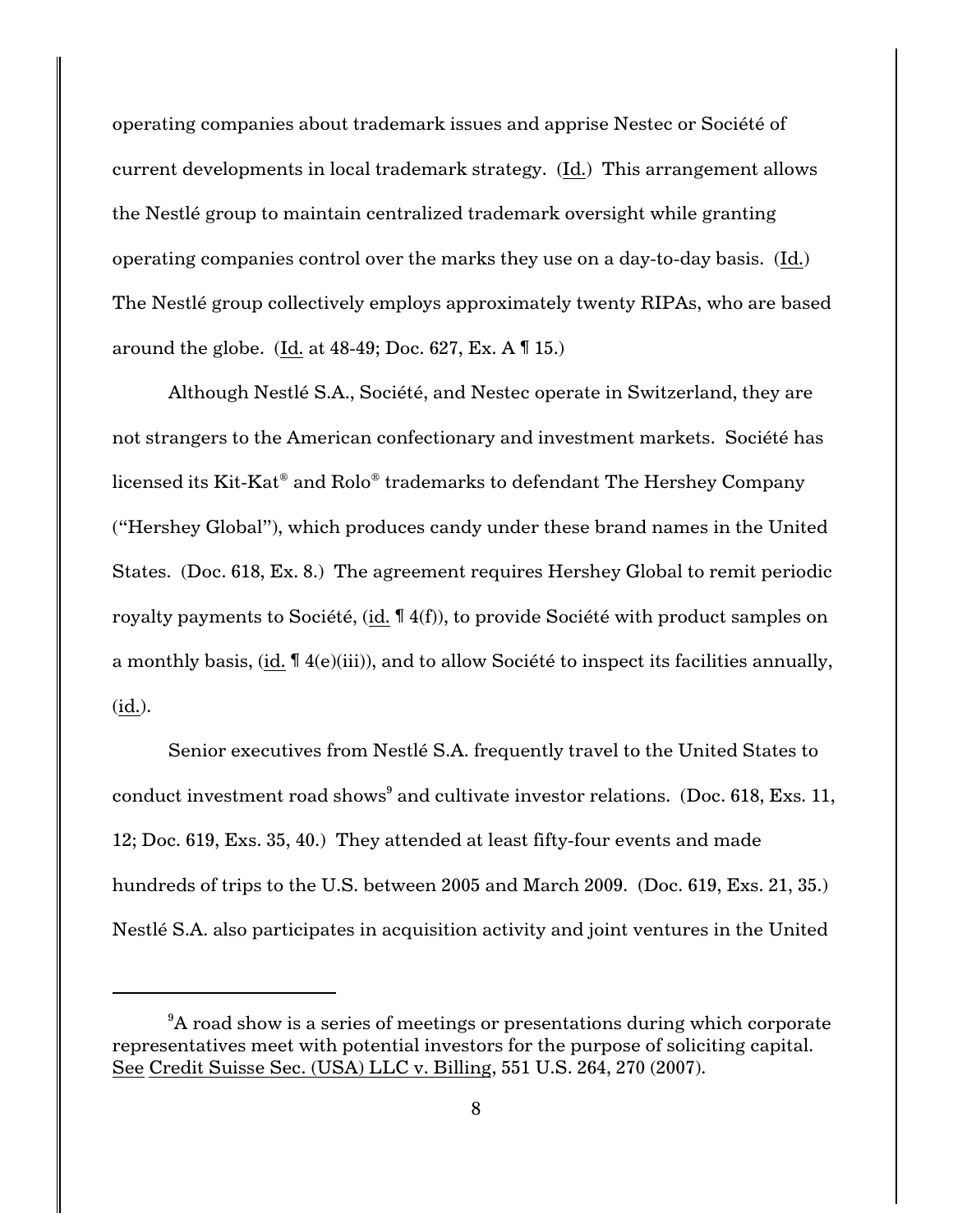States, though it frequently implements such actions through subsidiary corporations. (Doc. 618, Ex. 2 at 93-94, 121-22, 223-31.) During the past two decades, the Nestlé group has acquired controlling interests in many American companies, such as Dreyer's<sup>®</sup>, Gerber<sup>®</sup>, Purina<sup>®</sup>, and Jenny Craig<sup>®</sup>. (Id. at 215, 218, 231; Doc. 619, Ex. 40 at 22.)

The Nestlé group manages products, brand images, and operations through structures known as strategic business units ("SBUs") and the strategic generating demand unit ("SGDU"). (Doc. 618, Ex. 2 at 75.) SBUs are constructed around product lines rather than along geographic or corporate boundaries, and separate SBUs exist for each group of closely related products, such as confectionary, frozen foods, and pet care products. (Id. at 65; Doc. 618, Ex. 15 at 90.) Each SBU engages in transnational product development and facilitates the sharing of expertise among Nestlé entities that produce similar goods. (Doc. 618, Ex. 2 at 65.) The SBUs also bear primary responsibility for maintaining the integrity of a portfolio of trademarks known as strategic marks. $^{10}$  Supervisory authority for all but one of the SBUs rests with Nestec,<sup>11</sup> (Doc. 627, Ex. A  $\P$  13), though Nestec's SBU personnel ultimately report to a Nestlé S.A. employee, (Doc. 618, Ex. 2 at 223).

<sup>&</sup>lt;sup>10</sup>The record does not delineate the parameters that the Nestlé group uses to distinguish strategic marks from other trademarks; however, it appears that strategic marks are those assigned to large families of products, such as  $Nescafé$ <sup>®</sup>. (Doc. 618, Ex. 2 at 61, 78.)

 $11$ <sup>The</sup> pet care SBU falls under the authority of an entity known as Nestlé Purina Petcare Global Resources. (Doc. 627, Ex. A ¶ 13.)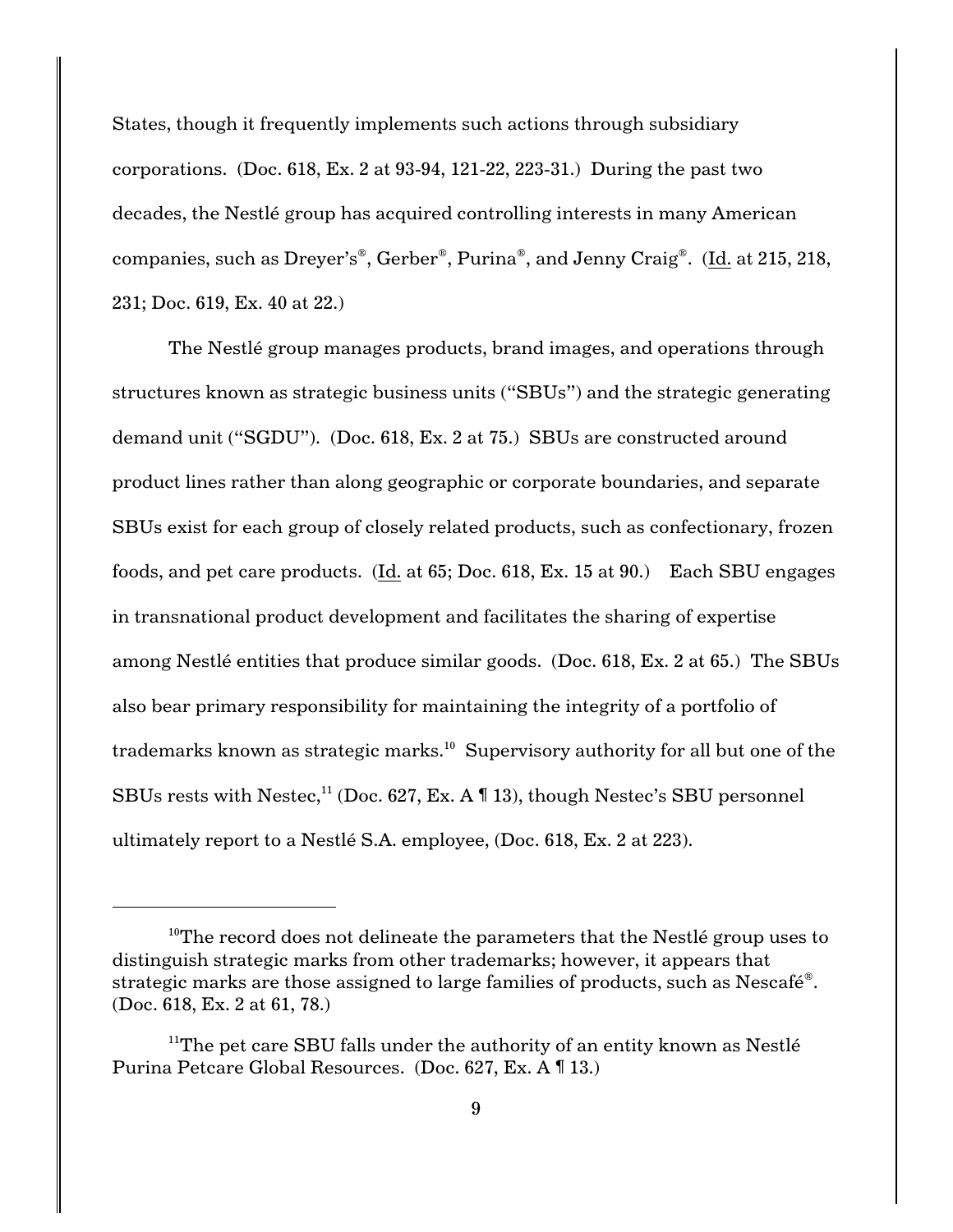Whereas SBUs focus on product development and trademark fidelity, the SGDU devotes itself primarily to marketing and sales. It designs promotional campaigns, conducts market research, and develops strategies for product placement. (Doc. 627, Ex. A ¶ 14.) SGDU staff members collaborate with the SBUs and with the management of Nestlé operating entities to market products in a manner that appeals to consumers within local geographic markets. Operating entities may then either incorporate the strategies developed by the SBUs and SGDU or may reject the marketing proposals if they conclude that the measures are ill-suited to their particular regions. (Doc. 618, Ex. 2 at 233-34.)

Operating companies communicate financial information to Nestlé S.A. via an internet-based system known as GLOBE. (Doc. 618, Ex. 15 at 40.) The system, which Nestlé S.A. launched in 2000, provides a common platform accessible to all members of the Nestlé group. (Doc. 619, Ex. 34 at 20; Doc. 619, Ex. 37 at 83.) It aggregates financial, marketing, sales, and supply data from all quadrants of the group, and group entities use it for a multitude of corporate functions, from cataloguing financial data to analyzing supply chain efficiency. (Doc. 618, Ex. 2 at 196; Doc. 619, Ex. 34 at 20.) Nestlé Globe, Inc., a subsidiary of Nestlé Canada, employs the information technology staff who run GLOBE on a daily basis. (Doc. 619, Ex. 37 at 84.)

Notably, however, Nestec, and Société do not directly supervise the manufacturing, sales, and marketing processes, which are functions that remain the responsibility of operating entities such as defendant Nestlé USA, Inc.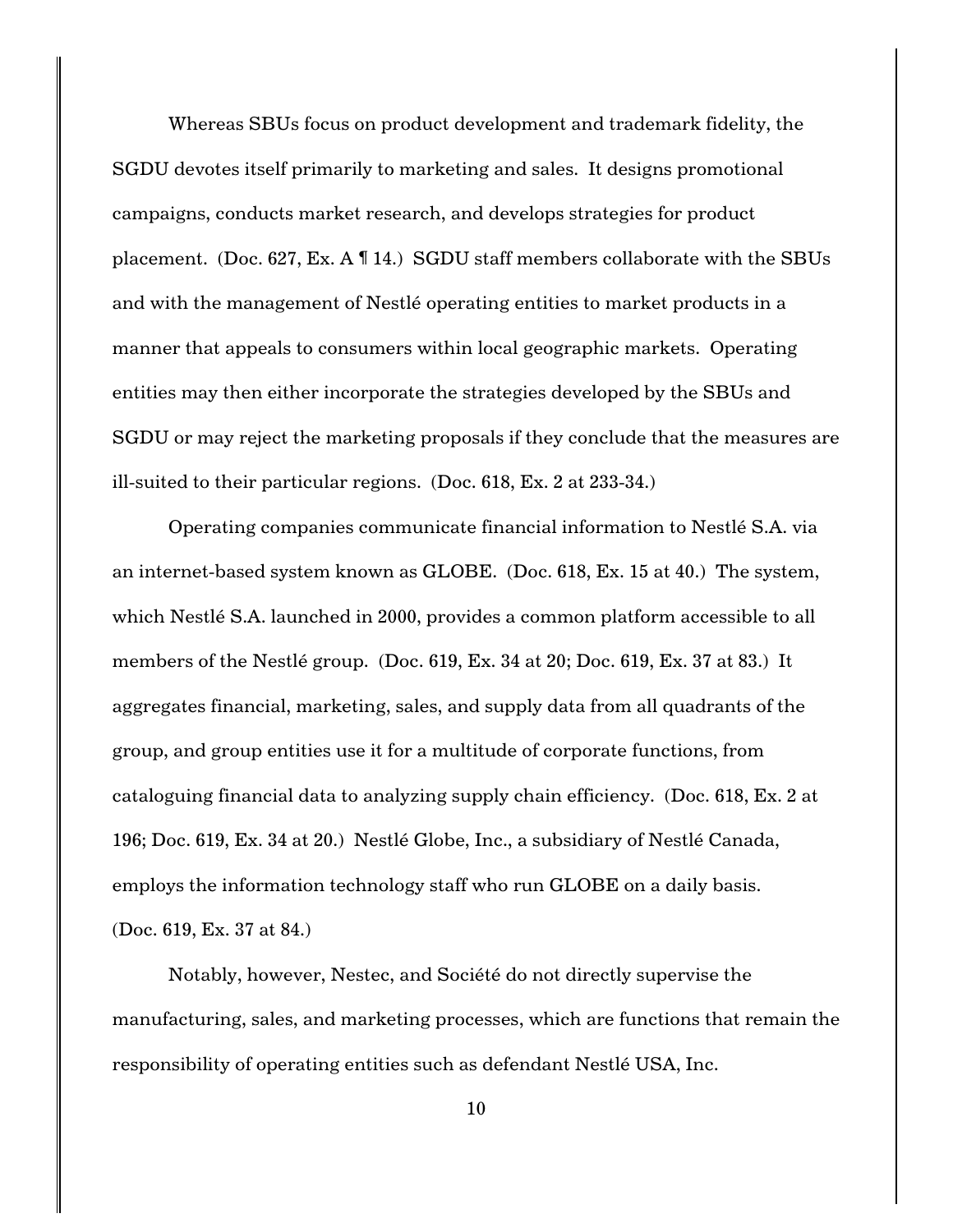("Nestlé USA"). (Doc. 618, Ex. 15 at 21.) Nestlé USA is the exclusive supplier of Nestlé-branded products in the United States. (Id. at 194-95.) It has promulgated a strategic business plan that identifies products tailored to the American market and focuses upon developing brand identity with American consumers. (Doc. 618, Ex. 19 at 25-32.) Nestlé USA administers this plan sans involvement from Nestlé S.A., Nestec, or Société. It has created SBUs and an SGDU for purposes analogous to, but distinct from, their similarly named Nestec counterparts. (Doc. 618, Ex. 15 at 90, 147-49.) The SBUs and SGDU within Nestlé USA direct their efforts exclusively toward the American market, and Nestlé USA is organized around somewhat different product clusters. (Id. at 147-49.) Nestlé USA formulates a budget independently of Nestlé S.A., though it must submit monthly financial information to Nestlé S.A., (id. at 53, 189, 216-20), including management letters, which delineate product sales and identify immediate challenges to distribution and market growth, (id. at 70-80; Doc. 618, Exs. 16-18.)

Nestlé USA regularly exchanges products with sister corporation Nestlé Canada. It sells Nestlé Canada nearly all of the frozen food and nutritional snack bars that the latter distributes. (Doc. 619, Ex. 37 at 120, 128, 191-92.) Nestlé Canada purchases raw materials from American vendors and "Nestlé Business Services," an entity that supplies raw materials to Nestlé operating companies in the United States and Canada. (Doc. 618, Ex. 15 at 180-81; Doc. 619, Ex. 37 at 63; Doc. 619, Ex. 39). Commerce also flows southward. Between 2004 and 2008 Nestlé Canada sold chocolate turtles to Nestlé USA and Coffee Crisp®, Aero®, and other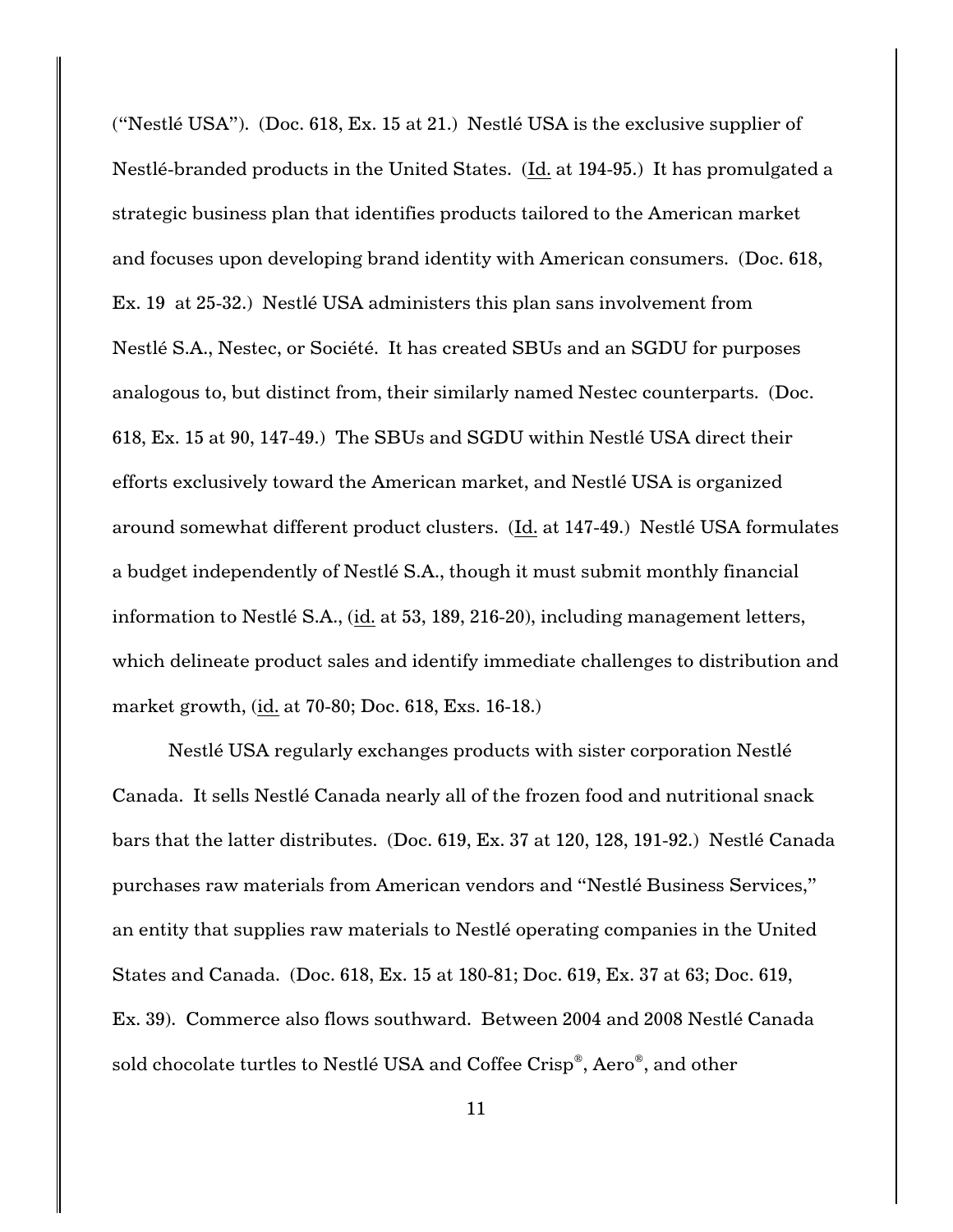confectionary products to American companies outside the Nestlé group. (Doc. 619, Ex. 37 at 225-34.) Both Nestlé USA and Nestlé Canada are members of the Nestlé group's Zone Americas, an entity within Nestlé USA that sets sales targets and establishes prices for product transfers between Nestlé entities within North and South America. (Doc. 618, Ex. 15 at 51, 100-01, 223-24.) Nestlé Canada also acquires products from third-parties in the U.S. pursuant to co-packing agreements. (Doc. 619, Ex. 37 at 209-10.) These arrangements allow American companies to manufacture Nestlé-branded products, which Nestlé Canada then purchases for Canadian distribution. (Id.)

### **C. Cadbury plc and Cadbury Holdings**

Cadbury plc and Cadbury Holdings are both British corporations with their principal offices in Uxbridge, United Kingdom. Cadbury plc is the ultimate parent of all entities within the Cadbury group, and Cadbury Holdings is its sole immediate subsidiary. (Doc. 620, Ex. 3 at 12.) Both corporations are the successors in interest of Cadbury Schweppes plc ("Cadbury Schweppes"), which dissolved in May 2008. (Doc. 521, Ex. F; Doc. 620, Ex. 3 at 9.) Cadbury Holdings succeeded to Cadbury Schweppes's corporate governance functions while Cadbury plc assumed responsibility for investment and public reporting obligations. (Doc. 521, Ex. F; Doc. 620, Ex. 3 at 9, 12.) Cadbury plc and Cadbury Holdings possessed identical directors following the dissolution of Cadbury Schweppes but have since diversified their board membership, and none of the directors of one entity presently holds a concurrent position with the other. (Doc. 620, Ex. 3 at 14, 70.) Cadbury plc shares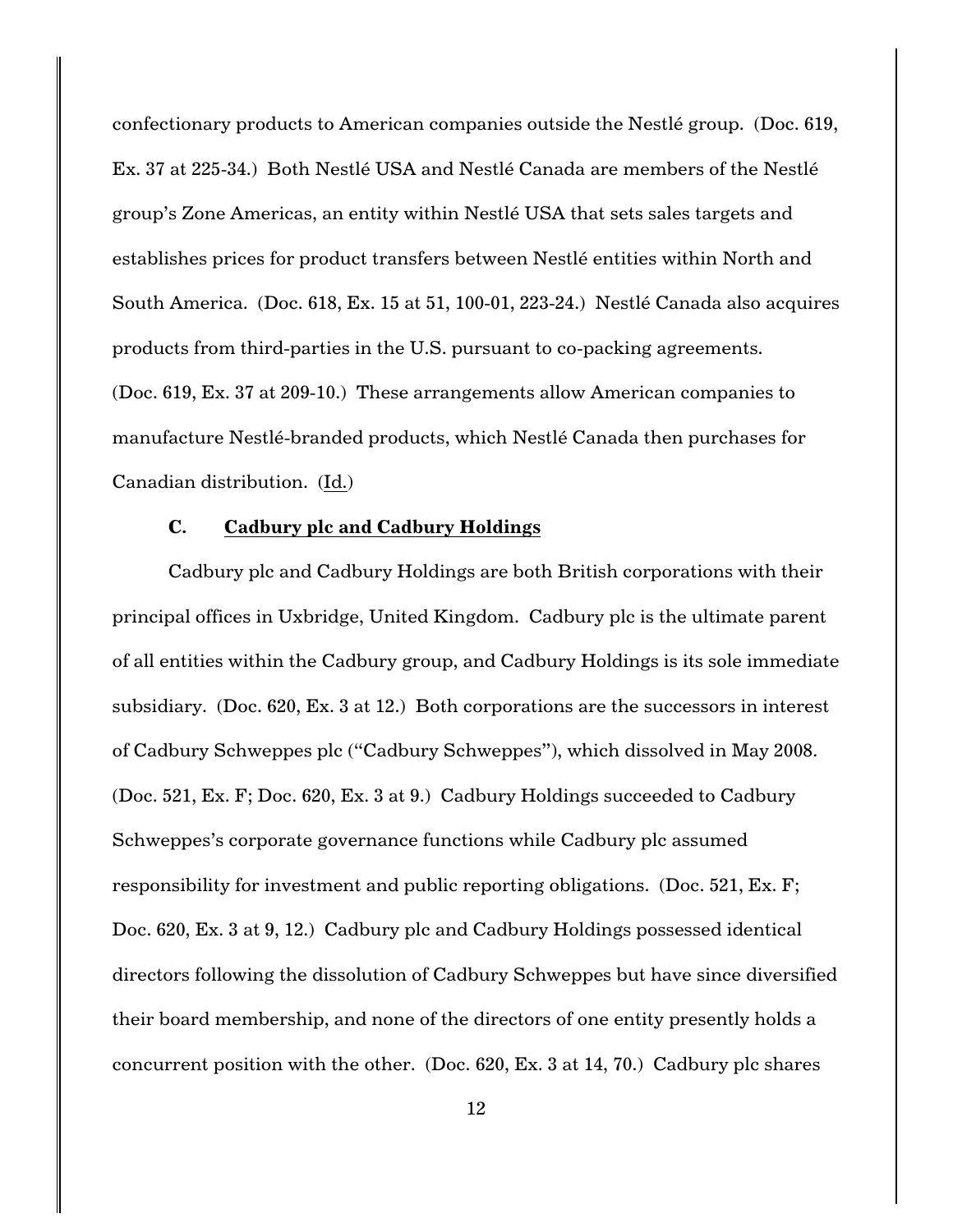and American depository receipts ("ADRs") appear on the London and New York Stock Exchanges. (Id. at 9.)

Todd Stitzer ("Stitzer"), the CEO of Cadbury plc, manages the affairs of Cadbury subsidiaries through a panel known as the Chief Executive Officer's Committee (hereinafter "CEC" or "the Committee"). (Doc. 521, Ex. B; Doc. 620, Ex. 5.) Despite his title, Stitzer is actually an employee of a U.S.-based Cadbury entity, as Cadbury plc has no employees. (Doc. 620, Ex. 3 at 16-17.) The CEC assumes responsibility "for the day-to-day management of the operations and the implementation of strategy,"<sup>12</sup> (Doc. 521, Ex. B), and consists of the heads of the Cadbury group's various business units, which serve purposes similar to the Nestlé group's SBUs. (Doc. 620, Ex. 4 at 56.) However, Cadbury business units differ significantly from Nestlé SBUs in that their principals concurrently serve as the executives of Cadbury operating entities. (Doc. 620, Ex. 3 at 17.) The chief executives of Cadbury operating entities are not only responsible for their own

 $^{12}$ According to the Cadbury website, which the court independently reviewed, the board of Cadbury plc has promulgated "terms of reference which define [the] roles and responsibilities" of various committees within the Cadbury group. See Cadbury Global, Our Responsibilities, http://www.cadbury.com/ourresponsibilities/ corporategovernance/Pages/corporategovernance.aspx (last visited Aug. 6, 2009). The terms of reference for the CEC vest the Committee with authority "[t]o review and manage major operating issues which arise in the ordinary course of business," "[t]o review and manage matters relating to the supply chain, including procurement, . . . and supply chain capability development," and "[t]o approve agreements . . . or other documents which may be necessary . . . to implement or carry out decisions or policies of the Board of Directors." See Cadbury plc, Chief Executive's Committee Terms of Reference, http://www.cadbury.com/SiteCollection Documents/Chief%20Executive%20Committee%20Terms%20of%20Reference.pdf  $\P$  7(e), (g), (m) (Dec. 5, 2008).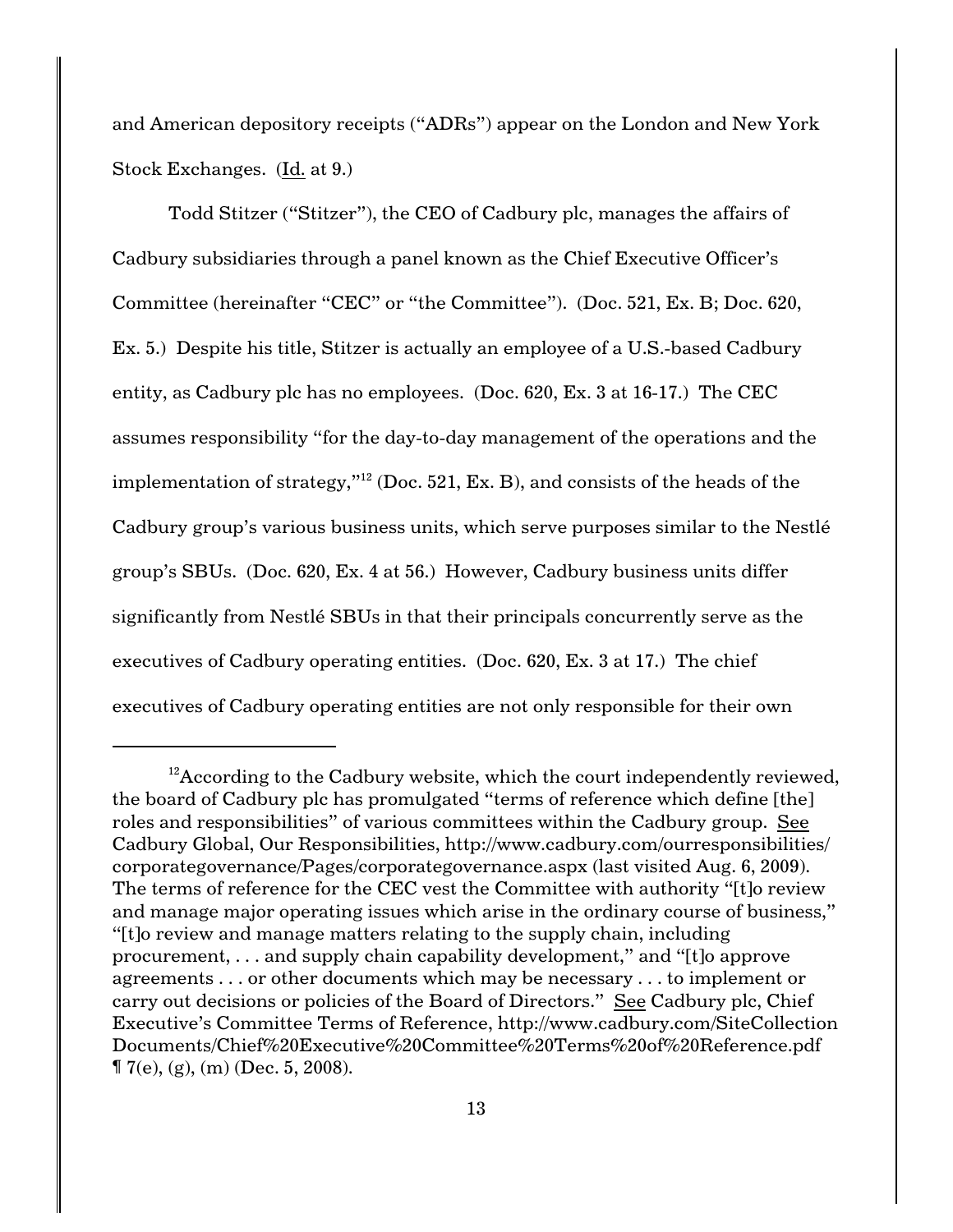company's manufacturing activities, they are also responsible for management of Cadbury global operations through the CEC. The CEC convenes between six and nine times annually. (Doc. 620, Ex. 4 at 59-60.) Between 2006 and 2007, at least three of these meetings occurred in the United States. (Doc. 620, Exs. 32, 33, 39.)

Jim Chambers ("Chambers") is a member of the CEC and serves as president and CEO of Cadbury Adams USA LLC ("Cadbury USA"), the Cadbury entity responsible for product manufacturing and distribution in the United States. (Doc. 620, Ex. 5; Doc. 629, Ex. 2  $\P$  1.)<sup>13</sup> According to Chambers, employees of the Cadbury group perceive Cadbury plc and Cadbury Holdings as a single, undifferentiated entity.<sup>14</sup> (Doc. 620, Ex. 4 at 26-27.) The two companies share office space, (Doc. 620, Ex. 3 at 17-18), and manage the Cadbury group through a matrix organizational structure, (Doc. 620, Ex. 4 at 54). Dual reporting lines are the primary attribute of a matrix organization. (Id. at 54; Doc. 629, Ex. 1 ¶ 7.) Under

 $13$ <sup>13</sup>The exhibits submitted by Cadbury plc and Cadbury Holdings contain three affidavits, each of which precede a series of alphabetically marked exhibits. The court will cite the affidavit of John Mills as Exhibit 1, the affidavit of Jim Chambers as Exhibit 2, and the affidavit of Stacy Kaplan as Exhibit 3. The attachments to each affidavit will be identified as Exhibits 1A-1O, 2A-2H, and 3A-3B, respectively.

 $14$ Chambers testified as follows:

Q. For people like you, who work in the business and run things day-to-day, do you have any understanding of the distinction [between Cadbury plc and Cadbury Holdings]? I'm not asking form a legal perspective, I'm asking from a practical perspective, between Cadbury Holdings Limited and Cadbury plc.

A. No.

(Doc. 620, Ex. 4 at 26-27.)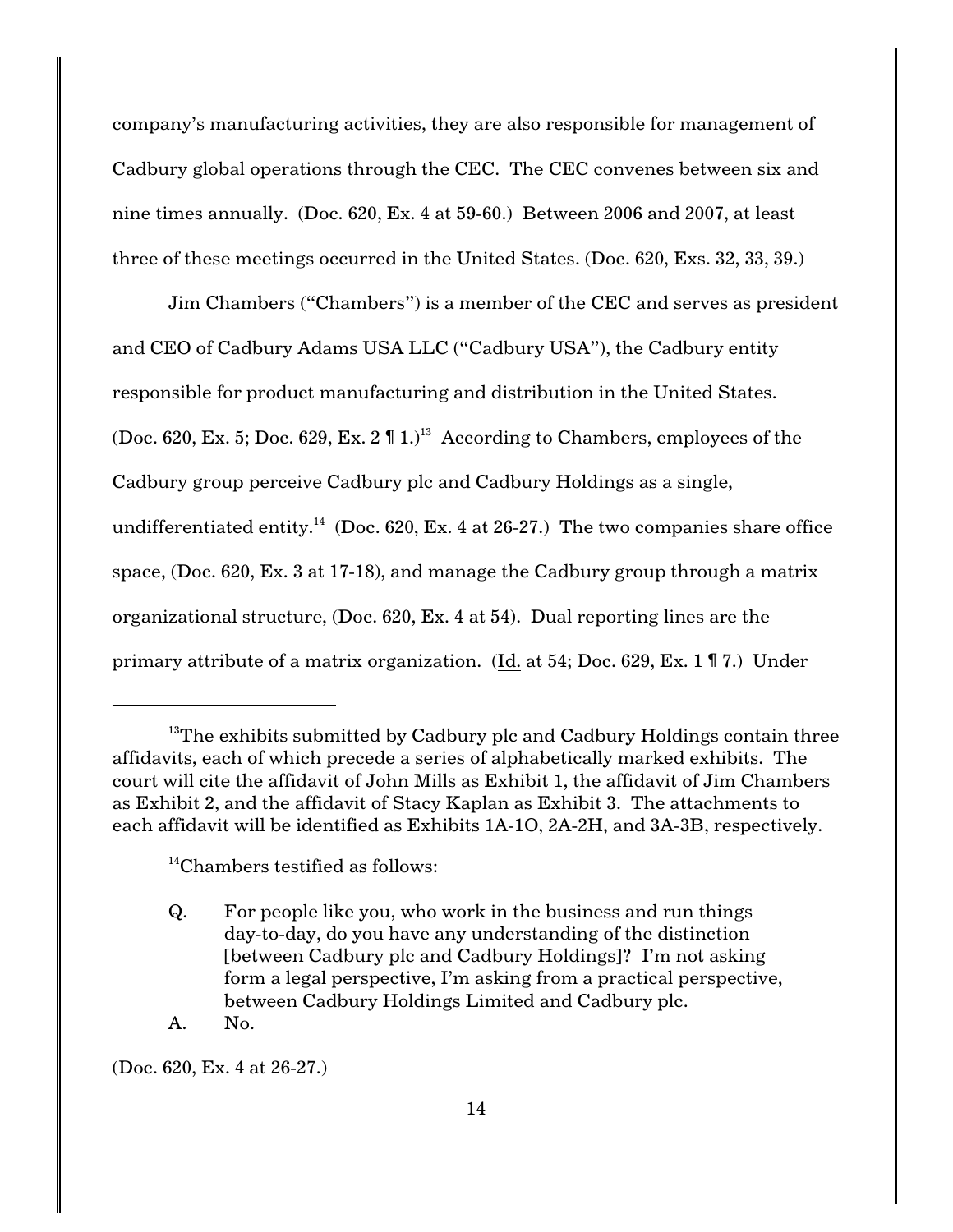this structure, managers of Cadbury operating entities supervise employees within their chain of command and simultaneously share information with their peers from other geographic territories. Global functional heads coordinate this sharing of information. (Doc. 620, Ex. 4 at 56-57; Doc. 629, Ex. 1  $\mathbb{T}$  7.) Thus, the matrix structure promotes global development of group-wide expertise and best practices within each functional area. (Doc. 620, Ex. 4 at 56-57; Doc. 629, Ex. 1  $\mathbb{T}$  7.)

Part and parcel of the Cadbury group's matrix structure is a process known as "seconding." This process allows the CEC and other group managers to transfer personnel from one Cadbury entity to another. The CEC periodically reviews personnel assignments and recommends intercompany transfers—or "secondments"—based upon operational needs. (Doc. 620, Ex. 4 at 192.) The transferred individual becomes an employee of the transferee entity but retains benefits and seniority that he or she accrued while working for the transferor company. (Doc. 629, Ex. 1  $\mathbb{I}$  5.) The transferee entity must approve the seconding and may reject the proposed transfer. (Doc. 620, Ex. 4 at 194.) If the individual is a contract employee, his or her contract remains in effect following the secondment; however, the transferee entity assumes responsibility for the individual's compensation package. (Doc. 620, Ex. 3 at 21; Doc. 629, Ex. 1 ¶ 6.) Since 2000, thirty-five employees based in the United Kingdom have been seconded to Cadbury entities in the United States, twenty-two of whom formerly worked for Cadbury Schweppes plc. (Doc. 620, Ex. 2.) Thirty-one individuals have transferred in the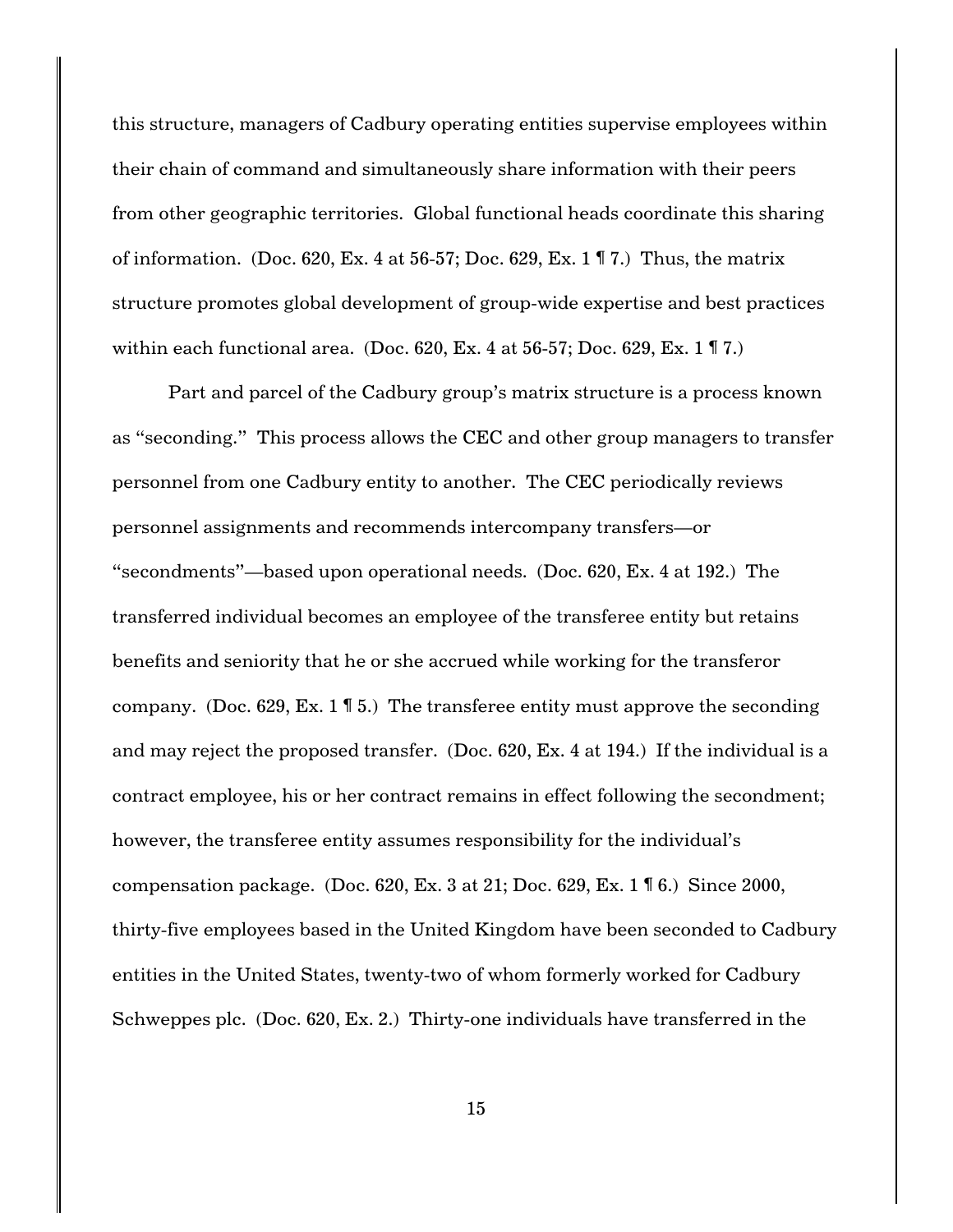opposite direction, with twenty-three destined for the ultimate parent company.

(Id.) The remaining secondments occurred among other Cadbury entities. (Id.)

Cadbury plc and Cadbury Holdings are directly involved in their subsidiaries' budgeting procedures. Each fiscal year, local operating companies propose budgets and sales targets, which they forward to Stitzer and the chief financial officer ("CFO") of the Cadbury group. (Doc.  $620$ , Ex. 4 at  $48-49$ ,  $132-33$ .) Stitzer and the CFO review and approve all budgets and establish sales targets for the operating companies. (Id.)

The Cadbury group maintains two licensing agreements with Hershey Global. These agreements<sup>15</sup> grant Hershey Global an exclusive license to produce

<sup>&</sup>lt;sup>15</sup>The licensing agreements reflect a two-stage effort by the Cadbury group to exit the American chocolate candy market in the late 1980s. The first phase came on July 22, 1988 in the form of an asset purchase agreement between the predecessor of Hershey Global, Cadbury Schweppes plc, and Cadbury Schweppes, Inc., a Delaware corporation (hereinafter "Cadbury Delaware"). (Doc. 478 at 14.) This agreement established terms for the transfer to Hershey Global of Cadbury-owned physical assets in the United States, including facilities, equipment, and inventory. (Doc. 478 at 12.) The agreement mandated that Hershey Global receive a license to manufacture and distribute Cadbury-branded products at the time of the closing. (Doc. 478-2 §§ 3.1-.2, at 4.) The second phase of the Cadbury withdrawal occurred on August 25, 1988, when the two licensing agreements were executed as required by the asset purchase contract. The first licensing agreement, executed between Hershey and an operating company known as Cadbury Limited, governed many products marketed under the Cadbury brand name, such as Caramello<sup>®</sup>, Creme Eggs<sup>®</sup>, and Dairy Milk<sup>®</sup> chocolate bars. (Doc. 620, Ex. 22 sched. A.) In early 2008, Cadbury Limited became Cadbury UK Limited, an operating company that presently supplies chocolate candy to the United Kingdom market. (Doc. 620, Ex. 3 at 69-70.) The second agreement, executed between Hershey Global and Cadbury Delaware, authorized Hershey Global to produce products marketed under the Peter Paul<sup>®</sup> and York<sup>™</sup> brands. (Doc. 478-7 at 21-22.) Cadbury Schweppes plc was not a party to either of the trademark agreements.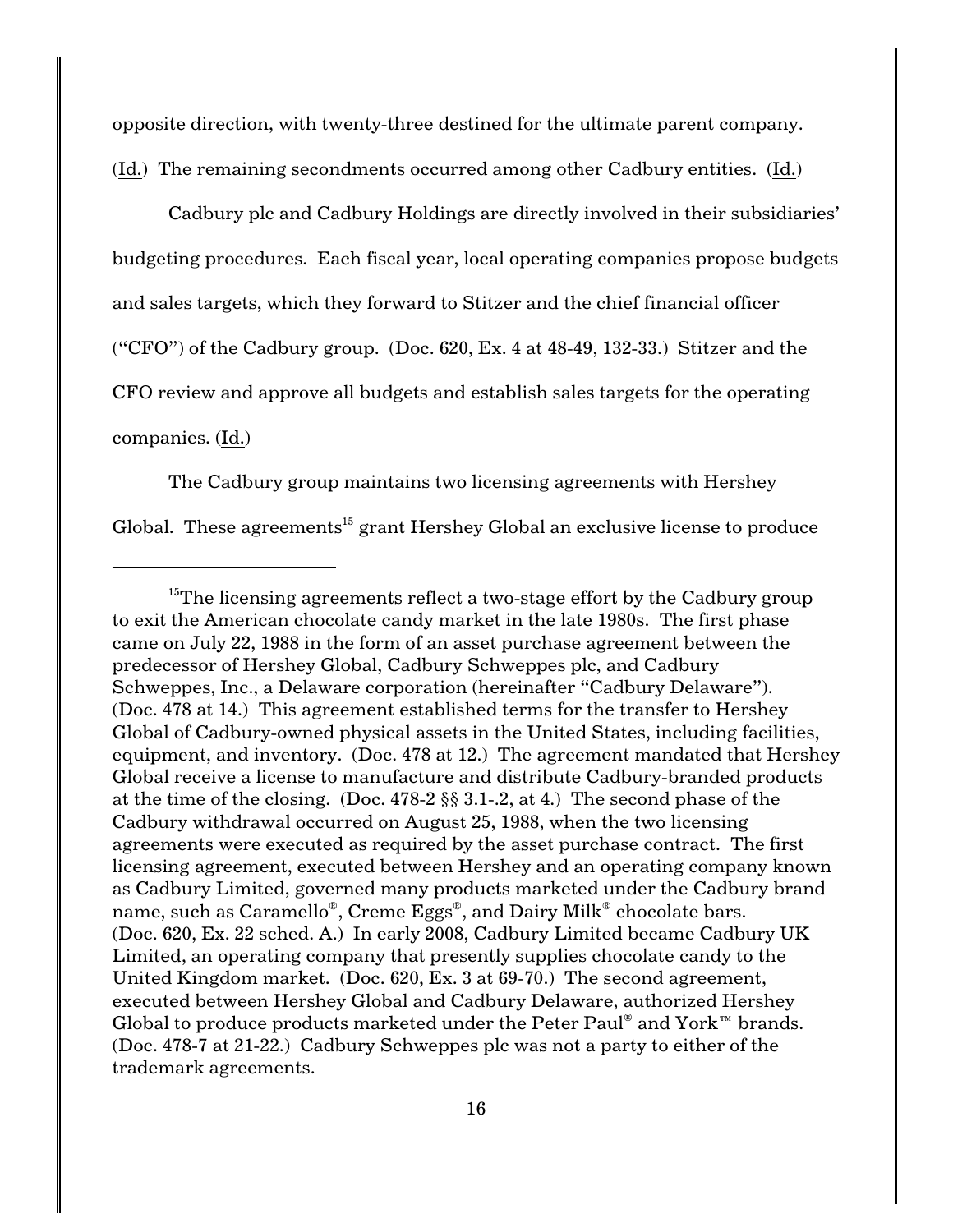and distribute Cadbury-branded products in the United States. (Doc. 478-7 § 2.1, at 27; Doc. 620, Ex. 22 at § 2.1, at 10.) In return, Hershey Global pays periodic royalties to the Cadbury entities that are signatories to the agreement.<sup>16</sup> (Doc. 478-8)  $\S 5.1$ , at 12-13; Doc. 622, Ex. 22  $\S 5.1$ , at 36.) None of those entities are parties to this litigation.

Managers of Hershey Global and these entities meet quarterly to discuss marketing strategy, product development, and quality control. (Doc. 478-8  $\S$  6.1, at 18-19; Doc. 620, Ex. 22 at § 6.2, at 42-43; see also Doc. 620, Exs. 25-26.) Between 2004 and 2008, the parties to the agreement conducted at least ten quality-review inspections at three manufacturing plants that produce Cadbury-branded products.<sup>17</sup> (See Doc. 620, Exs. 25-26.)<sup>18</sup> The inspections addressed issues such as packaging, production improvements, quality assurance, and marketing of Cadbury-branded products. (Id.) Cadbury plc and Cadbury Holdings (and Cadbury Schweppes) have never participated in these conferences, though as corporate

 $16$ Both agreements require Hershey Global to direct royalty payments to the contract signatory or the signatory's designate. (Doc. 478-8 § 5.1, at 12-13; Doc. 622, Ex. 22 § 5.1, at 36.) The record does not reflect the current designate(s).

<sup>&</sup>lt;sup>17</sup>Jane Heathcock ("Heathcock") and Trevour Kelleher ("Kelleher") participated in these inspections on behalf of the Cadbury group. (Doc. 620, Exs. 25-26.) The record does not identify which Cadbury entity employs these individuals or the extent of their interaction with personnel then retained by Cadbury Schweppes.

 $^{18}$ Plaintiffs have submitted a total of fifteen quality review documents, some of which are duplicative.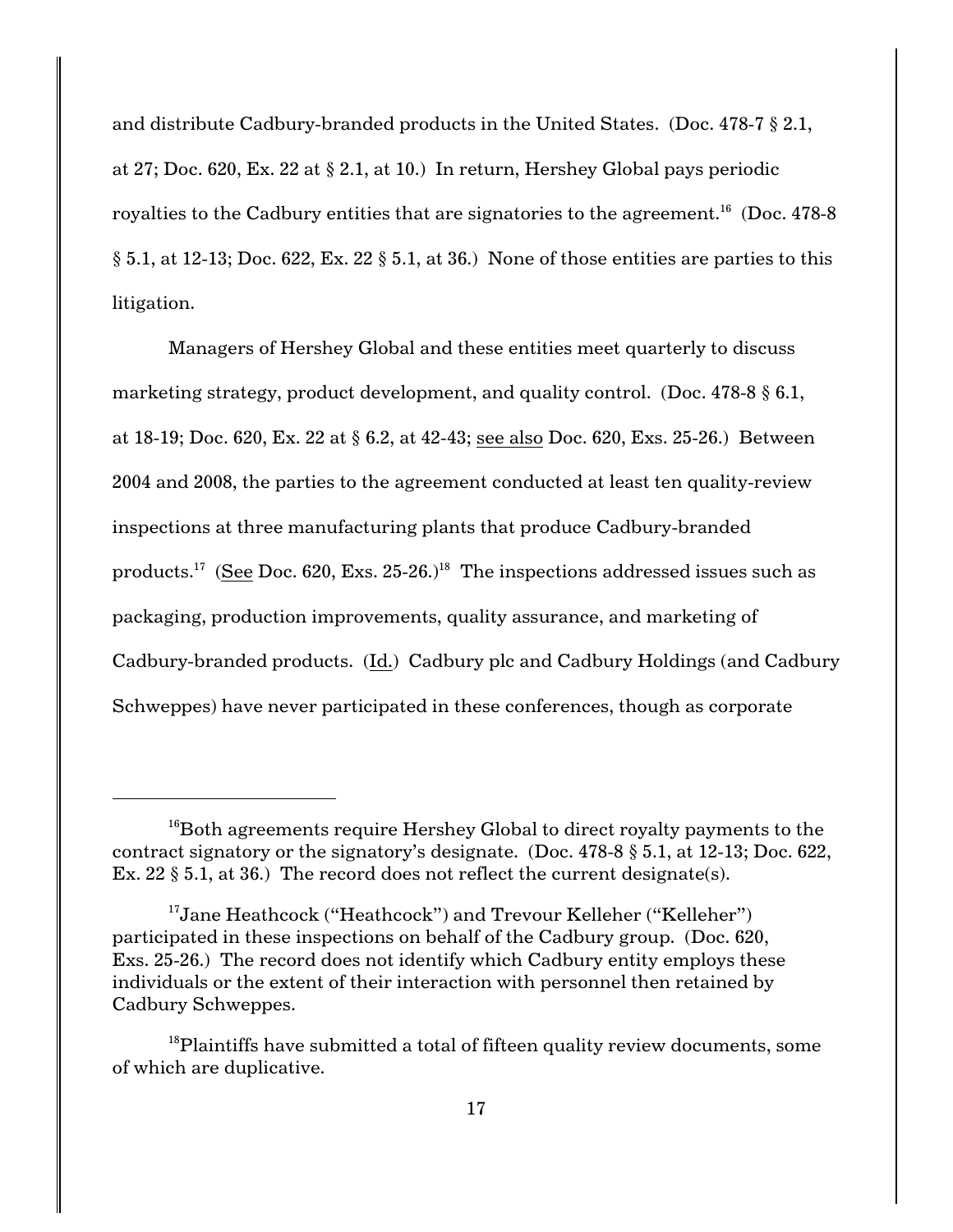parents of the Cadbury group they obviously benefit from royalties generated by the licensing agreements. (Doc. 620, Ex. 3 at 73.)

Plaintiffs have also submitted minutes from two additional conferences convened for purposes beyond those specified in the trademark licensing agreements. The first, held on January 28, 2005 and styled "Hershey/Cadbury Joint Review Session," was attended only by employees of U.S. and Canadian Cadbury entities.<sup>19</sup> The conference explored opportunities for joint procurement of raw materials and supplies, the possibility of sharing cocoa futures pricing data, and cooperative production between Hershey Global and Canadian Cadbury entities. (Doc. 620, Ex. 23.) The minutes contain the following notation regarding pricing: "CS to develop pricing for Hershey skus $^{[20]}$  sourced from Gladstone," (Id. at 4), which is a manufacturing facility operated by Cadbury Canada. (Doc. 620, Ex. 4) at 165.)

<sup>&</sup>lt;sup>19</sup>Eight employees of the Cadbury group attended this meeting. (Doc.  $620$ , Ex. 23 at 1.) Three of these individuals, Bill Herbes, Leo Valle, and Ron Anderson, were members of the Cadbury Americas Confectionary business unit, which consists of all Cadbury operating entities in the United States and Canada. (Doc. 620, Ex. 4 at 155, 159-60.) Meeting minutes reflect that one individual, David Reilly, represented "operations Canada." (Doc. 620, Ex. 23 at 1.) One attendee, Stan Ainsley ("Ainsley"), was originally employed in the U.K. by Cadbury Beverages Ltd. but had been seconded to the Americas Confectionary unit at the time of the meeting. (Doc. 620, Ex. 2 at 1.) The record does not indicate the affiliation of the other three attendees.

 $^{20}$ SKU, an acronym for "Stock Keeping Unit," is a unique identification number assigned to products for purposes of inventory management. See Incase, Inc. v. Timex Corp., 488 F.3d 46, 50 n.2 (1st Cir. 2007).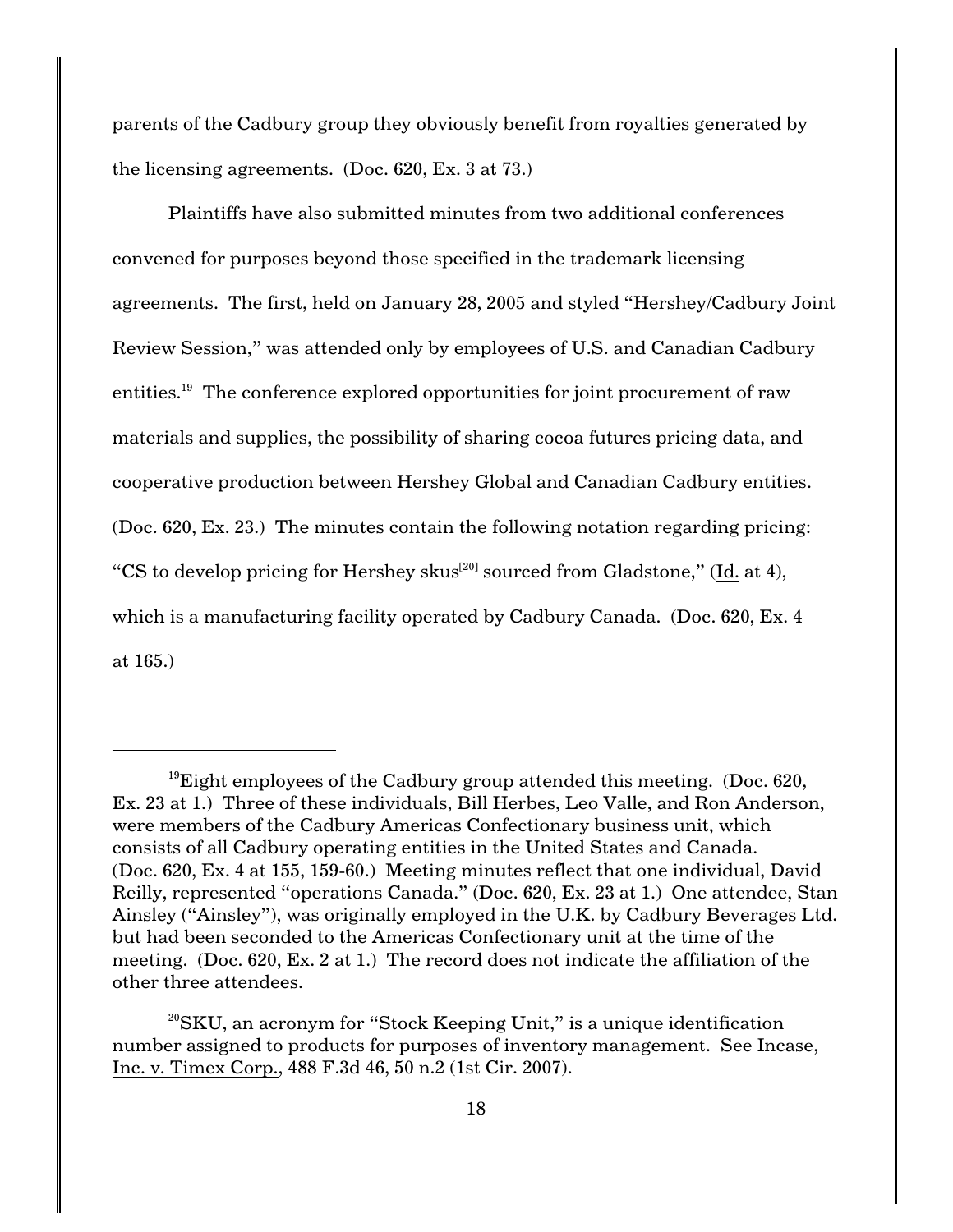The second conference occurred on December 15, 2005. It focused on opportunities to streamline quality control and auditing procedures under the trademark licensing agreements. (Doc. 620, Ex. 24.) The record again contains no indication of involvement by employees of Cadbury Schweppes. During the meeting, Hershey Global expressed a desire to grow its international market share but stated that it had no intentions of expanding its presence in Europe. (Id. at 1.) Plaintiffs postulate that the minutes of this conference reveal an agreement "that Hershey would stay out of Cadbury's home market [in Europe] in exchange for the continued allocation of Cadbury's share of the U.S. Chocolate Candy market to Hershey via the licensing agreements." (Doc. 620 at 22.)

## **D. Procedural History**

The court initially deferred ruling on the Rule 12(b)(2) defendants' motions and granted plaintiffs a period of jurisdictional discovery, which closed on April 24, 2009. See Chocolate I, 602 F. Supp. 2d at 572-74. The parties have submitted approximately 4,500 pages of exhibits pertinent to the pending motions, and they have fully briefed the jurisdictional issues, which are now ripe for disposition.

## **II. Standard of Review**

Motions to dismiss for lack of personal jurisdiction under Federal Rule of Civil Procedure 12(b)(2), like those for failure to state a claim under Rule 12(b)(6), require the court to accept as true the allegations of the pleadings and all reasonable inferences therefrom. Pinker v. Roche Holdings Ltd., 292 F.3d 361, 368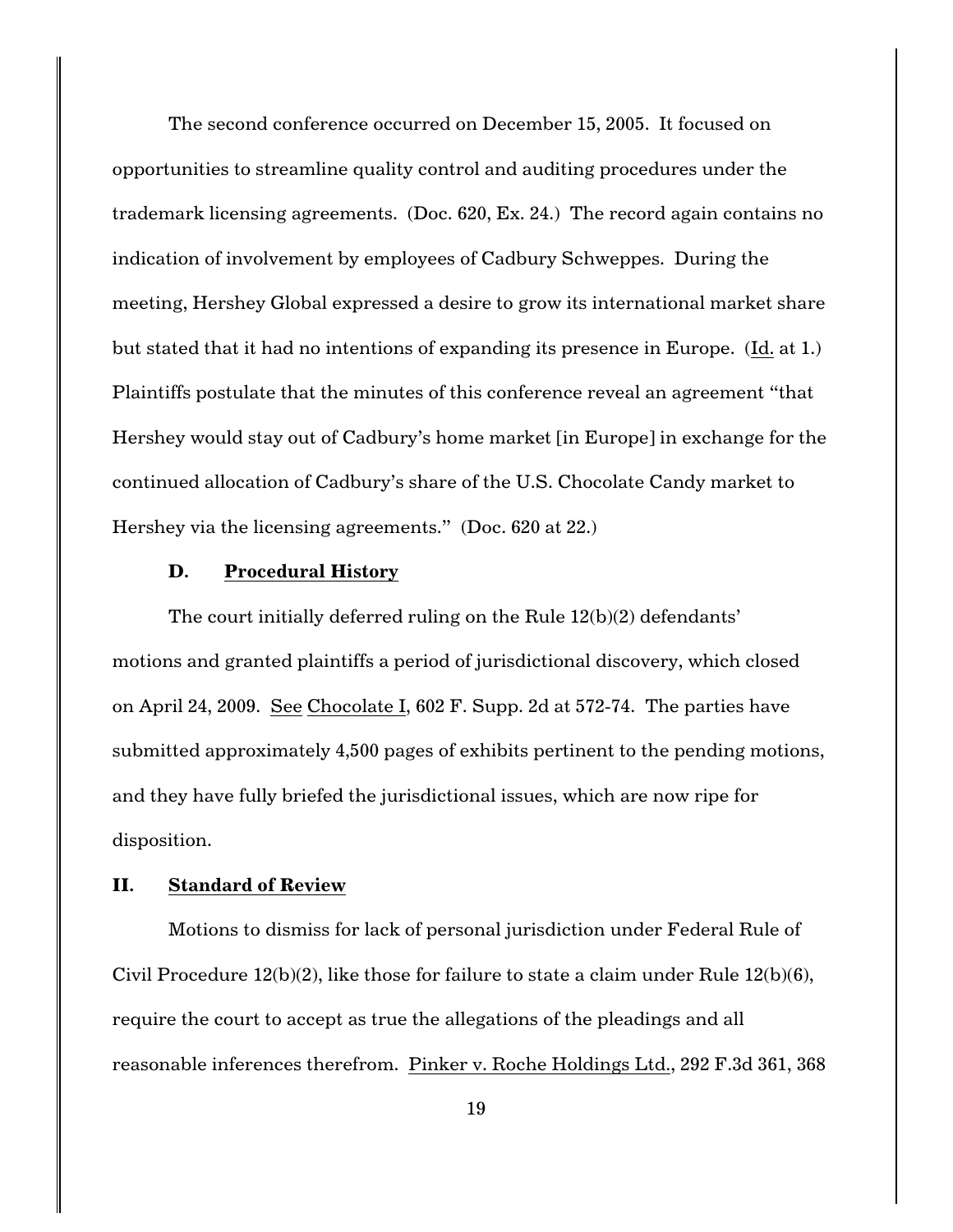(3d Cir. 2002). Unlike Rule 12(b)(6), Rule 12(b)(2) does not limit the scope of the court's review to the face of the pleadings. See id.; Carteret Sav. Bank, F.A. v. Shushan, 954 F.2d 141, 142 & n.1 (3d Cir. 1992). Consideration of affidavits submitted by the parties is appropriate and, typically, necessary. Patterson by Patterson v. FBI, 893 F.2d 595, 603-04 (3d Cir. 1990).

Although plaintiffs bear the ultimate burden of proving personal jurisdiction by a preponderance of the evidence, such a showing is unnecessary at the preliminary stages of litigation. Mellon Bank (E.) PSFS, Nat'l Ass'n v. Farino, 960 F.2d 1217, 1223 (3d Cir. 1992). Rather, plaintiffs must merely allege sufficient facts to establish a prima facie case of jurisdiction over the person. Id. Once these allegations are contradicted by an opposing affidavit, however, plaintiffs must present similar evidence in support of personal jurisdiction.<sup>21</sup> Metcalfe v. Renaissance Marine, Inc., 566 F.3d 324, 330-31 (3d Cir. 2009); Carteret Sav. Bank,

<sup>&</sup>lt;sup>21</sup>The court is aware of case law suggesting that plaintiff may not rely on the pleadings alone but must produce affidavits or other affirmative evidence to overcome a jurisdictional challenge under Rule 12(b)(2). See, e.g., Rodi v. S. New Eng. Sch. of Law, 255 F. Supp. 2d 346, 348 (D.N.J. 2003). However, this misstates plaintiff's burden. If the moving party fails to submit evidence contravening the allegations of the complaint, the court is bound to accept plaintiff's allegations regardless of whether plaintiff presents further evidence in support thereof. See Miller Yacht Sales, Inc. v. Smith, 384 F.3d 93, 97 (3d Cir. 2004) (observing that, unless the court hears evidence on the jurisdictional issues, all allegations must be taken as true for purposes of assessing whether the plaintiff has established a prima facie case of jurisdiction); Carteret Sav. Bank, 954 F.2d at 142 n.1 (stating that the "plaintiff need only plead [a] prima facie case to survive the initial  $\lceil \text{Rule } 12(b)(2) \rceil$ motion, but must eventually establish jurisdiction by a preponderance of the evidence"). In other words, although the burden of persuasion always lies with the non-moving party, the burden of production rests initially with the party moving for dismissal under Rule 12(b)(2).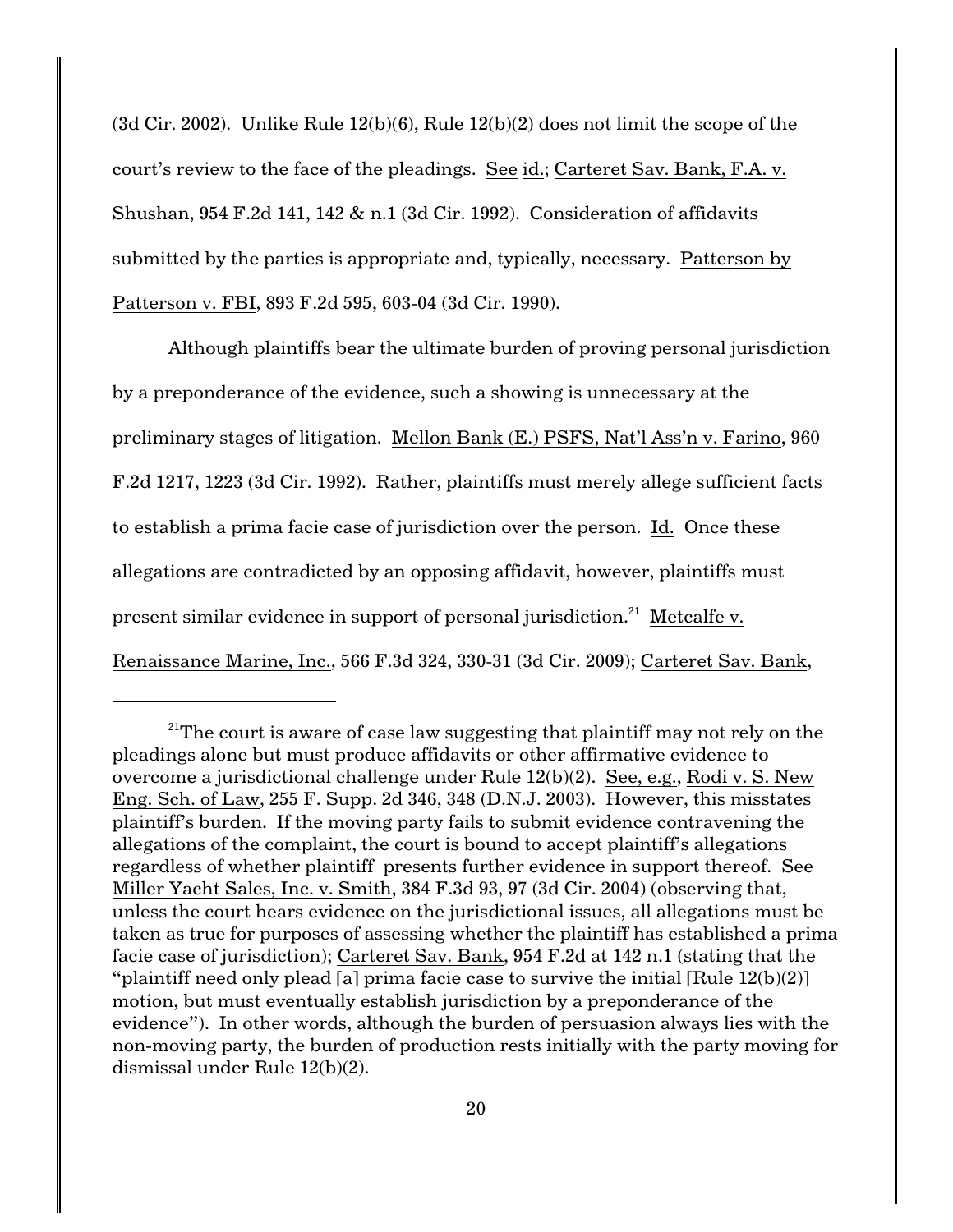954 F.2d at 142 & n.1, 146; Patterson, 893 F.2d at 603-04. "[A]t no point may a plaintiff rely on the bare pleadings alone in order to withstand a defendant's Rule  $12(b)(2)$  motion to dismiss for lack of in personam jurisdiction. . . . Once the motion is made, plaintiff must respond with actual proofs, not mere allegations." Patterson, 893 F.2d at 604. When the plaintiff responds with affidavits or other evidence in support of its position, the court is bound to accept these representations and defer final determination as to the merits of the allegations until a pretrial hearing or the time of trial. Carteret Sav. Bank, 954 F.2d at 142 n.1 (stating that the "plaintiff need only plead [a] prima facie case to survive the initial [Rule 12(b)(2)] motion, but must eventually establish jurisdiction by a preponderance of the evidence") (citing Behagen v. Amateur Basketball Ass'n, 744 F.2d 731, 733 (10th Cir. 1984)).

#### **III. Discussion**

A court must possess one of two forms of personal jurisdiction over each defendant brought before it. D'Jamoos ex rel. Estate of Weingeroff v. Pilatus Aircraft Ltd., 566 F.3d 94, 102 (3d Cir. 2009). The first of these forms, known as specific jurisdiction, enables a court to hear claims that arise from a defendant's contacts with the forum where the court sits. Helicopteros Nacionales de Colombia v. Hall, 466 U.S. 408, 414 n.8 (1984). In contrast, a court exercising general jurisdiction may hear any claim against a defendant that possesses systematic and continuous contacts with the forum regardless of whether the claim resulted from the defendant's forum-related activities. Id. at 415 n.9. When a plaintiff invokes a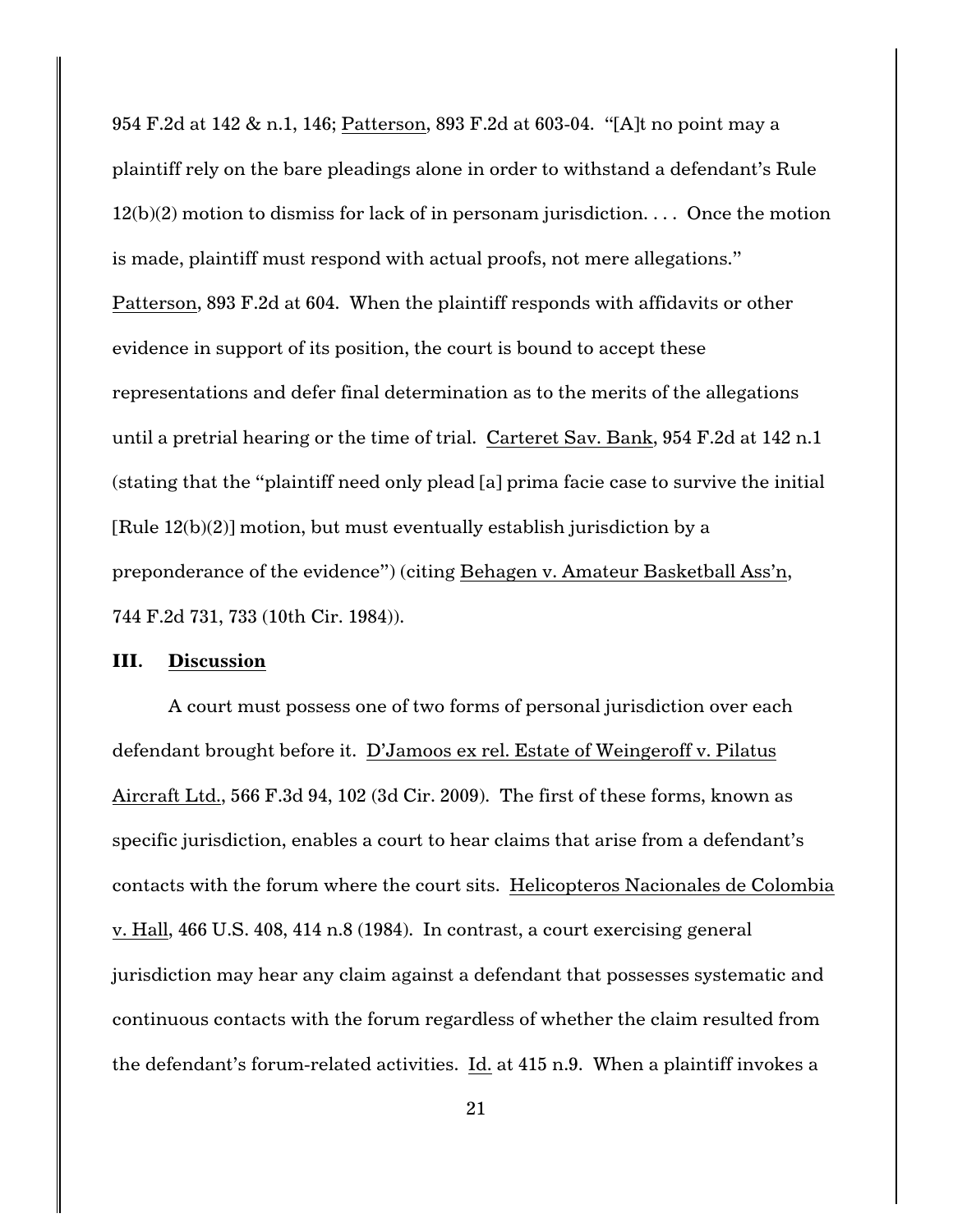federal statute authorizing nationwide service of process, $^{22}$  the United States as a whole serves as the relevant forum for purposes of jurisdictional contacts. In re Auto. Refinishing Paint Antitrust Litig., 358 F.3d 288, 298 (3d Cir. 2004).

## **A. Governing Principles of General Jurisdiction**

In the matter *sub judice*, plaintiffs invoke general jurisdiction against each of the Rule  $12(b)(2)$  defendants.<sup>23</sup> A plaintiff may acquire general jurisdiction over a corporate defendant via two alternate avenues. First, the plaintiff may show that the defendant possesses systematic and continuous contacts with the forum where plaintiff brings suit. Second, in cases against foreign corporations, the plaintiff may demonstrate that the out-of-forum corporation either controls or is controlled by an in-forum affiliate to such a degree that the two corporations operate as a single, amalgamated entity. This fusion of corporate identity—often described as an alter

<sup>&</sup>lt;sup>22</sup> Section 12 of the Clayton Act, 15 U.S.C. § 22, permits nationwide service in antitrust cases, including those arising under the Sherman Act.

 $^{23}$ Plaintiffs briefly advocate specific jurisdiction over Mars Canada, Cadbury Holdings, and Cadbury plc. The court will address these arguments at infra notes 34 and 56. In their original briefs in opposition, they also argued that the court could exercise specific jurisdiction over the defendants under the stream-ofcommerce theory and the effects test announced in Calder v. Jones, 465 U.S. 783 (1984). The former test grants jurisdiction when a defendant places a product into the stream of commerce and the product subsequently causes an in-forum injury. See Renner v. Lanard Toys Ltd., 33 F.3d 277, 282-83 (3d Cir. 1994). The Calder effects test confers jurisdiction when a defendant's out-of-forum tortious activity produces foreseeable in-forum results. See Imo Indus. v. Kiekert AG, 155 F.3d 254, 265-66 (3d Cir. 1998). Plaintiffs have elected to relinquish these jurisdictional arguments against Mars Canada, (Doc. 621 at 23 n.11), and have not mentioned them in current filings against the remaining Rule 12(b)(2) defendants. Hence, the court concludes that plaintiffs no longer advocate for jurisdiction under stream-ofcommerce and Calder principles.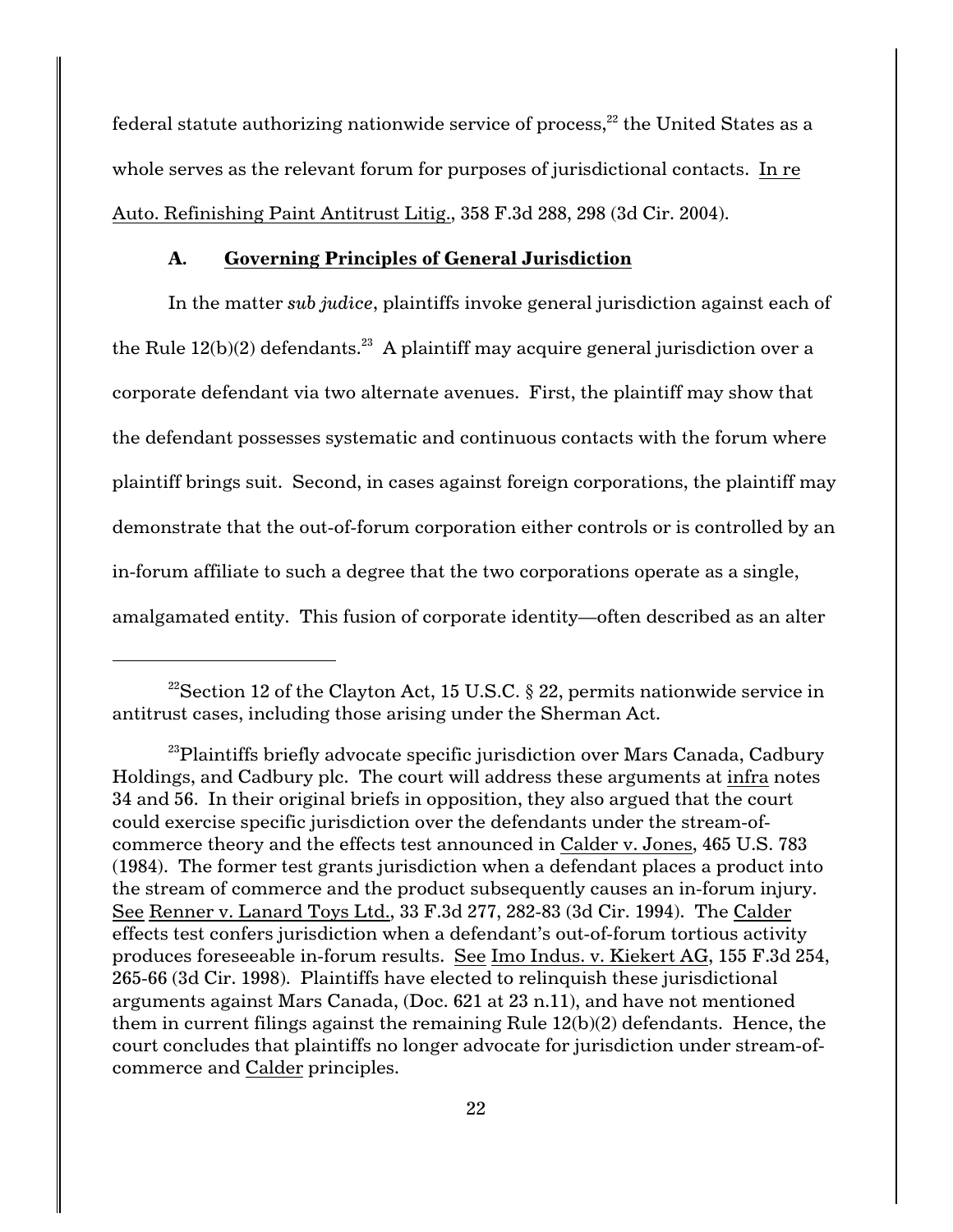ego relationship—allows the court to impute the domestic entity's activities to the foreign organization when analyzing jurisdictional contacts. Lucas v. Gulf & W. Indus., 666 F.2d 800, 805-06 (3d Cir. 1981), abrogated on other grounds by EF Operating Corp. v. Am. Bldgs., 993 F.2d 1046, 1049 & n.1 (3d Cir. 1993).

#### **1. Systematic and Continuous Contacts**

A court may exercise general jurisdiction over a defendant that possesses systematic and continuous contacts with the forum state. The defendant must maintain perpetual, abiding ties with the forum. Metcalfe, 566 F.3d at 334; BP Chems. Ltd. v. Formosa Chem. & Fibre Corp., 229 F.3d 254, 262 (3d Cir. 2000). Sporadic, ephemeral, or deciduous contacts do not suffice. Compare Perkins v. Benguet Consol. Mining Co., 342 U.S. 437, 445 (1952), with Helicopteros, 466 U.S. at 416-18. In the corporate context, courts have historically applied general jurisdiction to organizations that hire employees, hold real property, maintain bank accounts, apply for business licenses, advertise, and regularly solicit sales within the relevant forum. Metcalfe, 566 F.3d at 335; Clark v. Matsushita Elec. Indus. Co., 811 F. Supp. 1061, 1067 (M.D. Pa. 1993).

The cases of Helicopteros Nacionales de Colombia v. Hall, 466 U.S. 408 (1984), and Provident National Bank v. California Federal Savings & Loan Association, 819 F.2d 434 (3d Cir. 1987), illustrate that a finding of general jurisdiction turns upon the defendant's qualitative contacts with the forum. The defendant in Helicopteros was a Colombian corporation that provided air transportation in South America and engaged in monetarily substantial commerce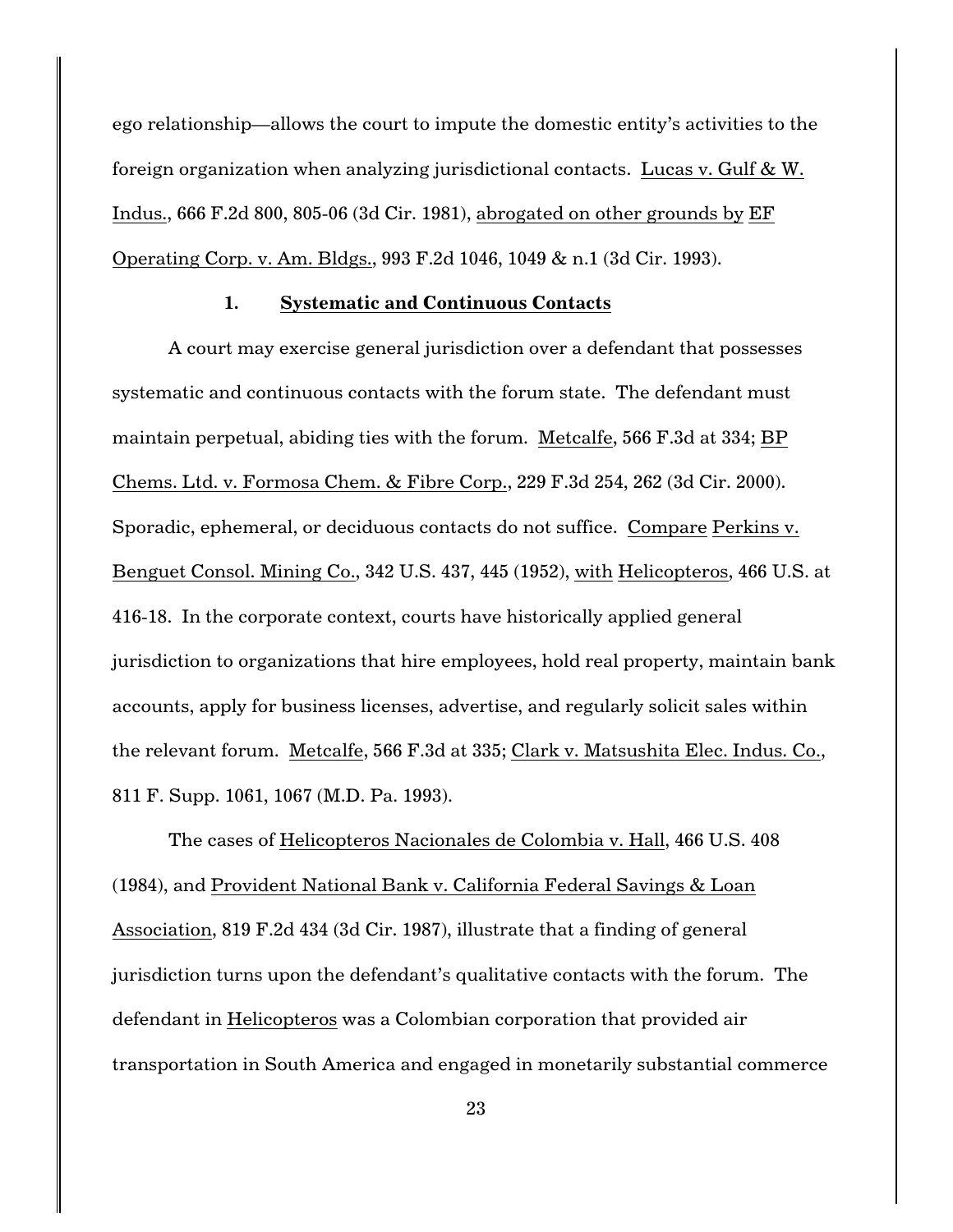in the United States. 466 U.S. at 409. It purchased approximately 80% of its helicopter fleet in the United States through transactions that injected over \$4 million into the United States economy. Id. at 411. It also maintained an American bank account and sent pilots into the United States to retrieve the aircraft that it purchased. Its personnel entered the country on a number of occasions to negotiate business deals and attend training seminars. Id. at 410-11. Despite these recurrent contacts, the Supreme Court concluded that general jurisdiction was unavailable because they did not amount to a systematic business presence in the forum. Id. at 417-18. The Third Circuit subsequently explained that the contacts in Helicopteros failed to confer jurisdiction because they "were important *but not central* to the defendant's business, [namely] the provision of helicopter services." Provident Nat'l Bank, 819 F.2d at 438 (emphasis added).

Instead, general jurisdiction requires a strong nexus a between the defendant's essential business activities and its contacts with the forum. In Provident National Bank, a financial institution maintained in-forum depositor contacts with less than one-tenth of one percent of its total business portfolio. Id. at 436. It also held an account with an in-forum institution through which it cleared customers' checks on a daily basis, and it sold certificates of deposit using an inforum custodian on approximately sixteen occasions. Id. The Third Circuit upheld the exercise of general jurisdiction despite the relatively minor nature of these contacts because they were a core component of the defendant's banking business. Id. at 438.

24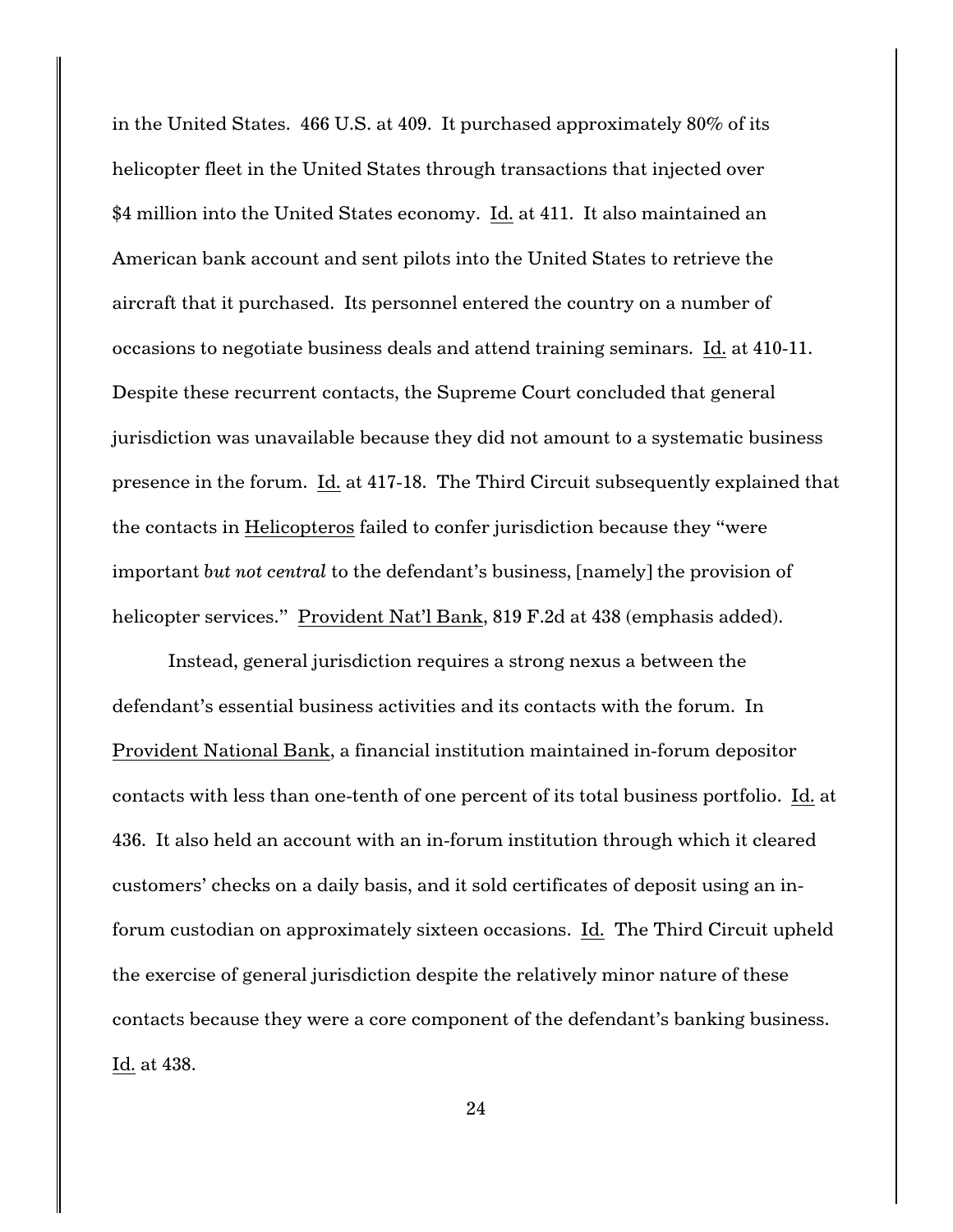In sum, general jurisdiction requires the defendant to possesses qualitative contacts with the forum that constitute "the bread and butter of [the defendant's] daily business," id., such that the its activities "approximate[] business presence" in the forum, William Rosenstein & Sons v. BBI Prod., Inc., 123 F. Supp. 2d 268, 274 (M.D. Pa. 2000) (quoting Bancroft & Masters, Inc. v. August Nat'l Inc., 223 F.3d 1082, 1086 (9th Cir. 2000)).<sup>24</sup> Fleeting activities such as periodic business trips, occasional purchases, and mere communication with in-forum entities hold relatively little sway in the general jurisdiction analysis. Helicopteros, 466 U.S. at 416-17; Kehm Oil Co. v. Texaco, Inc., 537 F.3d 290, 300 (3d Cir. 2008).

### **2. Alter Ego Jurisdiction**

A court may exercise general jurisdiction over a foreign corporation if it has systematic and continuous contacts with the forum or has an alter ego relationship with an affiliated entity that possesses such contacts. Lucas, 666 F.2d at 805-06. When one corporation is a subsidiary of the other, the level of control necessary to substantiate an alter ego relationship must exceed the usual supervision that a

 $24$ The Third Circuit's recent decision in Metcalfe v. Renaissance Marine, Inc., 566 F.3d 324 (3d Cir. 2009) demonstrates the continued validity of this principle. In Metcalfe, the defendant directly sold eleven powerboats along with ten-year warranties to consumers in the Virgin Islands, a relatively small forum. The court held that defendant directly interacted with in-forum consumers for the purpose of furthering its core business activities and that this conduct, in light of the small forum size, established "ongoing business relationships" sufficient to subject it to general jurisdiction. Id. at 335. Accordingly, general jurisdiction depends not on the mere quantity of contacts that defendant has with the forum but upon whether it engages in forum-related activity with the purpose of "preserv[ing] and enlarg[ing] an active . . . market" in the forum. Id. (quoting Hendrickson v. Reg O Co., 657 F.2d 9, 15 (3d Cir. 1981)).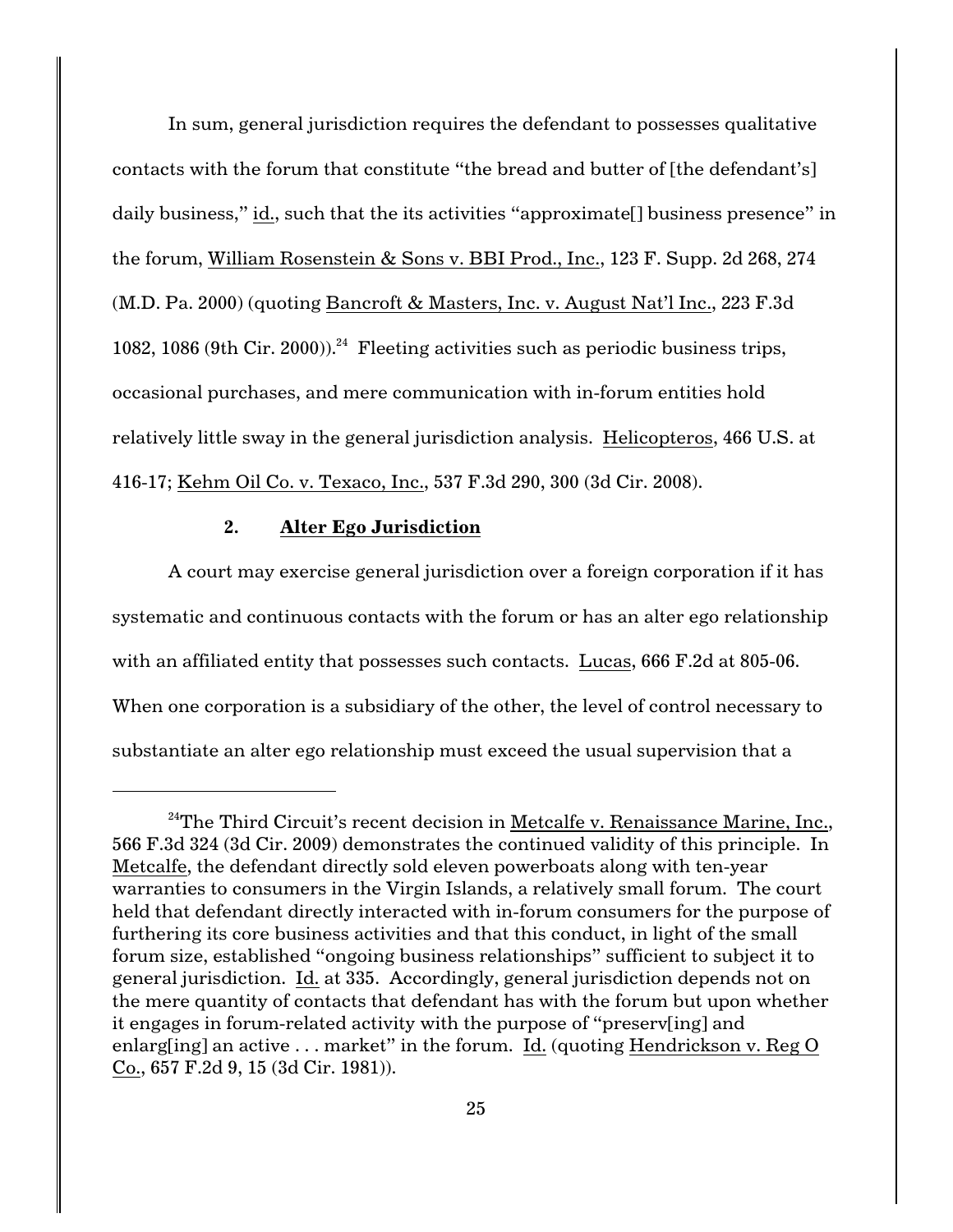parent exercises over a subsidiary. Simeone ex rel. Estate of Albert Francis Simeone, Jr. v. Bombarier-Rotax GmbH, 360 F. Supp. 2d 665, 675 (E.D. Pa. 2005); In re Latex Gloves Prods. Liab. Litig., No. MDL 1148, 2001 WL 964105, at \*3 (E.D. Pa. Aug. 22, 2001) (concluding that the mere "monitoring of the subsidiary's performance, supervision of the subsidiary's finance and capital budget decisions, and articulation of general polices and procedures" do not establish an alter ego relationship (quoting United States v. Bestfoods, 524 U.S. 51, 72 (1998))). More intrusive control is necessary, and courts evaluate corporate dependence in light of whether

- (1) the parent owns all or a significant majority of the subsidiary's stock,
- (2) commonality of officers or directors exists between the two corporations,
- (3) the group possesses a unified marketing image, including common branding of products,
- (4) corporate insignias, trademarks, and logos are uniform across corporate boundaries,
- (5) group members share employees,
- (6) the parent has integrated its sales and distribution systems with those of its subsidiaries,
- (7) the corporations exchange or share managerial or supervisory personnel,
- (8) the subsidiary performs business functions that would ordinarily be handled by a parent corporation,
- (9) the parent uses the subsidiary as a marketing division or as an exclusive distributor, and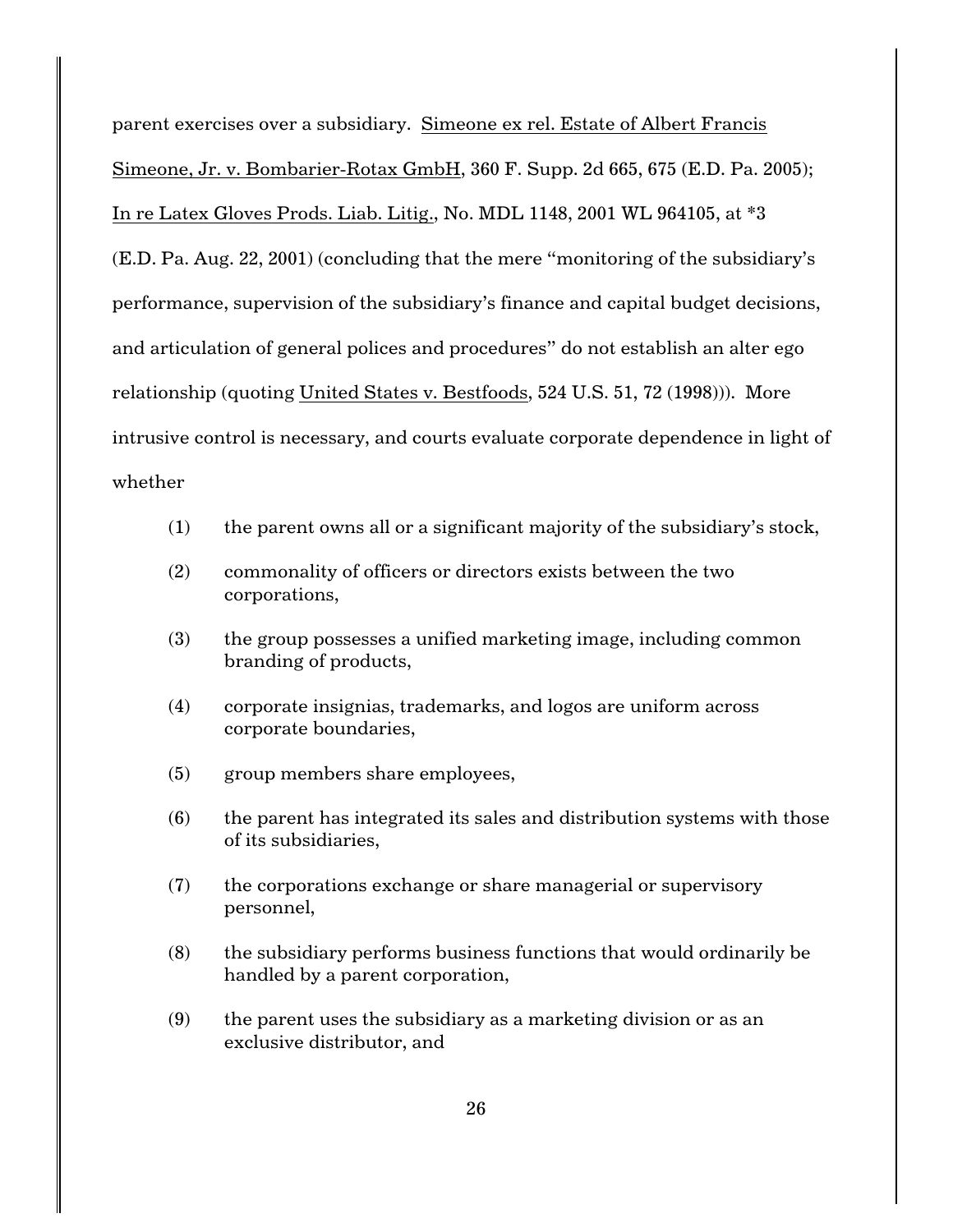(10) the parent exercises control or provides instruction to the subsidiary's officers and directors.

Chocolate I, 602 F. Supp. 2d at 569-70 (citing Simeone, 360 F. Supp. 2d at 675); accord Genesis Bio. Pharms. v. Chiron Corp., 27 F. App'x 94, 98 (3d Cir. 2002). No one aspect of the relationship between two corporations unilaterally disposes of the analysis, and the court may consider any evidence bearing on the corporations' functional interrelationship. A plaintiff may rely upon an alter ego connection to acquire jurisdiction over either a foreign parent or a foreign subsidiary based upon their relationship with an in-forum entity. Simeone, 360 F. Supp. 2d at  $675.^{25}$ 

 $^{25}$ Defendant Mars Canada relies upon Turan v. Universal Plan Inv. Ltd., 70 F. Supp. 2d 671, 675 (E.D. La. 1999), and Henry v. Offshore Drilling Pty., Ltd., 331 F. Supp. 340, 343 (E.D. La. 1971), for the proposition that alter ego jurisdiction applies only to foreign parents that exercise control over affiliated entities within the forum. (Doc. 628 at 10). The court has identified no controlling Third Circuit precedent addressing this issue; however, our sister courts have consistently exercised alter ego jurisdiction over "either the parent *or the subsidiary* based upon the other's connections to the forum." Simeone, 360 F. Supp. 2d at 675 (emphasis added); accord Chocolate I, 602 F. Supp. 2d at 570; Oeschle v. Pro-Tech Power, Inc., No. 03-CV-6875, 2006 WL 680908, at \*5 (E.D. Pa. Mar. 15, 2006); Directory Dividends, Inc. v. SBC Commc'ns, Inc., No. 01-CV-1974, 2003 WL 21961448, at \*3 (E.D. Pa. July 2, 2003); Zwick v. Revco Drug Store, 580 F. Supp. 64, 66 (W.D. Pa. 1984); Aamco Automatic Transmissions, Inc. v. Tayloe, 368 F. Supp. 1283, 1300 (E.D. Pa. 1973). This broader formulation reflects the common-sense principle that the court should not defer to corporate boundaries that the defendant itself has disregarded. When two organizations assume alter ego status, they effectively operate as a single, unified entity notwithstanding the superficial corporate boundaries between them. The consolidated entity is subject to jurisdiction in any forum where it operates regardless of which formal corporation maintains an in-forum presence. Courts commonly exercise alter ego jurisdiction over a foreign parent based upon its control of an in-forum subsidiary, but reversal of the entities' geographic placement does not restrict the application of alter ego principles.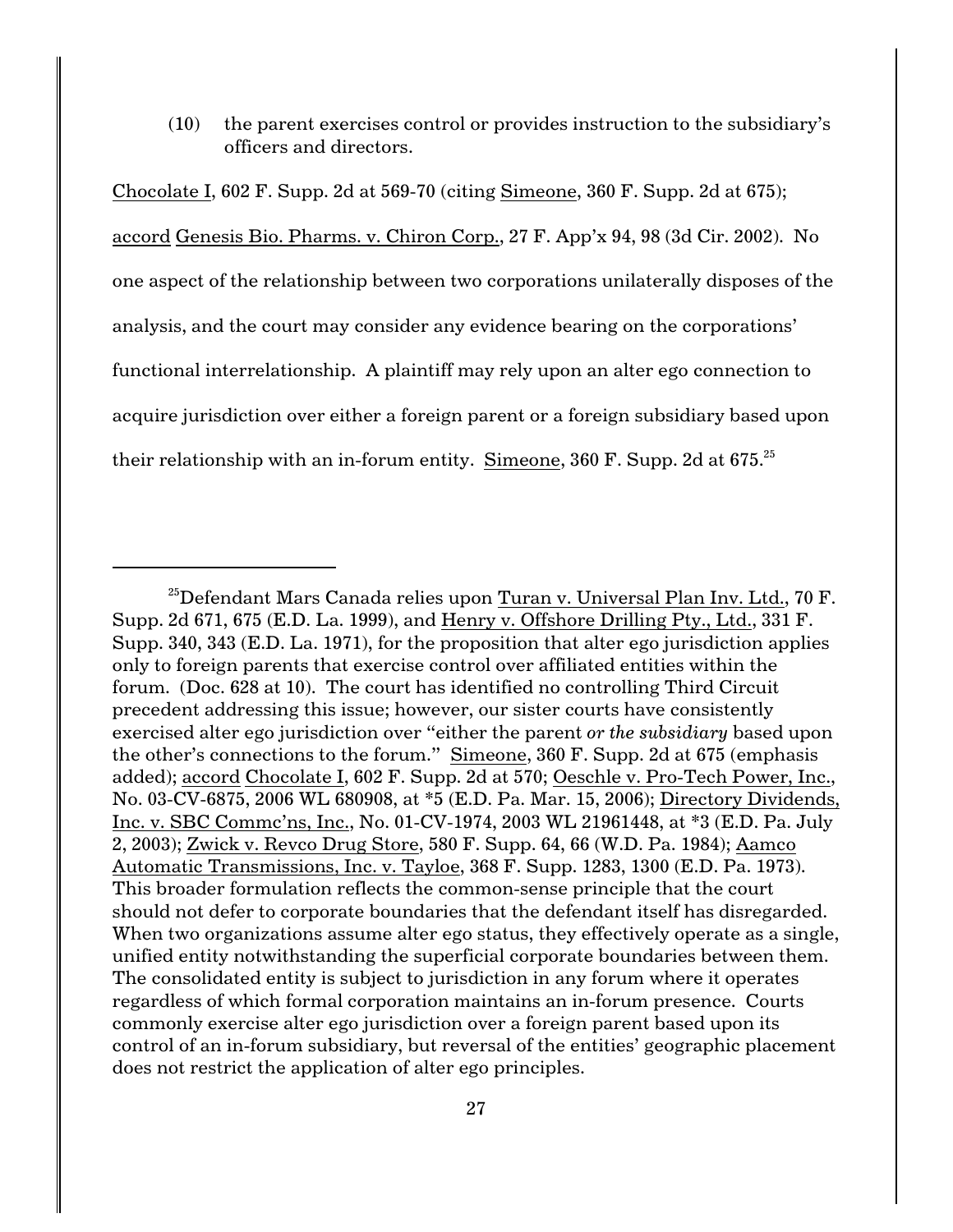### **B. The Rule 12(b)(2) Defendants' Jurisdictional Contacts**

In the present case, plaintiffs contend that each of the Rule 12(b)(2) defendants maintains systematic and continuous contacts with the United States. Alternatively, they assert that all defendants except Nestlé Canada are alter egos of their affiliated corporations in the United States. As alter ego relationships define the breadth of relevant jurisdictional contacts, the court will evaluate each defendant's alter ego status before applying general jurisdiction doctrine.

### **1. Mars Canada**

Plaintiffs contend that the court may exercise personal jurisdiction over Mars Canada because it is an alter ego of Mars Global, which is located in the United States. Alternatively, they contend that Mars Canada's in-forum purchases, executive travel, and sales of goods qualify as systematic and continuous contacts with the United States.

# **a. Mars Canada as an Alter Ego of Mars Global**

Plaintiffs predicate their alter ego argument upon Mars Global's control of Mars Canada's stock<sup>26</sup> and Mars Canada's status as a business unit of the Mars group. Plaintiffs emphasize that Mars Global profits from dividends and capital repatriations extracted from Mars Canada, establishes group-wide accounting protocols, and must approve executive compensation as well as capital

<sup>&</sup>lt;sup>26</sup> Mars Global owns approximately  $38\%$  of Mars Canada's stock and controls the remainder through other Mars subsidiaries. (Doc. 622, Ex. 2 at 70-72; Doc. 622, Exs. 19, 33.)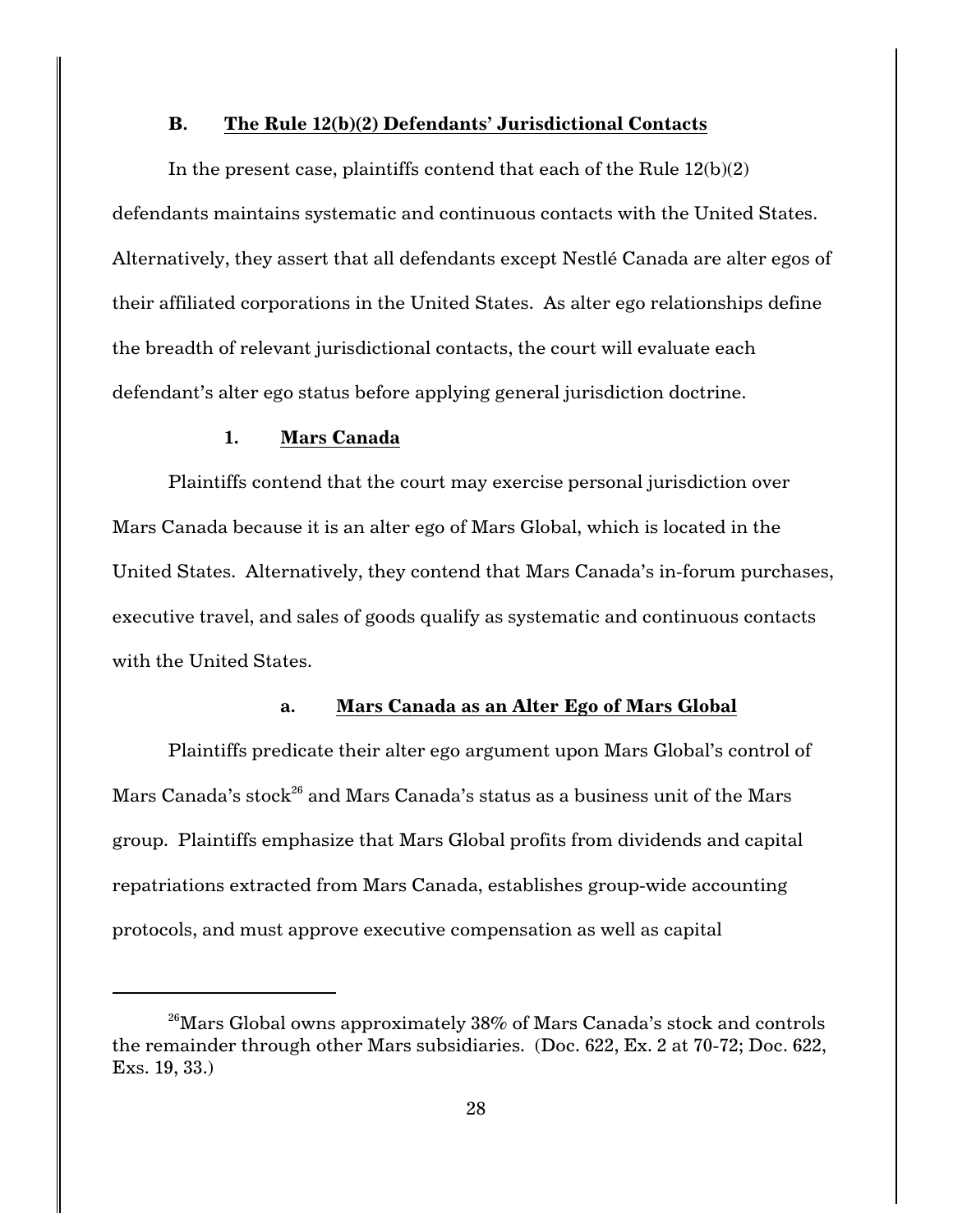expenditures in excess of \$500,000. Moreover, Mars Canada acquires raw materials from Mars entities in the U.S. in the form of crumb and liquid chocolate.

These facts reflect a parent corporation's control over certain aspects of its subsidiary's business but fall short of that required for a finding of alter ego status. As the controlling shareholder of Mars Canada, Mars Global is entitled to ordain Mars Canada's officers and directors, influence executive compensation, approve budgets, gather information about corporate performance, and receive distributions of subsidiary profits.<sup>27</sup> See Action Mfg. Co. v. Simon Wrecking Co., 375 F. Supp. 2d 411, 425 (E.D. Pa. 2005); Ames v. Whitman's Chocolates, No. Civ.A. 91-3271, 1991 WL 281798, at \*6 (E.D. Pa. Dec. 30, 1991); see also Quarles v. Fuqua Indus., Inc., 504 F.2d 1358, 1363 (10th Cir. 1974); In re W. States Wholesale Natural Gas Antitrust Litig., 605 F. Supp. 2d 1118, 1133-34 (D. Nev. 2009). These activities typify standard parent-subsidiary interactions and do not reflect daily, operational control that is the *sine qua non* of an alter ego relationship. See Poe v. Babcock Int'l plc, 662 F. Supp. 4, 6 (M.D. Pa. 1985) (holding that a parent's "exercise [of] some degree of

 $27$ An entity known as the Mars American Treasury and Benefits Center ("ATBC") occasionally participates in the dividend payment and repatriation process. The ATBC is an American entity within the Mars group that provides financial support, tax consultation, and cash management to Mars entities within the United States. (Doc. 622, Ex. 2 at 93.) It sporadically advises Mars Canada, but this interaction is limited because ATBC personnel lack expertise in Canadian law and tax regulations. (Id. at 94.) As the ATBC functions primarily in the United States for the benefit of domestic Mars entities, its participation in dividend and repatriation processes is of relatively little import in the alter ego analysis.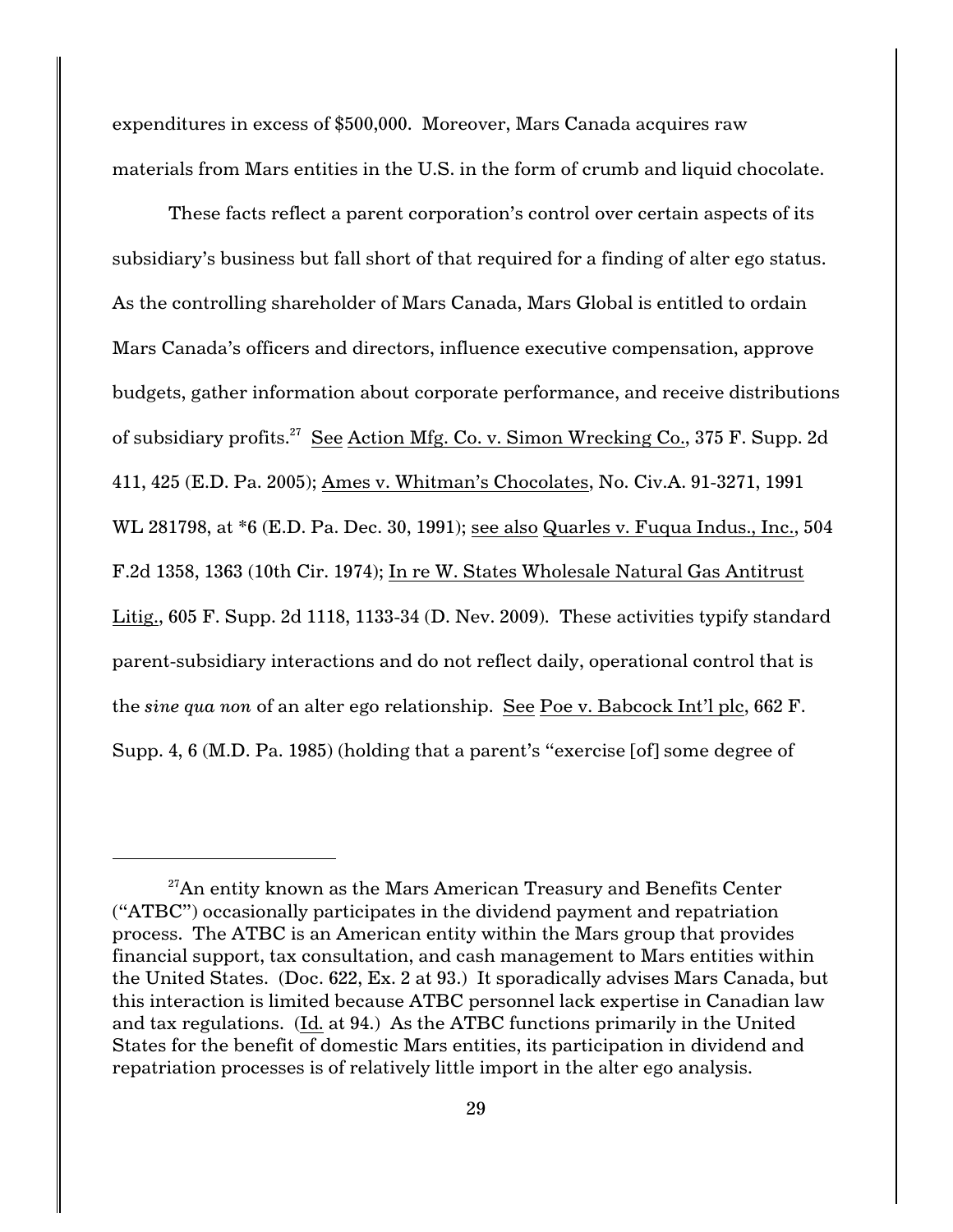control over the subsidiary" does not constitute an alter ego relationship unless the latter has become indistinguishable from the former).

Issuance of group-wide accounting, finance, and sales protocols through the Finance and Recurring Reports Manuals likewise does not establish an alter ego relationship. Uniformity in finance procedure is a practical necessity for global conglomerates to monitor corporate growth and maximize efficiency, and imposition of mandatory financial reporting does not divest subsidiaries of control over daily operating activities. Bestfoods, 524 U.S. at 72 (stating that supervision of a subsidiary's capital and finance decisions does not establish an alter ego relationship with its parent); Action Mfg. Co., 375 F. Supp. 2d at 425; Catalina Mktg. Int'l Inc. v. Coolsavings.com, Inc., No. 00 C 2447, 2003 WL 21542491, at \*5 (N.D. Ill.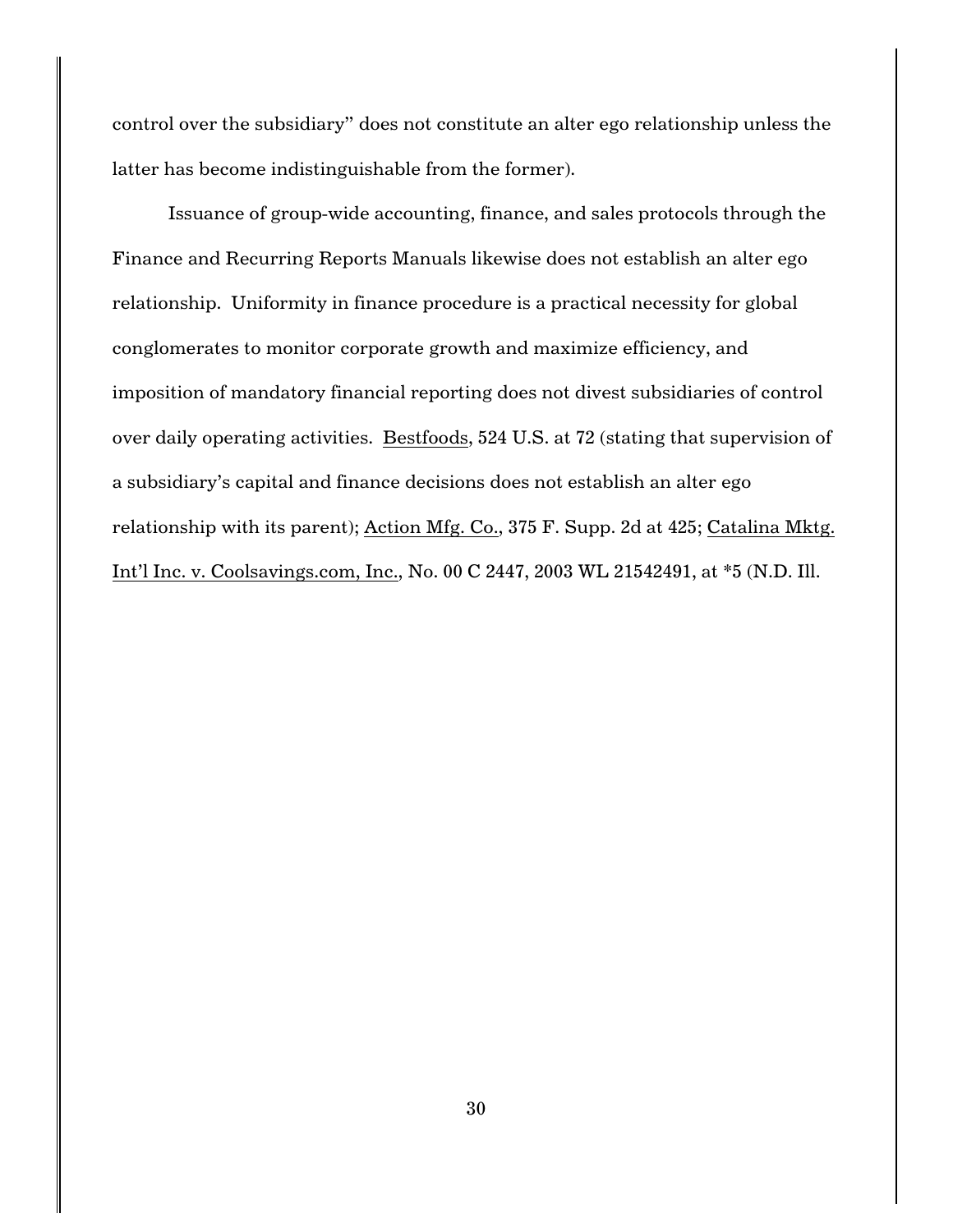July 3, 2003); Amarillo Oil Co. v. Mapco, Inc., 99 F.R.D. 602, 606 (N.D. Tex. 1983).<sup>28</sup>

To the contrary, the Mars Finance Manual encourages subsidiaries to "var[y]...

the way in which corporate principles are applied in practice," (Doc. 622, Ex. 17  $\S$ )

1.1.2, at 4), to implement operating plans "at the local level," (id. § 7.1.4.2, at 4), and

to establish workplace policies governing their constituent workforces, (id. § 10.1.2,

.2.6).

Mars Canada corporate designee Mary Jane Dowling ("Dowling") confirmed

that Mars Global and Mars Canada endeavor to

"Think globally, [but] act locally." In other words, the local units are very autonomous. We are linked by global brands, but the units would actually operate and market [their] products at the local level.... [A]gain, "Think global, act local."

\* \* \*

 $^{28}$ Amarillo Oil Co. v. Mapco, Inc. illustrates that centralized accounting and finance policies do not create an alter ego relationship. In Amarillo Oil, plaintiffs filed a diversity suit against an out-of-forum parent but did not join its local subsidiary. Defendants moved to dismiss on the ground that the subsidiary was an indispensable party. 99 F.R.D. at 603. Plaintiffs responded that the subsidiary constituted an alter ego of the parent and that its technical joinder was therefore unnecessary. Id. They also urged the court to disregard its citizenship for diversity purposes and to rely exclusively upon the citizenship of its alleged alter ego parent. Id. They argued, *inter alia*, that the two corporations had consolidated accounting functions within the parent organization. The court rebuffed plaintiffs' argument, noting that "[c]entralized accounting services for a parent and its subsidiaries is a common feature of the modern corporate landscape" and does not alone reflect the type of pervasive corporate control essential to an alter ego relationship. Id. at 606. The subsidiary owned its own land and fungible assets, elected its own directors (which were identical to those of its parent), and maintained contractual relationships independent of its parent. Id. In the present matter, Mars Canada has a similar relationship with Mars Global. Although the two corporations share certain finance and accounting policies, Mars Canada oversees operations, sells products, and holds real estate without participation from Mars Global.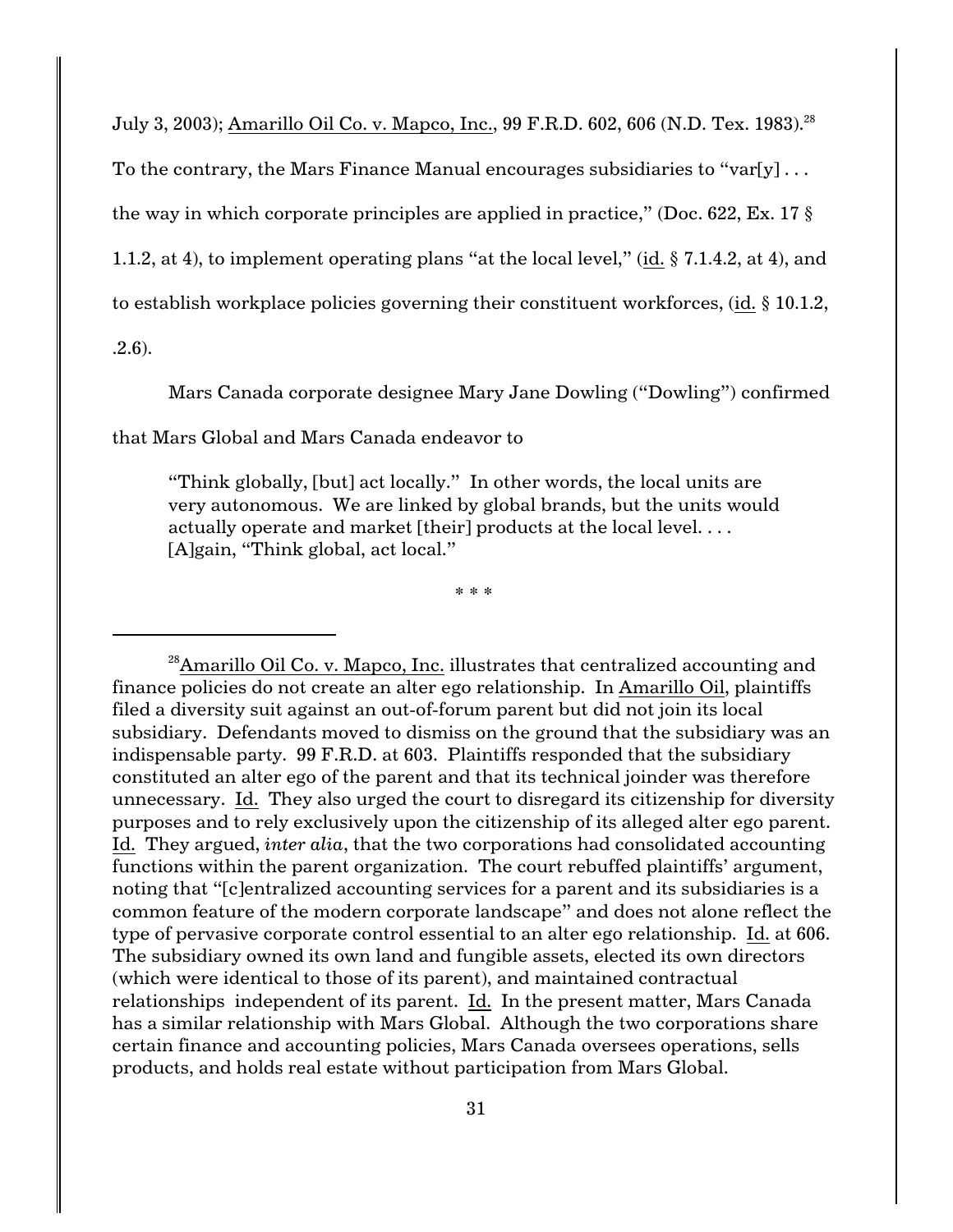On a day-to-day basis, we do not have significant contact with Mars [Global].

(Doc. 622, Ex. 2 at 150-51.) The record corroborates the veracity of Dowling's statement. Mars Canada retains its own senior officers, who assume full responsibility for operations and administration. (Id. at 12.) They do not supervise employees of other Mars entities or manage activities beyond the auspices of their employing corporation. (Id. at 11-16.) Mars Canada produces and distributes several products that are not widely available to consumers in the United States, $^{29}$ and it develops promotional materials and implements marketing campaigns without input from other Mars entities. It also sets the prices at which it sells products to Canadian distributors and manages its production facilities without Mars Global oversight.

Most compelling, Mars Canada exercises meaningful control over the manner in which it pays dividends and repatriates capital. Mars Global typically solicits repatriation, but either Mars Global or Mars Canada may initiate a dividend. The two corporations actively discuss the terms of either transfer. Dowling explained that if Mars Canada resists a particular disbursement, executives from both companies "negotiate" until they "feel comfortable" with the transaction. (Id. at

<sup>&</sup>lt;sup>29</sup>These brands include Maltesers<sup>®</sup>, which are bite-size malt-flavored spheres covered in chocolate, and Bounty<sup>®</sup>, a chocolate bar with a coconut center. (Doc. 628, Ex. 3 ¶ 13); see also Mars Canada - Our Brands, http://www.mars.com /Canada/en/Our+brands.htm (last visited Aug. 6, 2009). The company also manufactures a line of Dove products called Dove Promises<sup>®</sup>, whose wrappers contain epigrams similar to those found in fortune cookies. (Doc. 628, Ex. 3 ¶ 14.)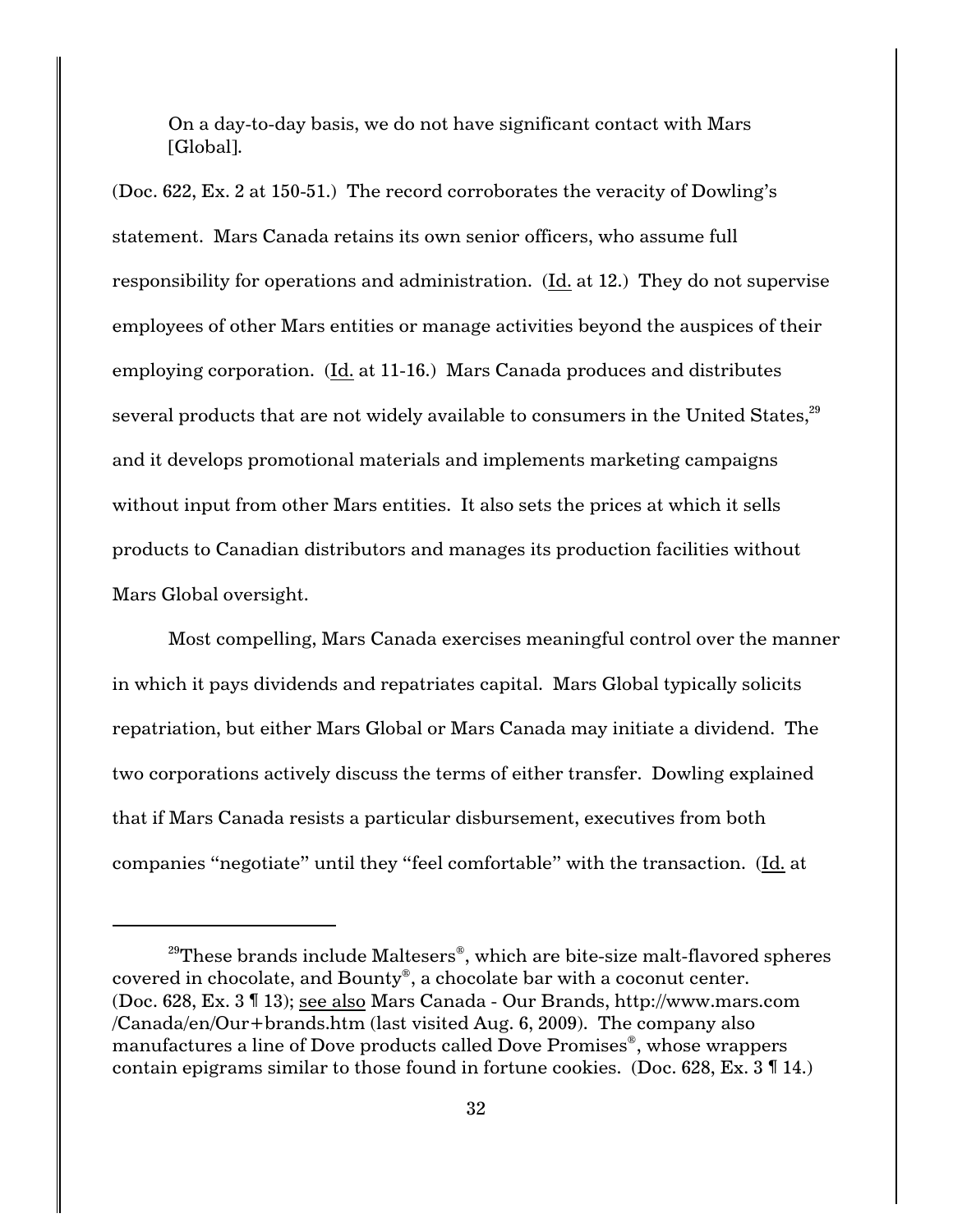83-84.) On occasion, Mars Canada has opposed a dividend or repatriation proposal, causing Mars Global to withdraw its proposed transfer. (Id.) The two corporations have always conferred about such transfers and have never reached an impasse in which Mars Global insisted upon a payment over Mars Canada's objection.<sup>30</sup> (Id.)

The court concludes that Mars Global and Mars Canada maintain distinct corporate identities. Mars Global promulgates a group-wide corporate vision, but it does not dictate the minutiae of subsidiary operating activity. Plaintiffs have failed

Plaintiffs also rely upon a \$75 million redemption of Mars Canada shares in June 2006 to establish an alter ego relationship. (Doc. 622, Ex. 18.) Plaintiffs contend that "Mars Canada's directors played no role in determining the price of the stock redemption" during which Mars Canada transferred funds to a subsidiary of Mars Global. (Doc. 621.) Dowling, however, explained that this transfer—like all dividends and capital repatriations—was the subject of negotiation by Mars Canada and Mars Global. She stated that Mars Canada's treasurer "jointly determined" the value of the transaction with Mars Global and that Mars Global exercised the "final say." (Doc. 622, Ex. 2 at 77; see also id. at 79.) She further explained that the transaction was negotiated through the bargaining process typical of capital repatriations between Mars Canada and Mars Global. (Id. at 81-82.) A collaborative transfer of capital does not demonstrate draconian parental control sufficient to establish alter ego status. See Action Mfg., 375 F. Supp. 2d at 425 (refusing to exercise alter ego jurisdiction despite parent's involvement in setting the timing of dividends paid by subsidiary); accord Bestfoods, 524 U.S. at 72 (1998).

<sup>&</sup>lt;sup>30</sup>During Dowling's deposition, plaintiffs' counsel asked her which corporation "would trump" the other in the event that the two could not agree. (Doc. 622, Ex. 2 at 84; see also id. at 93, 151.) Dowling explained that such a situation has never arisen but speculated that Mars Global could require Mars Canada to act if it chose to do so. (Id. at 84, 96, 151-52.) Such hypothetical guesswork receives little weight in the court's jurisdictional analysis because it does not reflect the pragmatic relationship between the two corporations, which has *never* required Mars Global to mandate a payment over Mars Canada's objection. Dowling stated that the two entities negotiate a financial transfer consistent with both entities' objectives.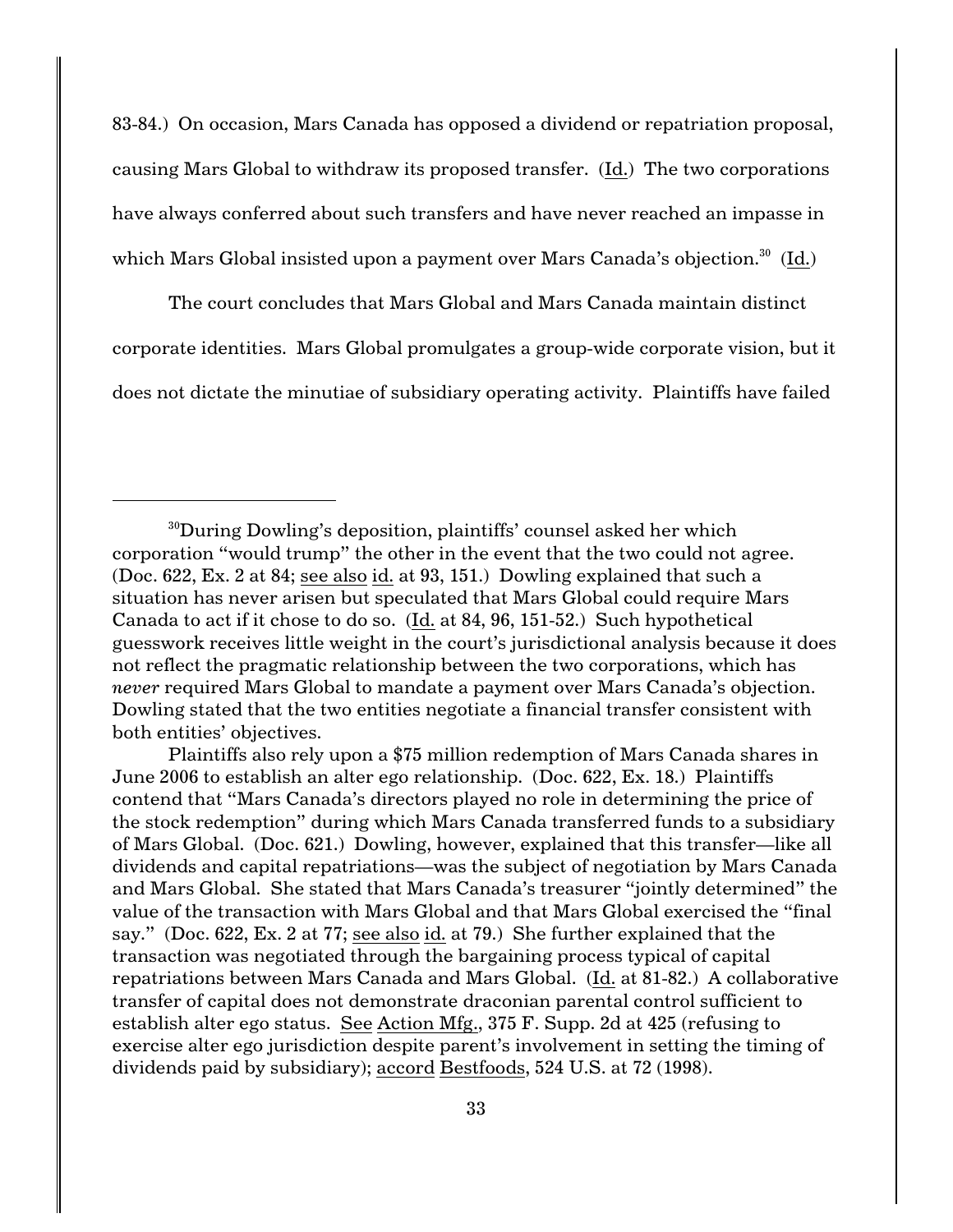to proffer prima facie evidence of an alter ego relationship between the two companies.

# **b. Mars Canada's Contacts with the United States**

Jurisdiction over Mars Canada must therefore arise from its contacts with the United States irrespective of its parent's activity. Plaintiffs seek to acquire general jurisdiction over Mars Canada because it sells chocolate to Mars Snackfood, imports products and raw materials from the United States, and has joined three trademark licensing agreements in which it agreed to be governed by American law. Plaintiffs also rely upon business travel by Mars Canada's executives into the United States.

None of these contacts endows the court with general jurisdiction over Mars Canada. "General jurisdiction is usually found 'where a non-resident defendant makes a substantial number of direct sales in the forum, solicits business regularly and advertises in a way specifically targeted at the forum market.'" See Walters v. Nakata Eng'g Co., No. Civ. A. 08-1458, 2009 WL 18136131, at \*6 (W.D. Pa. June 25, 2009) (quoting Strick Corp. v. A.J.F. Warehouse Distribs., Inc., 532 F. Supp. 951, 956 (E.D. Pa. 1982)); see also Metcalfe, 566 F.3d at 335 (predicating general jurisdiction upon fewer than twenty sales directly to consumers within the forum). The transfers between Mars Canada and Mars Snackfood are consummated as armslength wholesale transactions outside of the United States with the two companies exchanging cash for products. Mars Canada possesses no control over Mars Snackfood's distribution or promotion, nor does it sell products to U.S. retailers and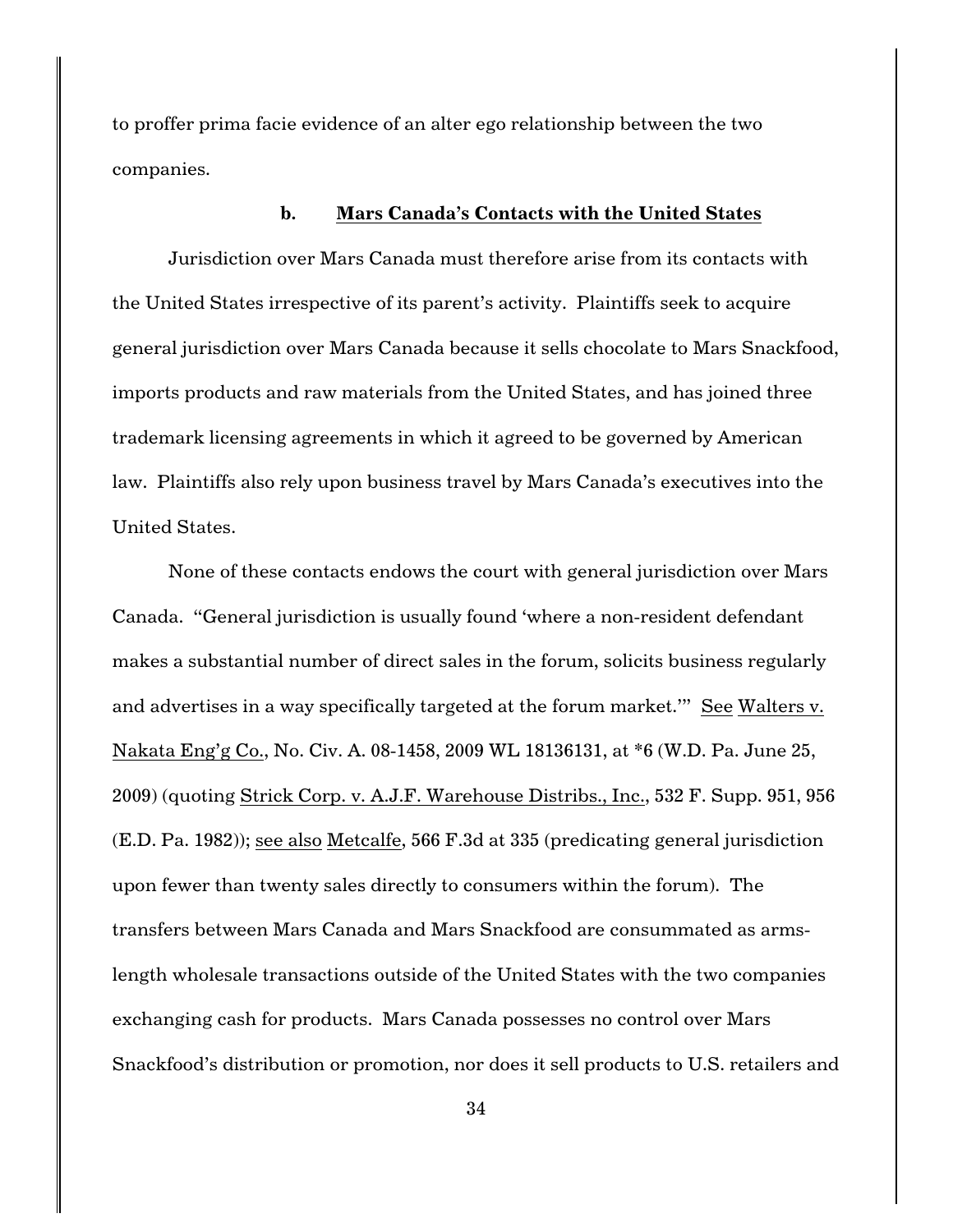consumers. The product transfers reflect passive dissociation from the American market rather than jurisdictional engagement with it. See, e.g., Fisher v. Teva PFC, SRL, No. 04-CV-2780, 2005 WL 2009908, at \*3 (D.N.J. Aug. 16, 2005) (rejecting sales to independent distributors in the forum as a basis of general jurisdiction); Rosenstein & Sons, 123 F. Supp. 2d at 274 ("[E]ngaging in commerce with residents of a forum state is not in an of itself the kind of activity that approximates physical presence within the state's borders." (quoting Bancroft & Masters, 223 F.3d at 1086)); Clark, 811 F. Supp. at 1063-64, 1070 (declining to exercise general jurisdiction over a foreign corporation that transferred products to its subsidiary, which distributed them throughout the United States).

Purchases of crumb and liquid chocolate, though occurring regularly, do not give rise to general jurisdiction. Helicopteros, 466 U.S. at 418 ("[M]ere purchases, even if occurring at regular intervals, are not enough to warrant . . . assertion of in personam jurisdiction over a nonresident corporation. . . ."). Manufacture of these materials is a trade secret of the Mars group, and Mars Canada must purchase them from other Mars entities to produce Mars-branded products in Canada. Periodic purchases of raw materials do not establish personal jurisdiction over a non-American entity. Id. (rejecting general jurisdiction over a purchaser of helicopters that acquired approximately 80% of its fleet in the United States).

The three trademark licensing agreements are also unavailing to plaintiffs. Mars Canada ratified two of the agreements after Mars entities in the United States negotiated and implemented them. (Doc. 622, Ex. 12 at 1594, 1596; Doc. 622, Ex. 13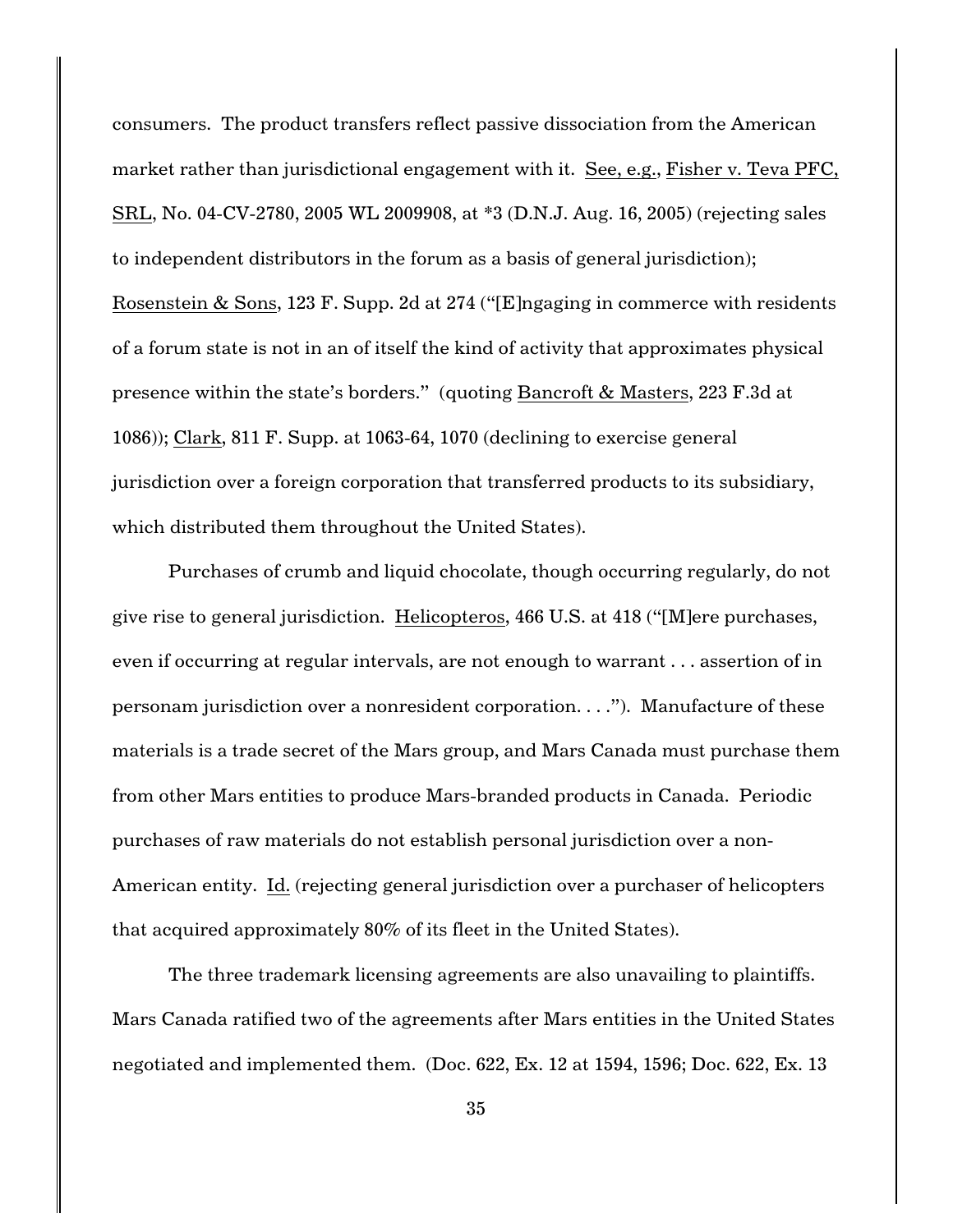recitals, at 1649.) It joined the agreements to facilitate co-branding in Canada, and it did not license any trademarks or products for use in the United States.<sup>31</sup> Although the agreements subject Mars Canada to American law, only two of them require it to litigate claims in U.S. courts.<sup>32</sup> (Compare Doc. 622, Ex. 11  $\P$  16, with Doc. 622, Ex. 12 ¶ 13, at 1591; Doc. 622, Ex. 13 ¶ 11.3, at 1628 & attach. C ¶ 12.3, at 1645.) The court must consider these agreements in light of their purpose, namely to facilitate the co-branding of *Canadian* products for distribution *in Canada*. The participation of American firms in these agreements is simply an incidental consequence of Canadian distribution activities and does not subject Mars Canada to general jurisdiction in the United States. See Corrales Martin v. Clemson Univ., No. Civ.A. 07-536, 2007 WL 4531028, at \*6 (E.D. Pa. Dec. 20, 2007) (declining to invoke general jurisdiction in a discrimination case over a defendant that licensed

 $31$ Dowling testified that Mars Canada "owns all its own trademarks in Canada." (Doc. 622, Ex. 2 at 125; accord Doc. 628, Ex. 2  $\P$  17.) Thus, the company's participation is likely necessary in any Canadian licensing deal involving Marsbranded products. The DreamWorks and Unilever contracts exemplify this. Mars entities in the U.S. prepared both contracts, the geographic scope of which was originally limited to the United States. Mars Canada ratified the agreements only when the signatories sought to extend the trademark license to Canada. (Doc. 622, Ex. 12 at 1596; Doc. 622, Ex. 13 recitals, at 1649.)

 $32^{\circ}$ One agreement contains a choice-of-law provision applying Delaware law, but it does not specify a forum in which the signatories must litigate disputes. (Doc. 622, Ex. 11 ¶ 16.) The second agreement grants the courts of New York nonexclusive jurisdiction to hear contract claims, (Doc. 622, Ex. 12 ¶ 13, at 1591), and the third agreement requires that suits be filed in California federal or state court, (Doc. 622, Ex. 13 ¶ 11.3, at 1628 & attach. C ¶ 12.3, at 1645).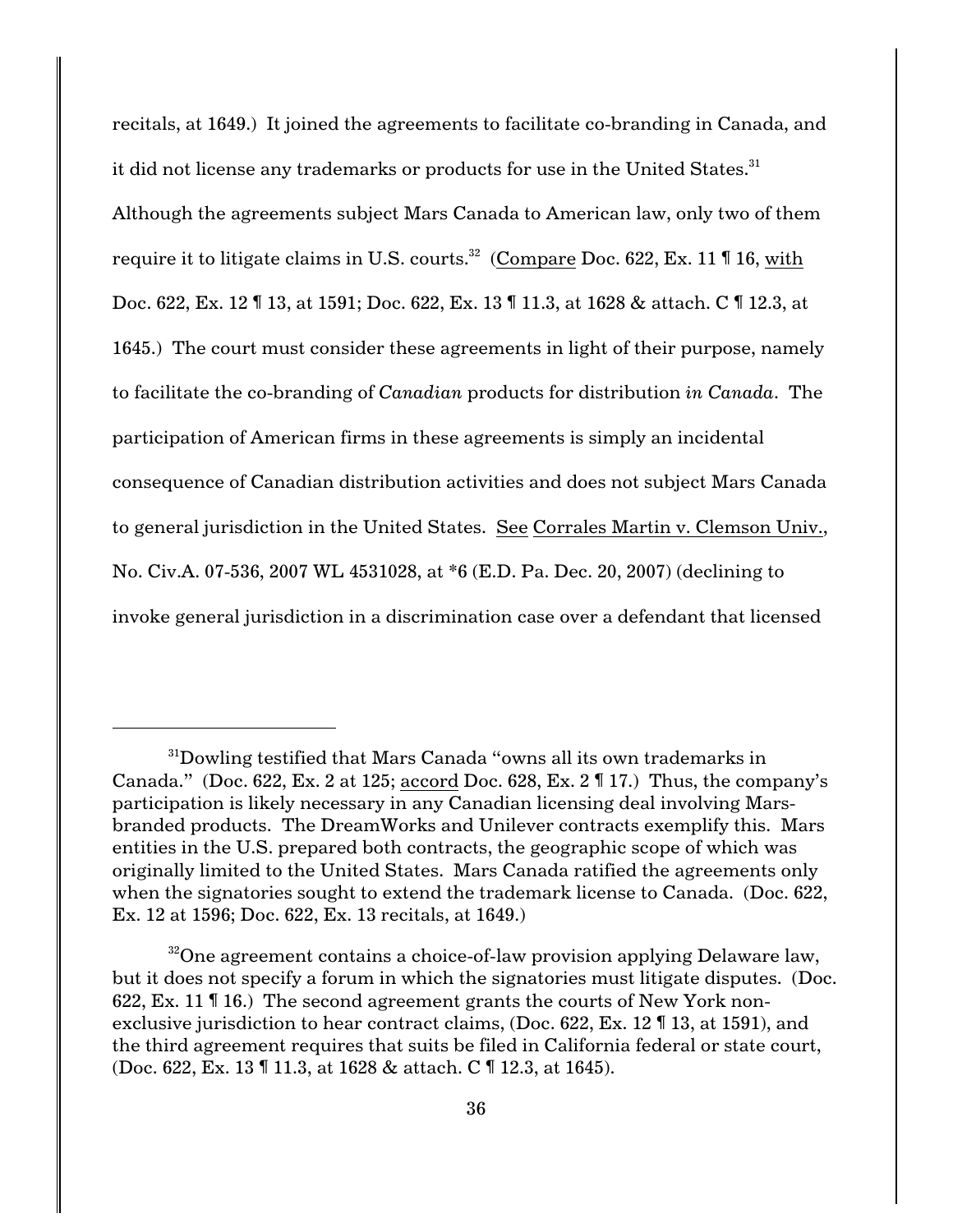its trademarks to in-forum businesses); see also Bradford Co. v. Afco Mfg., 560 F. Supp. 2d 612, 621 (S.D. Ohio 2008).

Finally, plaintiffs argue that the court may exercise personal jurisdiction because Mars Canada executives traveled to the United States approximately eighty-five times per year between 2001 and 2008.<sup>33</sup> Courts generally rely upon business trips for jurisdictional purposes when performed to generate business in the forum. They have predicated general jurisdiction upon travel necessary to effectuate direct sales to consumers, to provide warranty and maintenance services, and to perform in-forum promotional activities. See, e.g., Cresswell v. Walt Disney Prods., 677 F. Supp. 284, 286-87 (M.D. Pa. 1987) (applying general jurisdiction to a defendant that promoted its services, maintained a telephone number, recruited employees, and entered joint ventures in the forum and traveled thereto in furtherance of these activities); see also Passero v. Killington Ltd., No. Civ.A. 92- 5304, 1993 WL 406726, at \*3 (E.D. Pa. 1993). The travel of Mars Canada's executives does not serve such purposes. It occurs primarily to attend meetings, participate in group-wide conferences, and receive training from the parent organization. (Doc. 619, Ex. 37 at 34-35.) The travel does not reflect Mars Canada's intent to engage the U.S. in a commercially meaningful way and does not "approximate[] physical presence" within American borders. Rosenstein & Sons, 123 F. Supp. 2d at 274;

 $33$ Mars Canada traveled to the U.S. on more than 700 occasions between 2001 and 2008, resulting in an average of approximately eighty-five trips per year. (Doc. 622, Ex. 16.)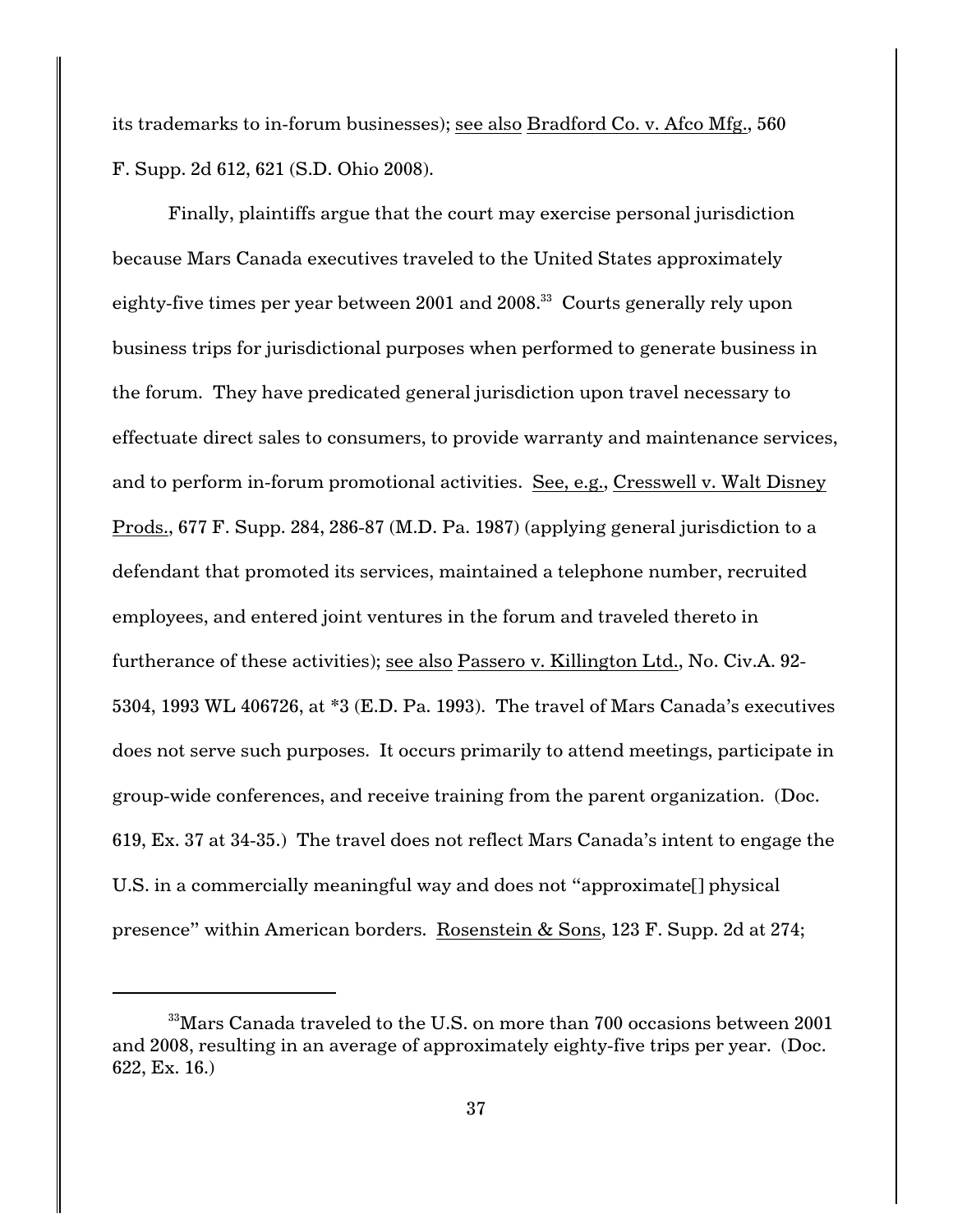accord Helicopteros, 466 U.S. at 417; Rosenberg Bros. v. Curtis Brown Co., 260 U.S. 516, 518 (1923) (concluding that no jurisdiction existed over a defendant that frequently entered the forum merely to purchase goods); Noonan v. Winston Co., 135 F.3d 85, 92-93 (1st Cir. 1998) (holding that defendant's persistent solicitation of in-forum business and periodic in-forum trips were insufficient to establish general jurisdiction); Wilson v. Can. Life Assurance Co., No. 4:08-CV-1258, 2009 WL 532830, at \*6 (M.D. Pa. Mar. 3, 2009) (opining that the court lacked general jurisdiction over a defendant that entered the forum to purchase products on seventy separate occasions).

Nor do Mars Canada's contacts establish general jurisdiction when aggregated. The company has a vapid relationship with the United States, entering American territory only to engage in periodic organizational meetings and purchase raw materials. Several degrees of separation sever it from American consumers, and its operational activity occurs entirely in Canada. The court therefore finds that plaintiffs have failed to establish a prima facie case of general jurisdiction over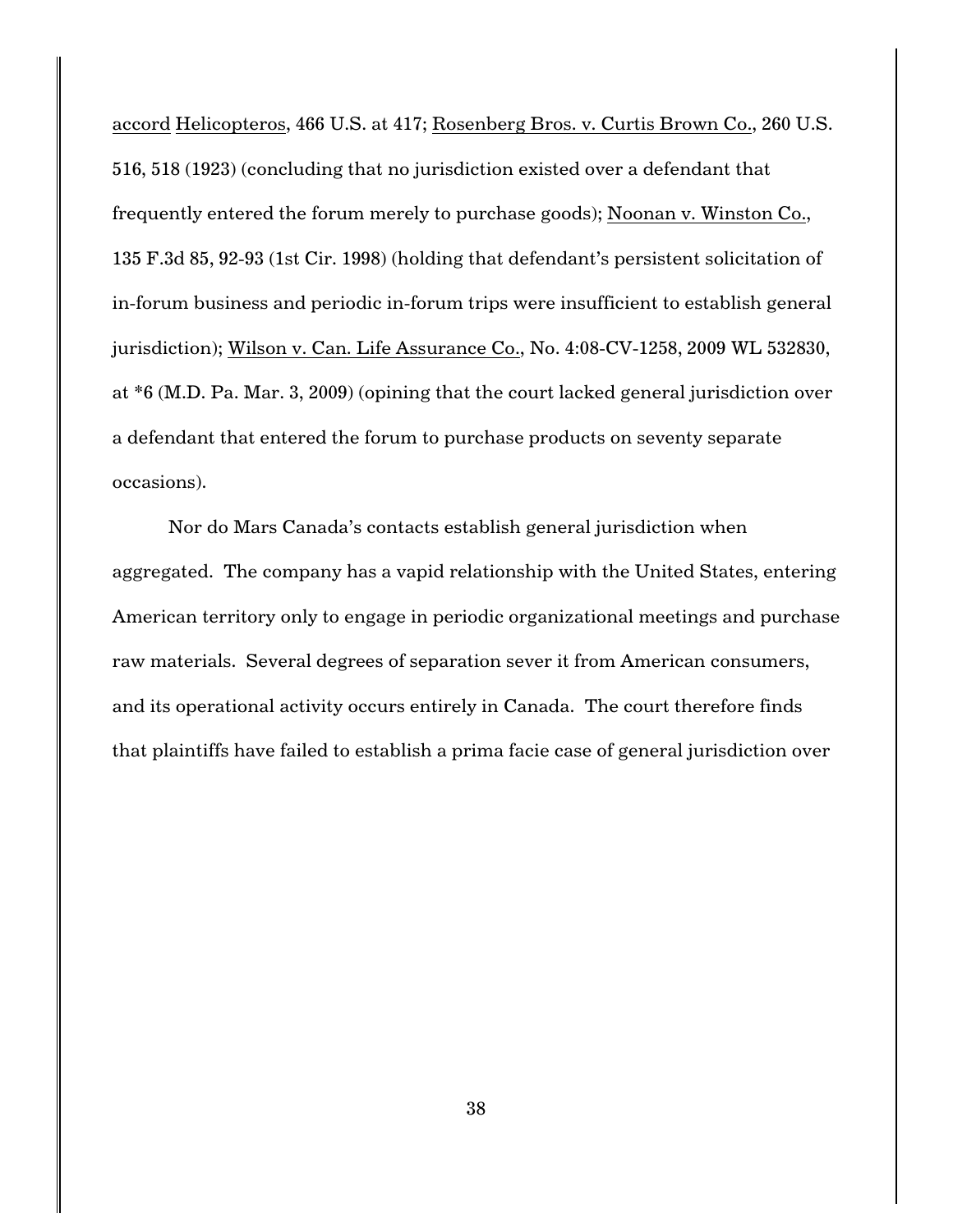Mars Canada. Its motion to dismiss for lack of personal jurisdiction will be granted.<sup>34</sup>

# **2. Nestlé S.A.**

Plaintiffs assert that Nestlé USA acts as an alter ego of Nestlé S.A., giving rise to general jurisdiction by virtue of Nestlé USA's in-forum operating activity.

 $34$ Plaintiffs assert that the court may exercise specific jurisdiction over Mars Canada based upon the transfer of chocolate products to Mars Snackfood at wholesale prices established by the Finance Manual. (Doc. 621 at 23-24.) A court may exercise specific jurisdiction over a claim that is related to the defendant's contacts with the forum. The plaintiff must demonstrate that the lawsuit is the foreseeable consequence of the defendant's forum-centered action. O'Connor v. Sandy Lane Hotel Co., 496 F.3d 312, 323 (3d Cir. 2007). "The link between the defendant's action and the plaintiff's claim need not rise to the level of proximate causation, but the connection must be 'intimate enough to keep the quid pro quo [between in-forum activity and jurisdictional exposure] proportional and personal jurisdiction7 reasonably foreseeable." Chocolate I, 602 F. Supp. 2d at 558 (alteration in original) (quoting O'Connor, 496 F.3d at 323). In this case, plaintiffs allege that Mars Canada charged Mars Snackfood prices that allowed Mars Snackfood to "achieve a greater profit margin on the chocolate products at issue in this case, particularly when anti-competitive conduct is present." (Doc. 621 at 24.) Plaintiffs' argument stretches the quid pro quo between the transfer of products and specific jurisdiction too thin. Mars Canada sold no chocolate products to American consumers, and it exercised no control over the prices Mars Snackfood charged in the U.S. market. Instead, Mars Canada acts as a remote wholesaler whose pricing power ends when its products leave the warehouse. "A plaintiff cannot hold a manufacturer liable for a price-fixing harm occurring after the product left the manufacturer's hands absent a showing that the manufacturer retained control over product pricing." Chocolate I, 602 F. Supp. 2d at 560; accord Pinker, 292 F.2d at 368 (reiterating that specific jurisdiction requires that the plaintiff's claim "relate[] to or arise[] out of the defendant's contacts with the forum"); Patent Incentives, Inc. v. Seiko Epson Corp., No. Civ.A. 88-1407, 1988 WL 92460, at \*5 (D.N.J. Sept. 6, 1988) (refusing to exercise specific jurisdiction over a patent infringement suit against a defendant that shipped products into the forum because the plaintiff's claim was unrelated to the distribution activity). Under the circumstances of this case, subjecting Mars Canada to American antitrust law when it exercises no pricing authority in the U.S. would be fundamentally inequitable.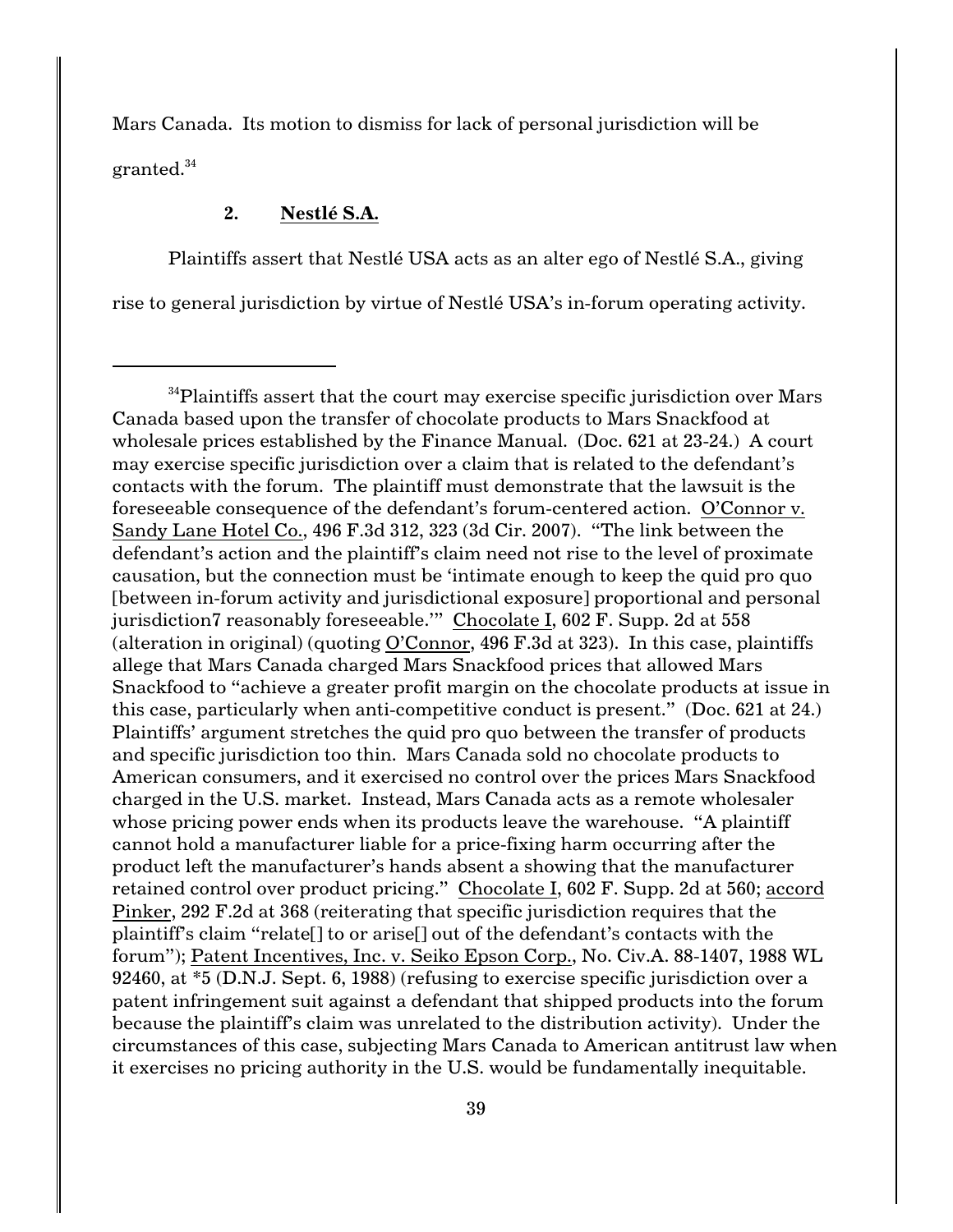Alternatively, they allege that Nestlé S.A. possesses its own systematic and continuous contacts with the United States.

### **a. Nestlé USA as an Alter Ego of Nestlé S.A.**

Plaintiffs contend that Nestlé S.A. controls Nestlé USA through the corporate conduits of Nestec and Société.<sup>35</sup> It allegedly uses Nestec and Société to (1) centralize management of intellectual property, (2) direct the Nestlé group's activities through SBUs, and (3) establish group-wide pricing systems through the SGDU. They further argue that Nestlé S.A.'s collection of financial data and creation of a directorship position for operations support their alter ego claim.

# **i. Activities of Nestec and Société**

Plaintiffs' alter ego theory fails in part because they seek to effect jurisdiction by aggregating the activities of various Nestlé entities to create a single, direct chain of control between Nestlé S.A. and Nestlé USA. Plaintiffs have not accompanied these allegations of monolithic control with record support that Nestlé S.A. domineers the daily affairs of Nestec and Société, which are essential links in their alter ego theory.

 ${}^{35}$ Plaintiffs argue that Nestlé S.A.'s Articles of Association authorize it to assume omnipotent control over subsidiary corporations. The Articles allow Nestlé S.A. to "participate in" the activities of the Nestlé group, (Doc. 618, Ex. 1 art. 2(1)), and confer upon its board the non-delegable responsibility for "the ultimate direction of the business of Nestlé," (id. art. 18(a)). According to Frick, Swiss law prohibits the board from transferring this duty to a third party. (Doc. 618, Ex. 2 at 144.) Nestlé S.A.'s Articles of Association provide a point of reference for the jurisdictional analysis but do not dictate its outcome, which depends upon Nestlé S.A.'s daily business relationships with its affiliated corporations.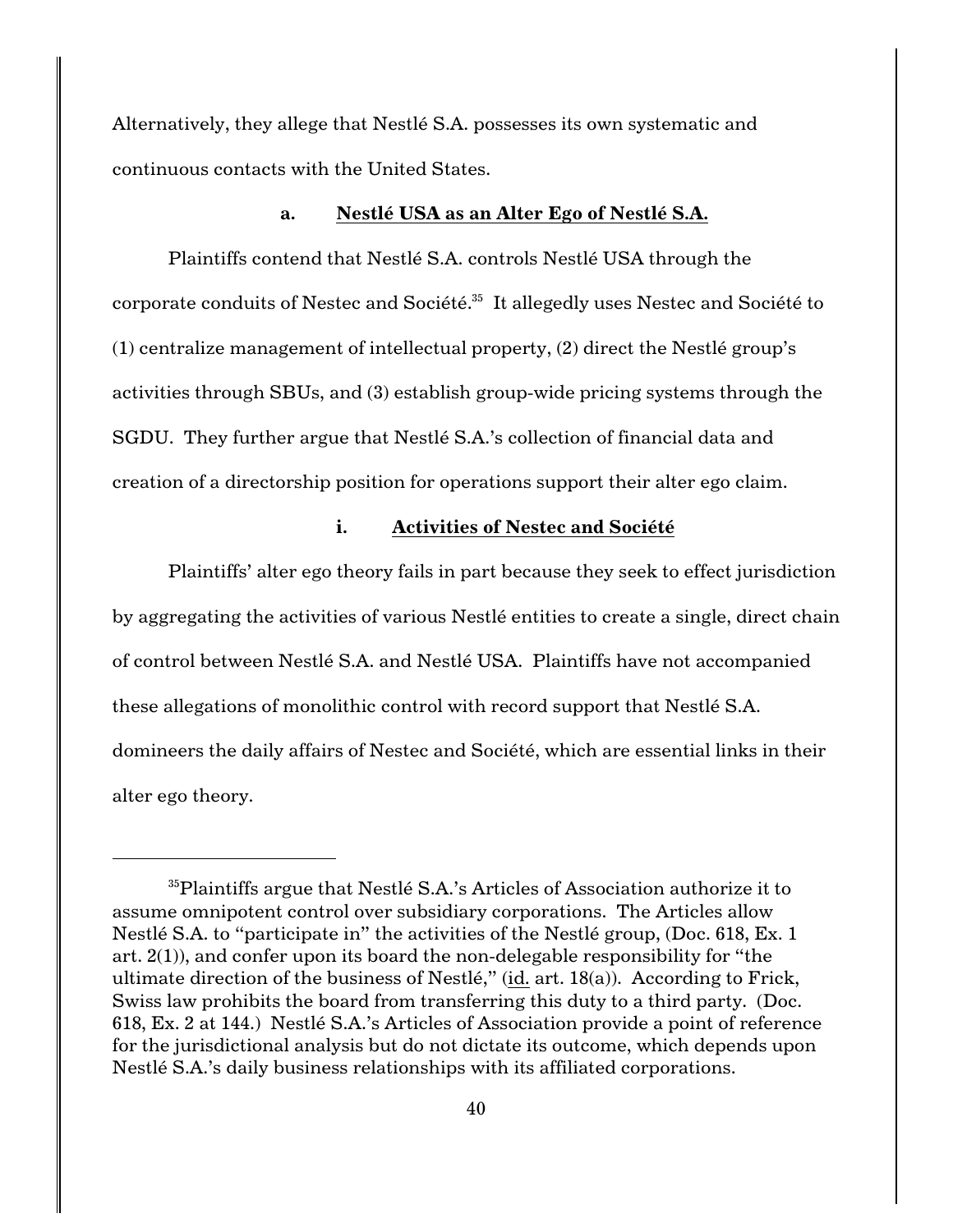Plaintiffs contend that Nestlé S.A. controls Nestlé USA by its centralized management of intellectual property. In actuality, Nestlé S.A. is only the beneficial owner of the Nestlé group's intellectual property. Nestec and Société—not Nestlé S.A.—manage the group's IP assets. Nestlé S.A. employs the persons in charge of trademark and patent management, but Société employs approximately fifty individuals who act as "[t]rademark agents, trademark advisors, and support staff for . . . the position of trademarks, the renewal of trademarks, and for fighting against other companies." (Doc. 618, Ex. 2 at 62.) Nestec also employs intellectual property staff who perform patent and trademark work on behalf of the SBUs. (Id. at 172-73.) All IP staff report either to the group head of trademarks or to the group head of patents. (Doc. 618, Ex. 23 at 32.) These executives are employees of Nestec. (Doc. 618, Ex. 2 at 175.) The head of trademarks reports to Nestlé S.A. general counsel and corporate designee Hans Peter Frick ("Frick"), while the head of patents reports to Werner Bauer ("Bauer"), its chief technology officer. (Id. at 8, 12, 20, 49, 222.) Frick explained that his involvement with Nestec is limited to signing documents on the company's behalf and that Nestec managers oversee its operations on a daily basis. (Id. at 64-65.) Moreover, nothing in the record suggests that Bauer has any greater responsibilities for Nestec patents than Frick has for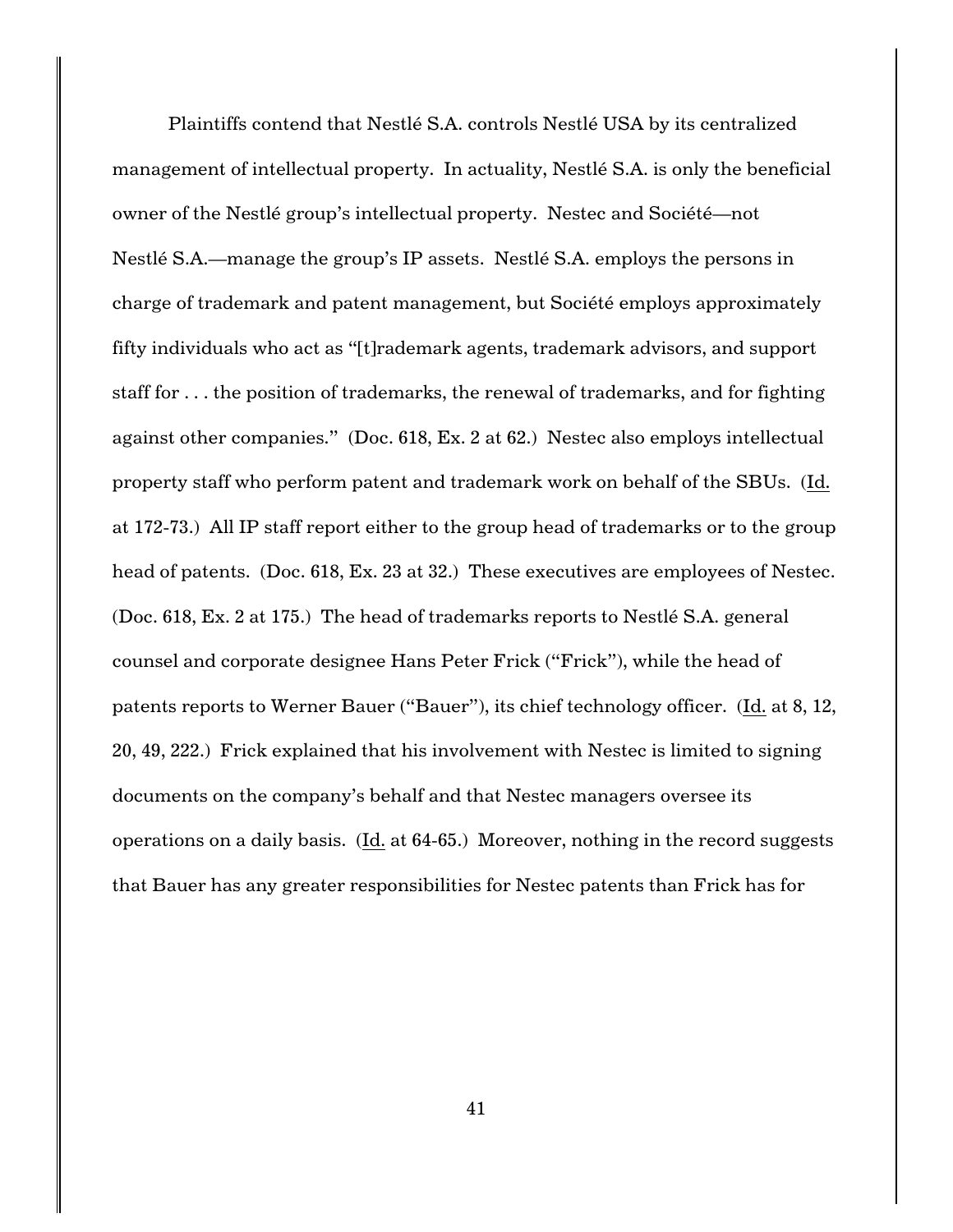Nestec marks. The court will not presume that Nestlé S.A. controls Nestlé USA through the IP-licensing actions of Nestec and Société without such evidence.<sup>36</sup>

Plaintiffs' arguments regarding Nestlé S.A.'s control of the SBUs suffers from the same infirmities. They assert that "Nestlé S.A. initiated SBU's organized around products groups managed centrally out of Vevey, Switzerland *by some combination of Nestlé S.A. and Nestec . . . employees* reporting to the Nestlé S.A.'s head of SBU's." (Doc. 617 at 5-6 (emphasis added)). Plaintiffs have not described what "combination" of Nestec and Nestlé S.A. employees managed the SBUs, and their failure to do so precludes them from invoking the SBUs as a conduit of corporate control between Nestlé S.A. and Nestlé USA. Moreover, the record reflects that Nestec operates the SBUs independently of Nestlé S.A. and its operating entities. The head of the SBUs appears on the Nestlé S.A. payroll, but the individuals who staff business units are Nestec personnel, (Doc. 618, Ex. 2 at

<sup>&</sup>lt;sup>36</sup> Assuming *arguendo* that Nestlé S.A. directly controlled Nestec and Société, their trademark licensing activities would be insufficient to establish alter ego jurisdiction. Nestlé USA's licensing agreements are incidental to its status as the exclusive distributor of Nestlé-branded merchandise in the United States, and the mere presence of contractual ties between two related corporations does not meld into them a single entity. Financial benefits ordinarily flow from subsidiary corporations to their parents. That some of those benefits pass from Nestlé USA to Nestlé S.A. in the form of royalties rather than dividends sheds little light on the control that Nestlé S.A. exercises over Nestlé USA's operational affairs. See, e.g., In re Lupron<sup>®</sup> Mktg. & Sales Practices Litig., 245 F. Supp. 2d 280, 290-92 (D. Mass. 2003) (rejecting alter ego as a means of acquiring jurisdiction over a foreign parent who received royalty payments from an in-forum subsidiary); Seltzer Sister Bottling Co. v. Source Perrier S.A., No. C-90-1468, 1991 WL 279273, at \*4 (N.D. Cal. May 1, 1991) (declining to exercise alter ego jurisdiction over a parent whose subsidiary held trademark licenses from an affiliated entity but had no direct contractual relationship with the parent).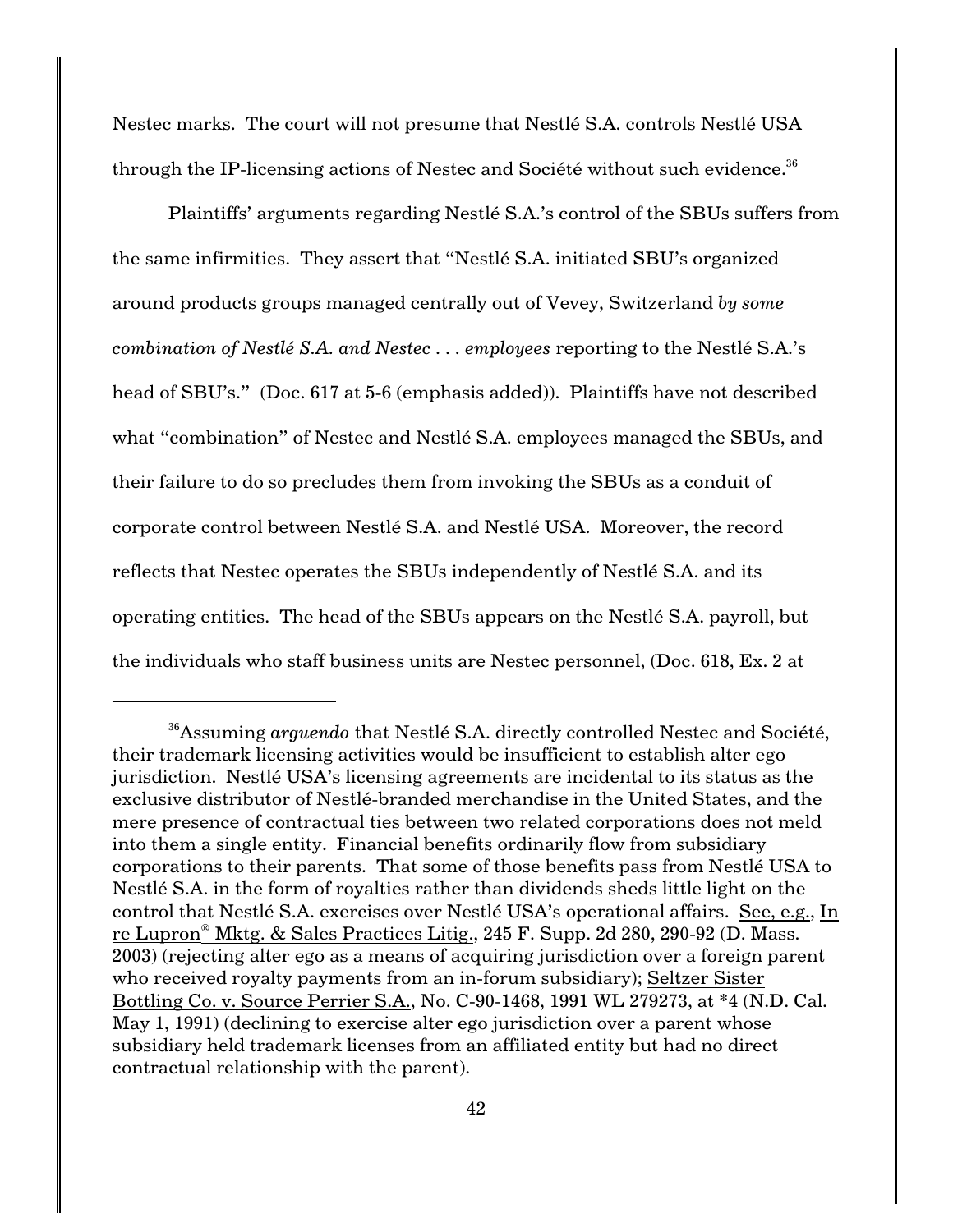149-50, 223, 233; Doc. 627, Ex. A ¶ 13), and Frick flatly rejected the notion that

Nestlé S.A. uses the SBUs to exert autocratic control over other members of the

corporate group:

Q. And so [the head of SBUs and the SGDU] has supervisory responsibilities delegated from the board of directors to the CEO to him to supervise[ and] manage marketing *through the ranks of the Nestlé group*?

\* \* \*

- A. No.
- Q. No?
- A. No.
- Q. How does it work?
- A. He is the head of the [SBUs], and he has one or two specific [SGDUs], working for him to develop a program that might be sent to the operating companies, *[which] might then implement these programs or not.*

(Doc. 618, Ex. 2 at 233-34 (emphases added)).

The manner in which the SBUs oversee strategic marks corroborates their independence. When a potential infringement of a strategic mark arises, the issue is referred to the Nestec SBU assigned to protect the mark. (Id. at 78-84.) Infringement reports may come from an operating entity or a RIPA but usually originate with third parties retained to perform market surveillance. (Id. at 83-84.) The SBU then investigates the matter and "call[s] the shots" regarding whether to commence an infringement action. (Id. at 78.) Nestlé S.A. does not dictate the outcome of this decision-making process. (Id.)

The lack of correlation between the Nestec SBUs and the operating entities further illustrates their discrete corporate identities. Operating entities create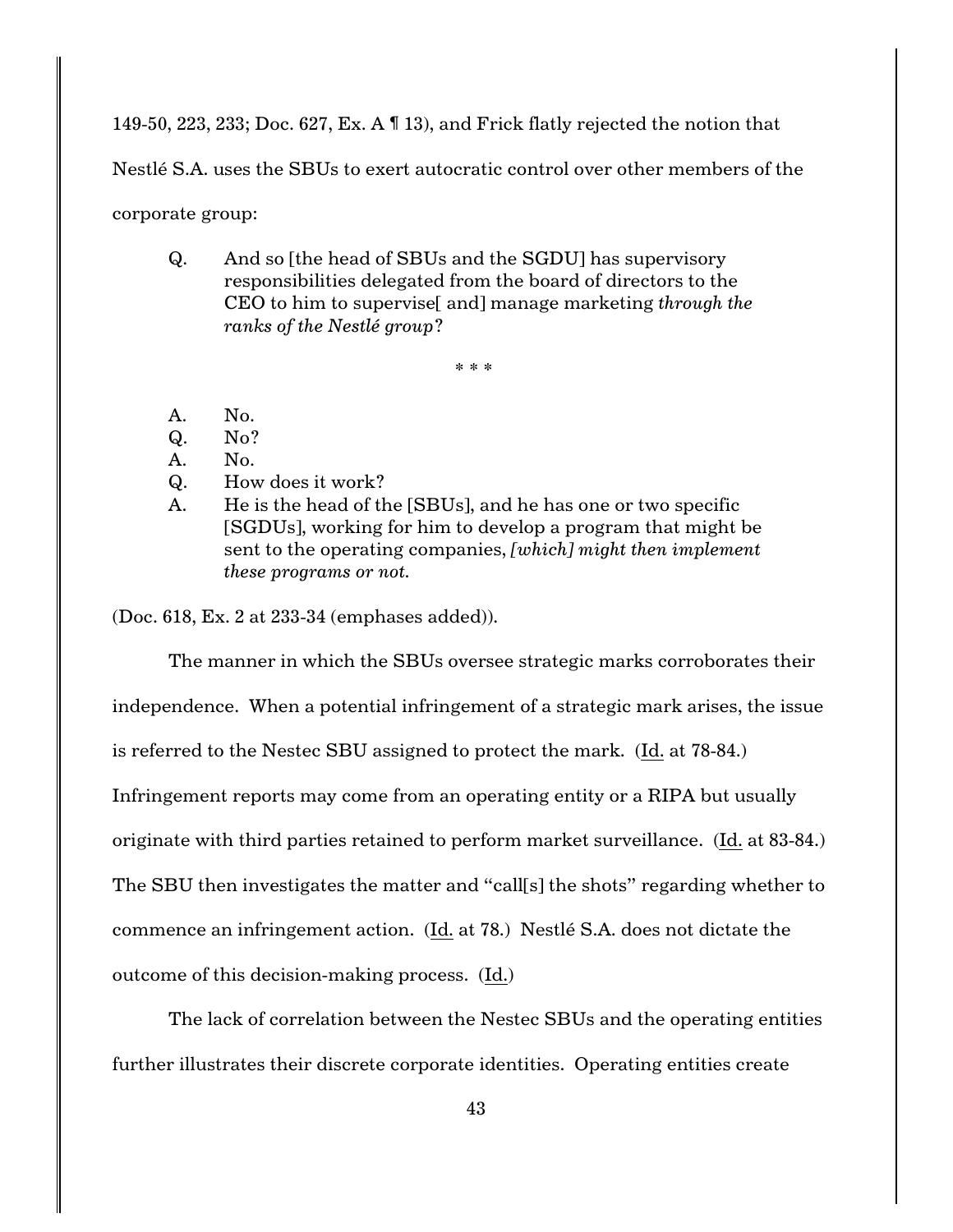SBUs separate from those within Nestec, and these units do not always align with Nestec's SBU structure. Nestlé USA has established SBUs—including one for beverages—that have no direct Nestec counterpart. (Doc. 618, Ex. 15 at 148.) Hence, the Nestec SBUs are not uniform pillars that run from the cornice to the base of the Nestlé group. Operating entities possess identities distinct from both Nestlé S.A. and from the Nestec SBUs, and plaintiffs may not rely upon the strategic business unit model to establish an alter ego relationship between Nestlé S.A. and Nestlé USA.

The SGDU lends no greater aid to plaintiffs' jurisdictional expedition. Its functions include market research and product promotion, (Doc. 627, Ex. A ¶ 14), but the record is devoid of any evidence suggesting that Nestlé S.A. controls the manner in which it discharges these functions. The SGDU formulates "guidelines and best practices," which it distributes to Nestlé operating entities. (Doc. 618, Ex. 2 at 239.) By definition, these instructional resources are not corporate mandates. Nestlé USA maintains an internal SGDU that focuses exclusively on the American market. (Doc. 618, Ex. 15, at 146-47.) There is simply no evidence that Nestlé S.A. controls the Nestec SGDU or that the Nestec SGDU dictates the activities of similar units within the operating entities. The court concludes that the Nestec SGDU is not a viaduct through which Nestlé S.A. imposes its will upon its subsidiaries.<sup>37</sup>

 $37$ Plaintiffs claim that a September 2006 investor seminar led by Lars Olofsson ("Olofsson"), then head of SBUs and the SGDU, demonstrates that "Nestlé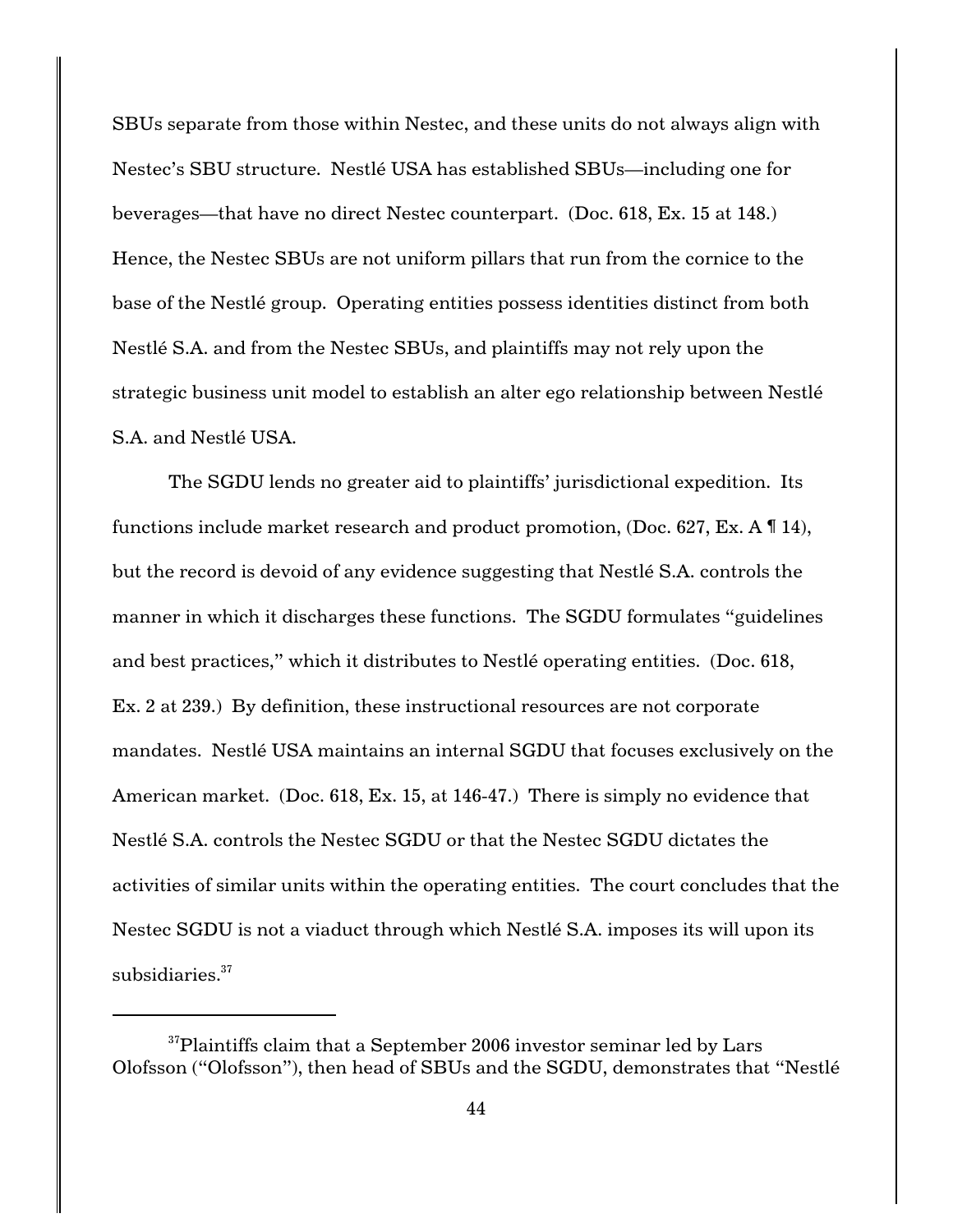S.A. purposefully directs its management of operations across corporate lines . . . including as to management of 'pricing' the 'Nestlé Way.'" (Doc. 617 at 7.) Olofsson's written materials span forty-three pages, most of which describe product-placement and market-growth efforts. The presentation devotes a scant two pages to pricing strategy. (Doc. 618, Ex. 8 at 40.) The first of these pages contains the following phrases, which form an acronym for the word *price*: "Perceived consumer value," "Review the '5Cs,'" "Integrate marketing mix," "Cross-functional," and "Evaluate constantly." (Id.) The documents do not illustrate how these factors affect pricing. The second page is no more selfexplanatory than the first. The phrases "From 'Cost +'" and "To 'Consumer Value Based Pricing'" appear in the heading and are joined by a right-facing arrow pointing from the first phrase to the second. (Id. at 41.) Several photos of Nestlé products are placed beneath this heading and accompanied by a table of plus  $(+)$ and equal  $(=)$  signs that apparently reflect profit margins on the pictured items. (Id.) Below the table, products are then coupled with consumer shibboleth. For instance, the phrases "Foamier Convenience" and "Just Like Human Food" accompany Nescafé<sup>®</sup> Cappuccino and Beneful<sup>®</sup> dog food products, respectively. (Id.) Obviously marketing monikers and whimsical slogans do not constitute the monolithic pricing structure that plaintiffs postulate.

These slides reflect a change in the Nestlé group's pricing strategy announced in late 2005 or early 2006 by Edward Marra ("Marra"), Olofsson's predecessor. During a June 2005 investor presentation, Marra explained that the newly created SGDU model sought to change pricing formulae from arithmetical mark-up percentages to strategies that aligned prices with consumers' perception of product value. (Doc. 618, Ex. 11 at 9.) Hence, products designed to impart an image of sophistication would receive a greater mark-up than those directed toward more functional ends. (Id.) The record does not contain a copy of the SGDU pricing policy or explain how it ultimately determined prices, and Marra's comments provide the sole elucidation of the revised pricing protocol. It is unclear whether Nestlé USA fully implemented the policy shift that Marra espoused, and Frick explained that while the SGDU developed this policy, neither it nor Nestlé S.A. participate in subsidiaries' daily pricing decisions. (Doc. 618, Ex. 2 at 239.) The SGDU provided "some guidelines and best practices" about implementation new pricing strategies, but ultimate supervision of product lines remained the task of the operating entities. (Doc. 618, Ex. 15 at 21.)

Both Marra's presentation and Frick's statements confirm that the Nestec SGDU did not usurp the role of pricing from operating subsidiaries. Marra's seminar primarily focused upon the SGDU's "approach on sales and marketing, [also known as] . . . strategic demand generation." (Doc. 618, Ex. 11 at 2.) Most of the presentation recapitulated recent product rollouts and focused upon future innovation. A meager three paragraphs of the thirteen-page program transcript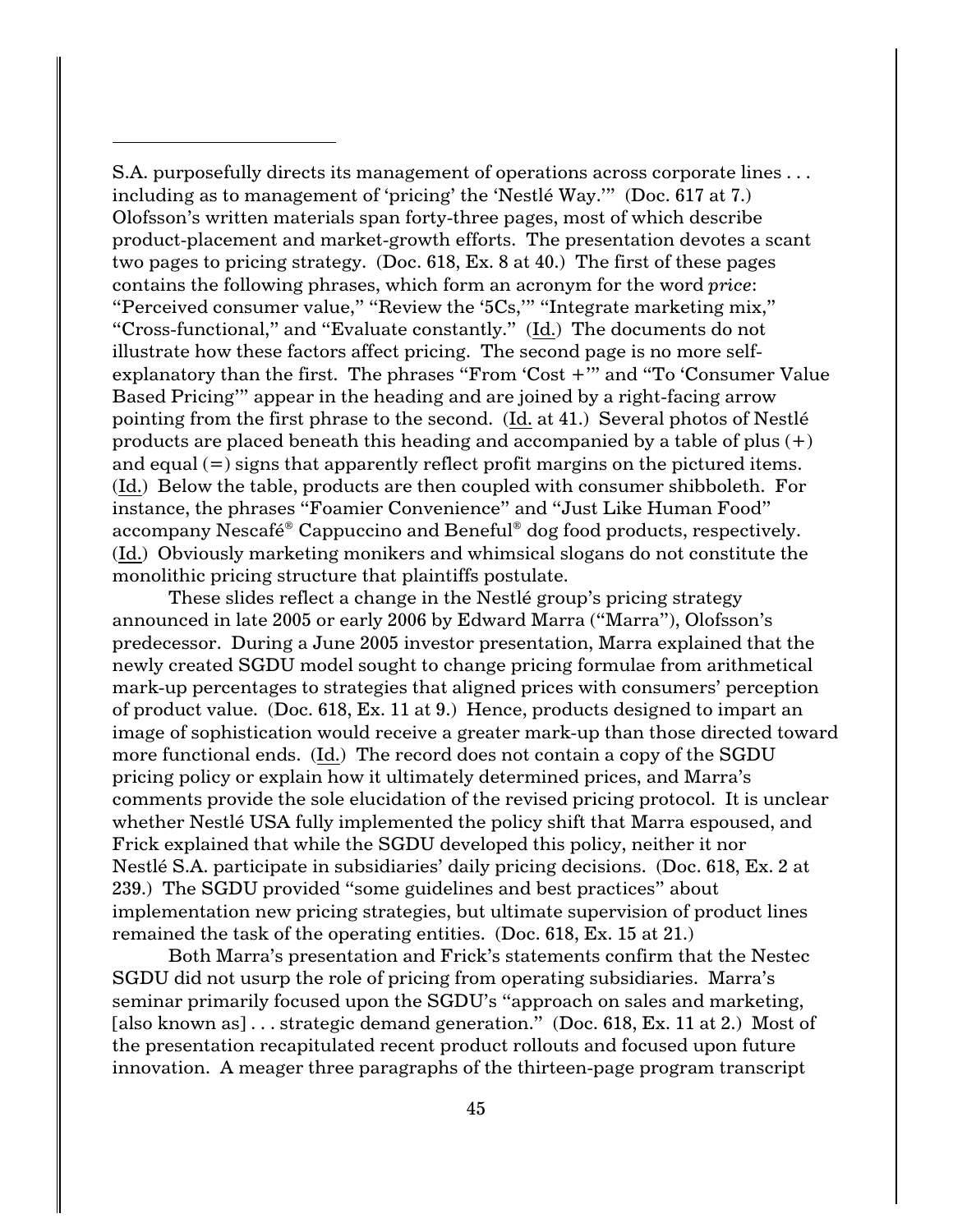# **ii. Activities of Nestlé S.A. and Other Non-Party Nestlé Entities**

Nestlé S.A.'s collection of financial data through management letters and the GLOBE system, royalty transfers from Nestlé USA, and institution of a directorship position for operations do not create an alter ego relationship with Nestlé USA. A parent corporation is entitled to establish group-wide financial protocols, monitor the performance of its subsidiaries, and reap financial benefits from their profits. Bestfoods, 524 U.S. at 71 (stating that a parent is entitled to monitor the performance of its subsidiaries); Wholesale Natural Gas, 605 F. Supp. 2d at 1133 (same). Nestlé S.A.'s receipt of royalty payments and review of Nestlé USA's monthly management letters and other reports reflect customary interactions of any parent-subsidiary relationship.

Use of the GLOBE system to achieve these ends is of little jurisdictional moment. Implementation of IT systems such as GLOBE is a ubiquitous practice in

address pricing. Marra briefly explained that the SGDU was "giv[ing] our generating demand people around the world the processes, the tools and the training so that they can more effectively plan *their pricing strategies*" within individual operating companies. (Id. at 7 (emphasis added)). The quoted passage suggests that the SGDU was designed to advise operating entities but not control them. Such activity is akin to the consultation and support that parent corporations routinely provide subsidiaries and is insufficient to convert Nestlé USA into a drone of Nestlé S.A. See Bestfoods, 524 U.S. at 72; Quarles, 504 F.2d at 1363; In re Lupron<sup>®</sup>, 245 F. Supp. 2d at 290-92.

The court notes that plaintiffs have forsaken any argument of specific jurisdiction over Nestlé S.A. based upon the implementation of pricing guidelines. (See Doc. 617 at 7 (discussing Nestlé S.A.'s pricing policy in the context of alter ego jurisdiction)). The court expresses no opinion regarding whether corporate pricing guidelines, in any context, may satisfy a minimum contacts analysis for purposes of a § 1 claim.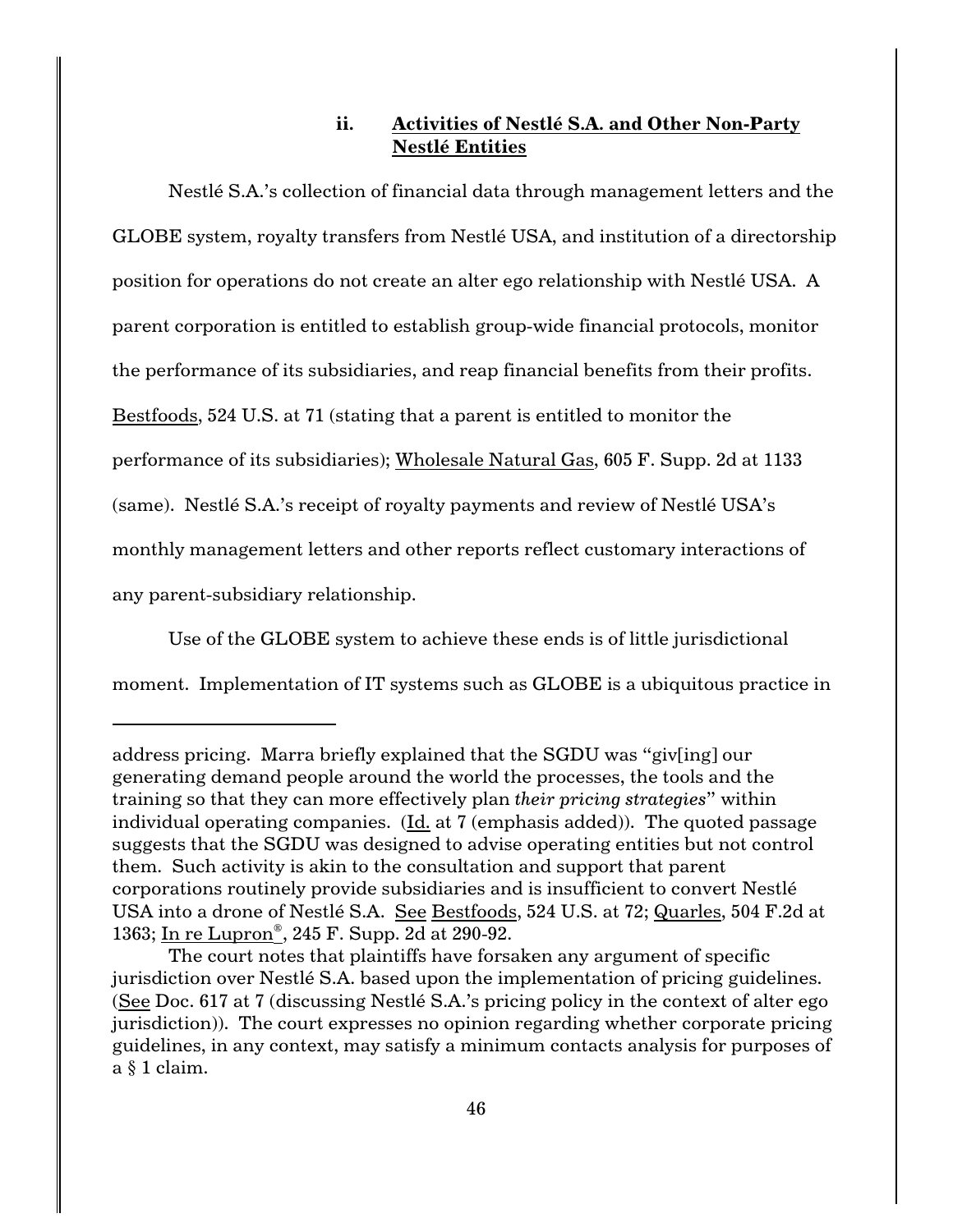the modern business landscape, where investors and managers require access to instantaneous data in order to analyze the vacillation of revenue and expense. Utilization of such systems does not establish alter ego jurisdiction, particularly when a parent has implemented them to further activities—such as data collection and subsidiary oversight—that are inconsequential to the court's Rule 12(b)(2) analysis. The doctrine of general jurisdiction does not require a corporation to eschew technological advances to avoid being haled into court, and Nestlé S.A.'s reliance on the GLOBE system does not represent jurisdictionally meaningful contact with the United States.

Nestlé S.A.'s hiring of José Lopez ("Lopez") as a vice president for operations likewise provides no basis for an alter ego relationship with Nestlé USA. Lopez's position purportedly "integrate[s sourcing, manufacturing, and supply chain] . . . functions into one Operations Organization at Executive Board level." (Doc. 618, Ex. 20 at 3.) Lopez spearheaded an initiative known as Operation EXCELLENCE, which consulted with operating companies about methods for reducing manufacturing costs. (Doc. 618, Ex. 2 at 190-91.) Personnel within Nestec managed a similar program known as FitNes. (Id. at 192.) The FitNes program paired operating entities with teams of experts, who visited manufacturing facilities and recommended cost-saving measures that operating entities then implemented. (Doc. 619, Ex. 37 at 109-10; see also Doc. 618, Ex. 15 at 152.) Plaintiffs have not described Lopez's daily activities or interactions with Nestlé operating companies. His leadership of Operation EXCELLENCE reflects only that Nestlé S.A. or Nestec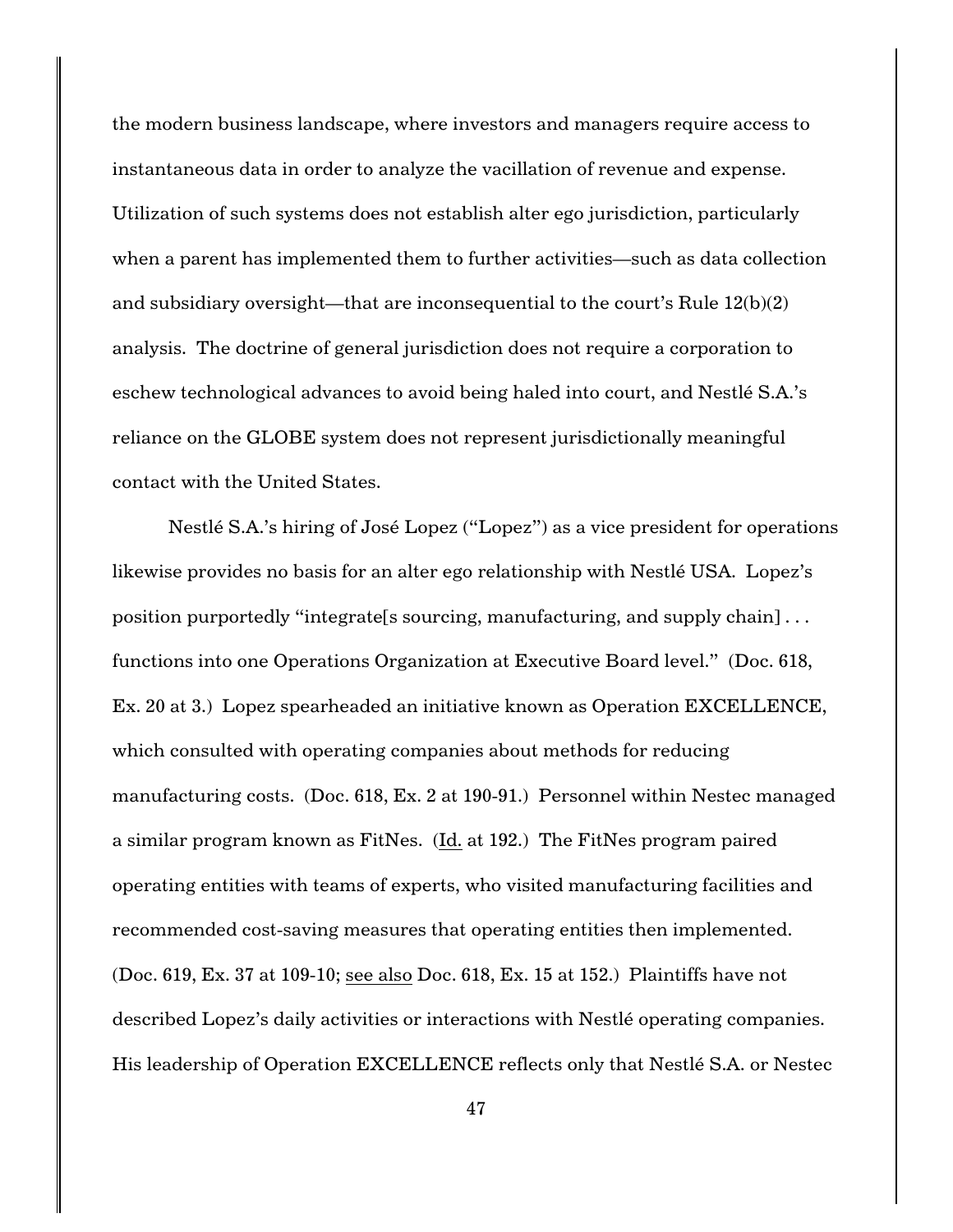endeavored to consult with operating entities about methods for eradicating excess costs. Without additional evidence of operational influence, the appointment of Lopez and the implementation of efficiency programs do not constitute Nestlé S.A.'s exercise of pervasive control over essential functions. See Everitt v. Dover Downs Entm't, No. Civ.A. 98-6116, 1999 WL 374163, at \*5-6 (E.D. Pa. June 9, 1999) (holding that plaintiffs had not established an alter ego relationship despite subsidiary's cession of certain management functions to parent and appointment of officers who had relatively little involvement in managing the company).

#### **iii. Independence of Nestlé USA**

Contrary to plaintiffs' alter ego allegations, Nestlé USA exercises a significant degree of autonomy over its daily affairs. None of the corporation's directors hold concurrent positions on Nestlé S.A.'s board, and Nestlé USA's CEO and executive officers manage the day-to-day operations of the corporation. (Doc. 618, Ex. 15 at 10-15.) Nestlé USA maintains its own production facilities, purchases raw materials through contracts to which Nestlé S.A. is not a party, formulates its own budget, and establishes its own administrative policies. (Id. at 67, 100-01, 181, 215-18.) Such factors demonstrate that Nestlé USA does not languish in its parent's shadow. See Everitt, 1999 WL 374163, at \*6; Clark, 811 F. Supp. at 1069. For all of these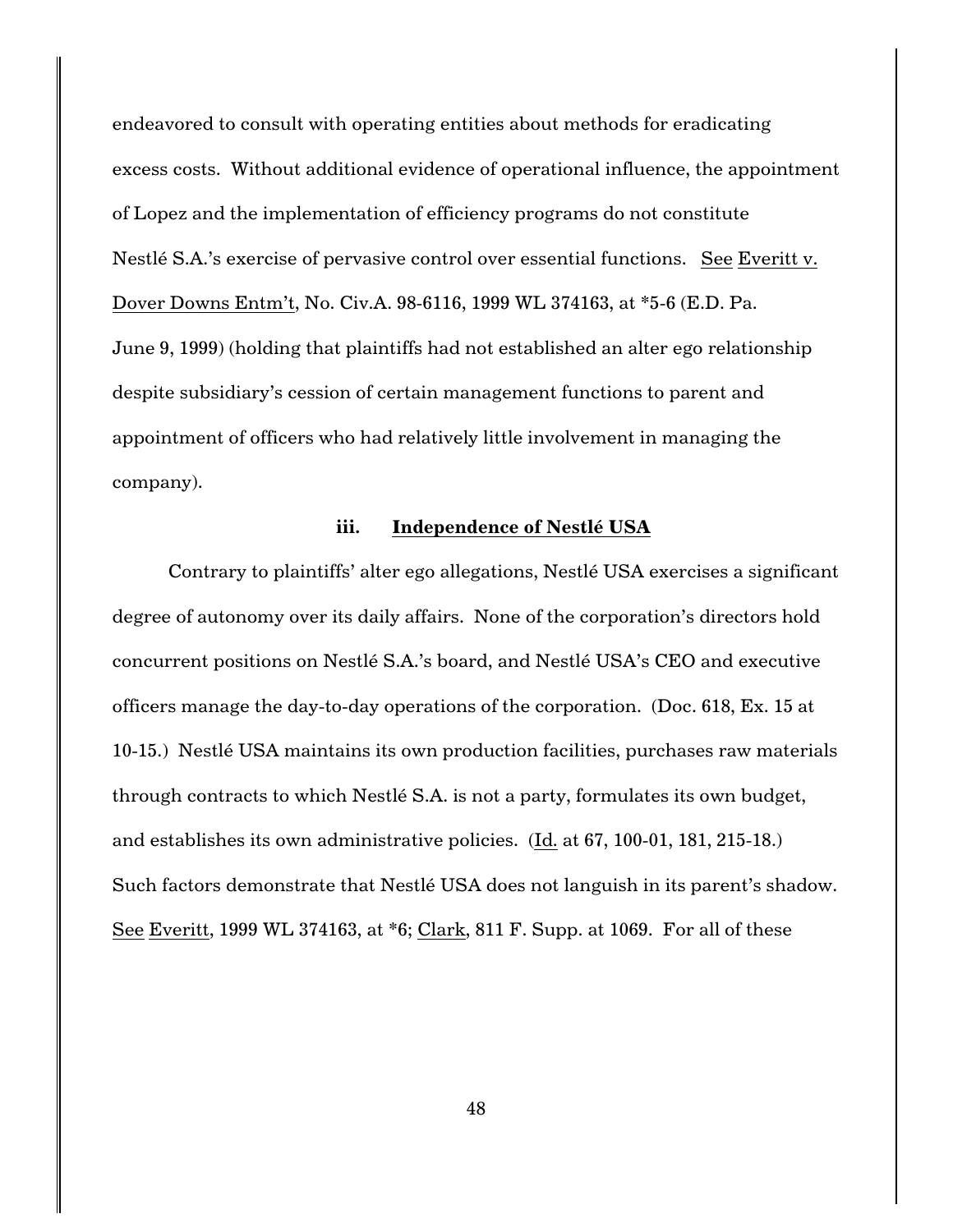reasons, plaintiffs have failed to establish a prima facie case of alter ego jurisdiction over Nestlé S.A.<sup>38</sup>

# **b. Nestlé S.A.'s Contacts with the United States**

Plaintiffs also contend that Nestlé S.A. possesses systematic and continuous contacts with the United States independent of Nestlé USA. They rely upon (1) the licensing agreement between Société and Hershey, (2) the licensing royalties that Nestlé S.A. receives from its American subsidiaries, (3) roadshow events held to entice American investors, (4) travel by Nestlé S.A. executives to the United States, and (5) Nestlé S.A.'s acquisition of numerous American corporations. None of these contacts, either individually or collectively, "approximates physical presence" in the United States. Rosenstein & Sons, 123 F. Supp. 2d at 274.

Neither the licensing of intellectual property (whether to Nestlé operating entities or to Hershey Global) nor receipt of royalties requires Nestlé S.A. to

 $38$ Plaintiffs rely upon In re Genetically Modified Rice Litigation, 576 F. Supp. 2d 1063 (E.D. Mo. 2008), which involved a foreign parent corporation that discharged certain management functions, such as establishing general policy, providing advice to its subsidiaries, and integrating financial structures across corporate boundaries. Id. at 1068. Unlike Nestlé S.A., it exercised significantly greater daily authority over its subsidiary. The parent and subsidiary had executed an agreement under which the subsidiary agreed to "subordinate[] the management of its company" to the parent, which was "entitled to give instruction to [the subsidiary's] Board of Directors regarding the management of the company." Id. at 1075. In sharp contrast, Nestlé USA manages its own facilities and develops its own corporate strategy. It has implemented independent SBUs and SGDU to cater to American consumers. Nestlé S.A. collects financial data and receives profits from Nestlé USA, but the American company controls its own functional operations on a daily basis. Accordingly, Genetically Modified Rice provides no ready analogy for the relationship that exists between Nestlé USA and Nestlé S.A.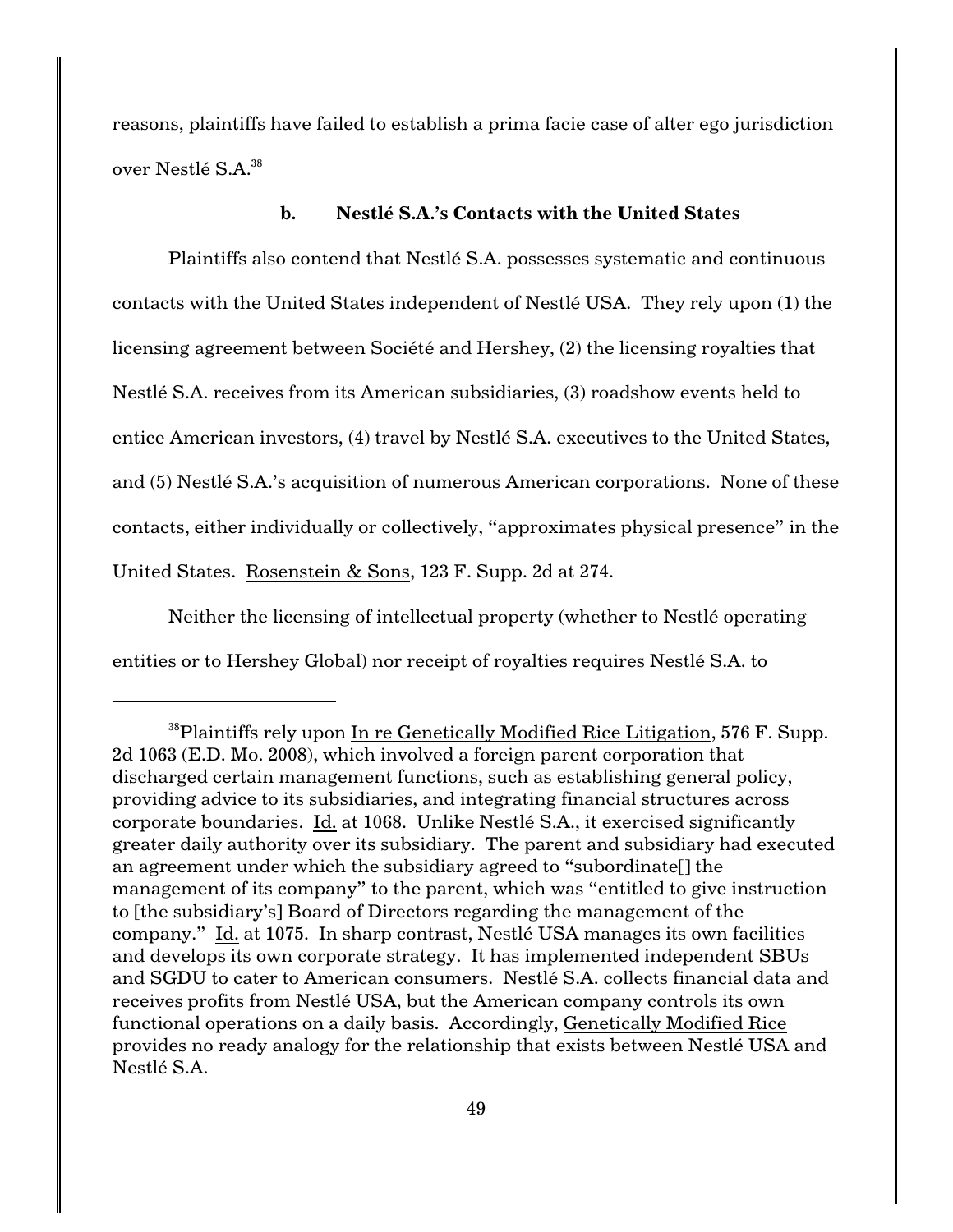establish an ongoing business presence in the United States. Société and Nestec oversee trademark licensing activities and work with the RIPAs and operating entities to remedy trademark infringement. The RIPAs are employees of Nestlé operating entities, and plaintiffs have not established that Nestlé S.A. dictates terms of their employment or conditions of the licensing arrangements that they enforce.<sup>39</sup> Further, Société manages the licensing agreement with Hershey Global. Société personnel have the right to inspect Hershey Global's facilities and monitor product quality, and nothing in the record establishes that Nestlé S.A. employees participate in these activities. Nestlé S.A.'s receipt of royalty payments from operating subsidiaries and from Hershey Global constitutes its sole point of licensing contact with the United States. This passive flow of funds from in-forum entities to Nestlé S.A. does not form the cynosure of Nestlé S.A.'s business and is clearly insufficient to confer general jurisdiction. Provident Nat'l Bank, 819 F.2d at 438 (holding that a defendant must perform activities "central to the defendant's business" within the forum before a court may exercise general jurisdiction); Bancroft & Masters, 223 F.3d at 1086 (stating that license agreements with in-forum residents are alone insufficient to establish general jurisdiction); Corrales Martin, 2007 WL 4531028, at \*6 (same).

 $39$ The record contains little information regarding the daily tasks that the RIPAs perform. RIPAs advise on trademark issues, (Doc. 618, Ex. 2 at 48), and "manage" certain local brands, (Doc. 618, Ex. 23 at 33), but it is unclear whether they register new trademarks, prosecute enforcement litigation, monitor the market for infringing products, or perform other functions integral to the protection of the Nestlé group's marks.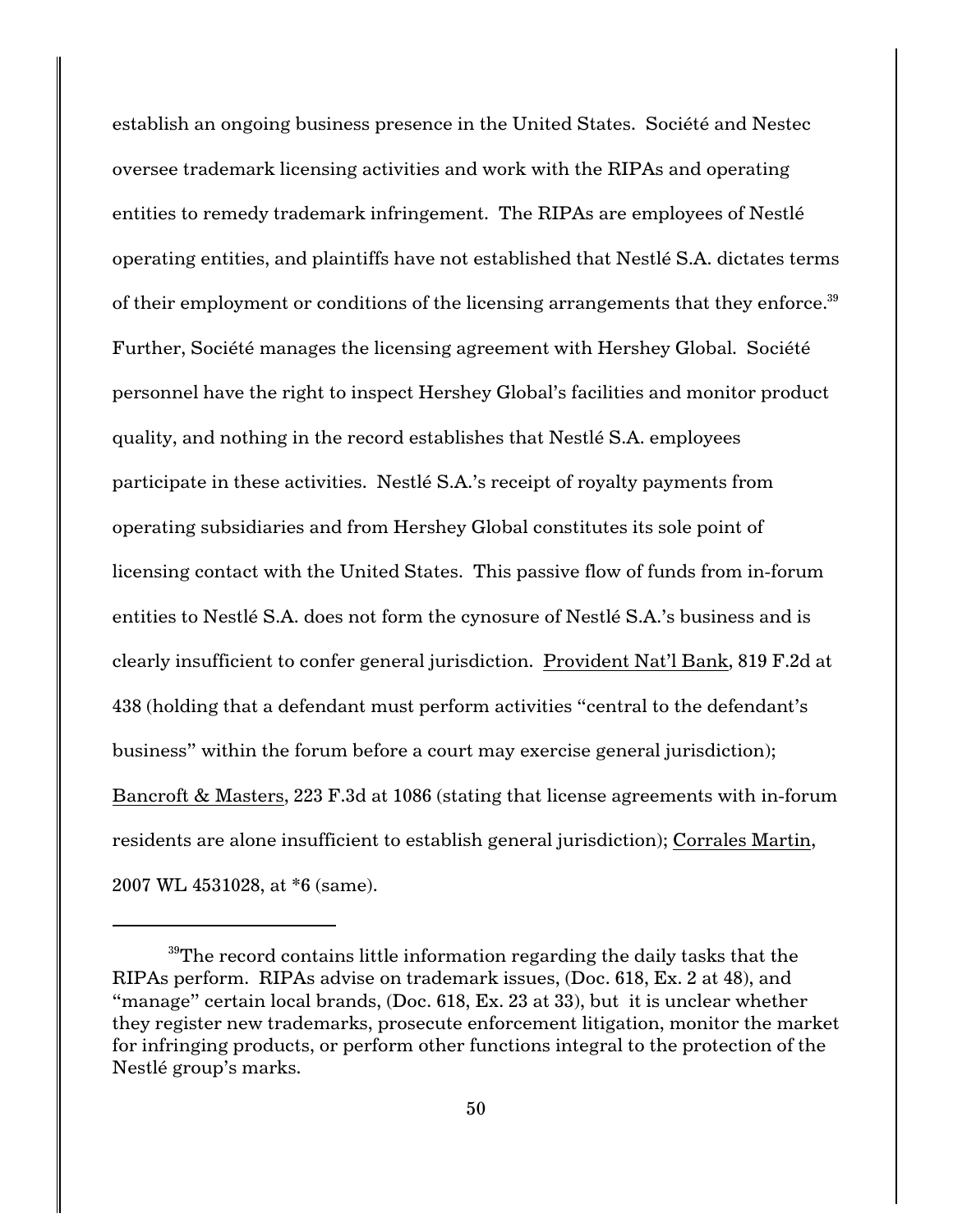Conducting investor road shows is also insufficient to corral Nestlé S.A. within the court's jurisdiction. According to plaintiffs, Nestlé S.A. organized twenty-eight road show presentations and thirteen broker events between 2005 and 2009. (Doc. 619, Ex. 35.) Some of these events occurred during single trips to the United States. For example, four road-show events took place on one trip to New York City and Boston on February 27-28, 2008.<sup>40</sup> (Id.) A March 2007 trip accounts for another three road show presentations.<sup>41</sup> (Id.) Based upon the temporal proximity of event dates, it appears that the seminars identified by plaintiffs required approximately thirty separate trips to the United States over a period of five years, an average of six trips per year. These periodic contacts are not the continuous business presence necessary to establish general jurisdiction over a defendant. Landoil Res. Corp. v. Alexander & Alexander Servs., Inc., 918 F.2d 1039, 1044 (2d Cir. 1990) (declining to exercise general jurisdiction on the basis of approximately twenty-five trips into the forum over eighteen months for the purpose of soliciting capital); Hoffritz for Cutlery, Inc. v. Amajac, Ltd., 763 F.2d 55, 57-58 (2d Cir. 1985) (same with regard to fifty-four visits over a ten-year period).

 $40$ <sup>w</sup> Two of these events occured in New York with additional events taking place in Boston and the Napa Valley. Nestlé S.A. travel records confirm that CEO Paul Bulcke entered the United States through the Boston Airport on February 26, 2008 for a road show event and departed from Los Angeles on March 2, 2008 after visiting Nestlé USA's facility located in Glendale, California. (Doc. 618, Ex. 21 at rows 193-94.)

<sup>&</sup>lt;sup>41</sup> Former CEO Peter Brabeck conducted the three road show presentations in March 2007. (Doc. 618, Ex. 21 at rows 136-38; Doc. 619, Ex. 41.)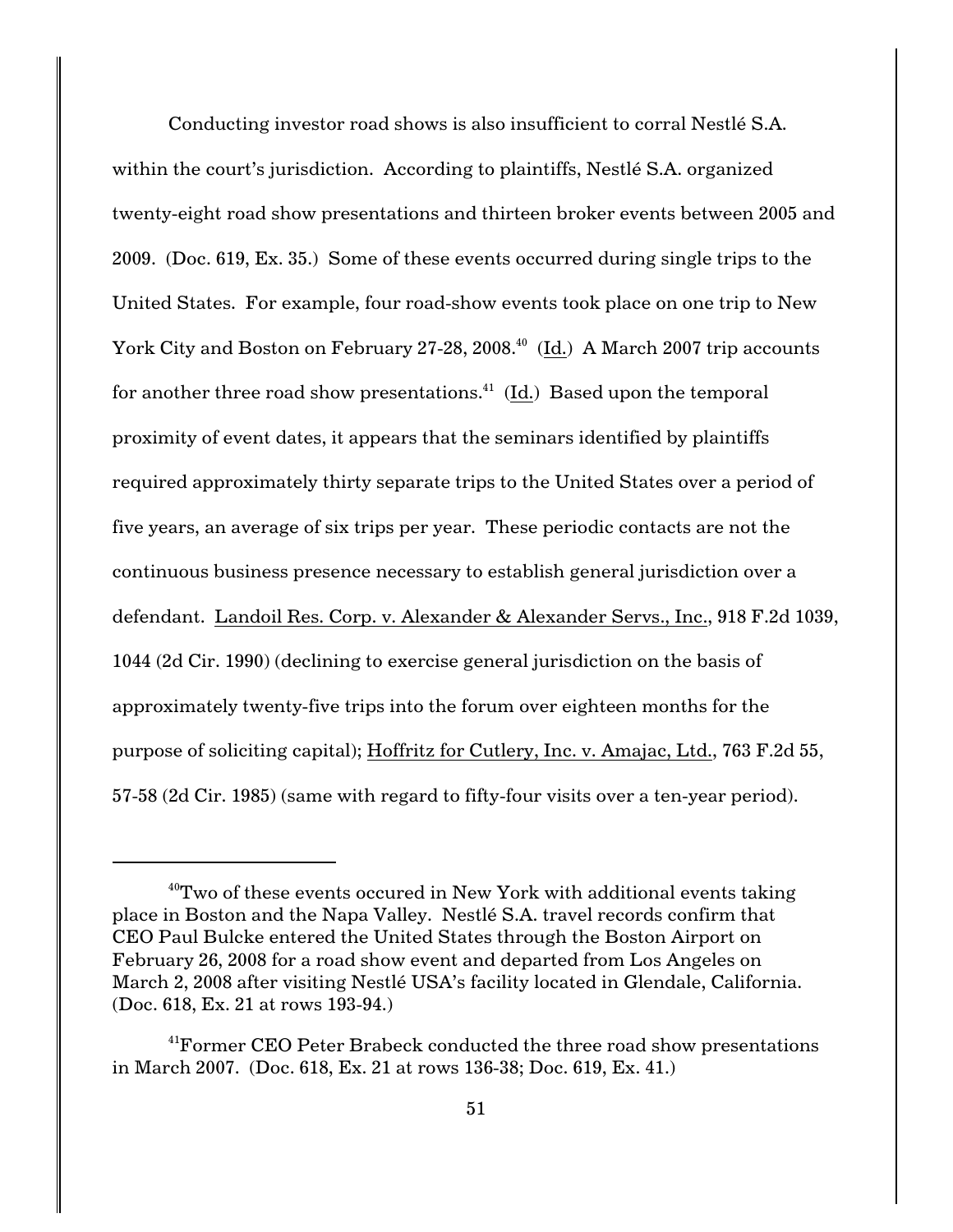Plaintiffs also invoke several high-value merger transactions<sup>42</sup> in which the Nestlé group acquired a controlling interest in brands such as  $Dreyer's<sup>®</sup>$ , Gerber<sup>®</sup>, and Purina®. Plaintiffs' reliance on these transactions is misplaced for two reasons. First, it is unclear whether Nestlé S.A. was a party to these transactions. The Dreyer's<sup>®</sup> acquisition was executed by Nestlé Holdings, Inc., an entity that owns Nestlé USA. (Doc. 618, Ex. 15 at 209.) To impute the activity of Nestlé Holdings to Nestlé S.A., plaintiffs would have to establish that an alter ego relationship exists between these two corporations. They have not done so. The remaining mergers are no more helpful to plaintiffs because they have not identified the Nestlé entities that engaged in the transactions or described their relationships to Nestlé S.A. Absent such evidence, plaintiffs' averment that "Nestlé S.A. directs and completes

<sup>&</sup>lt;sup>42</sup>For instance, the Gerber<sup>®</sup> acquisition was a \$5.5 billion deal, (Doc. 618, Ex. 29 at 25), and the Dreyer's<sup>®</sup> transaction was valued in excess of \$2 billion, (Doc. 618, Ex. 31 at 33.)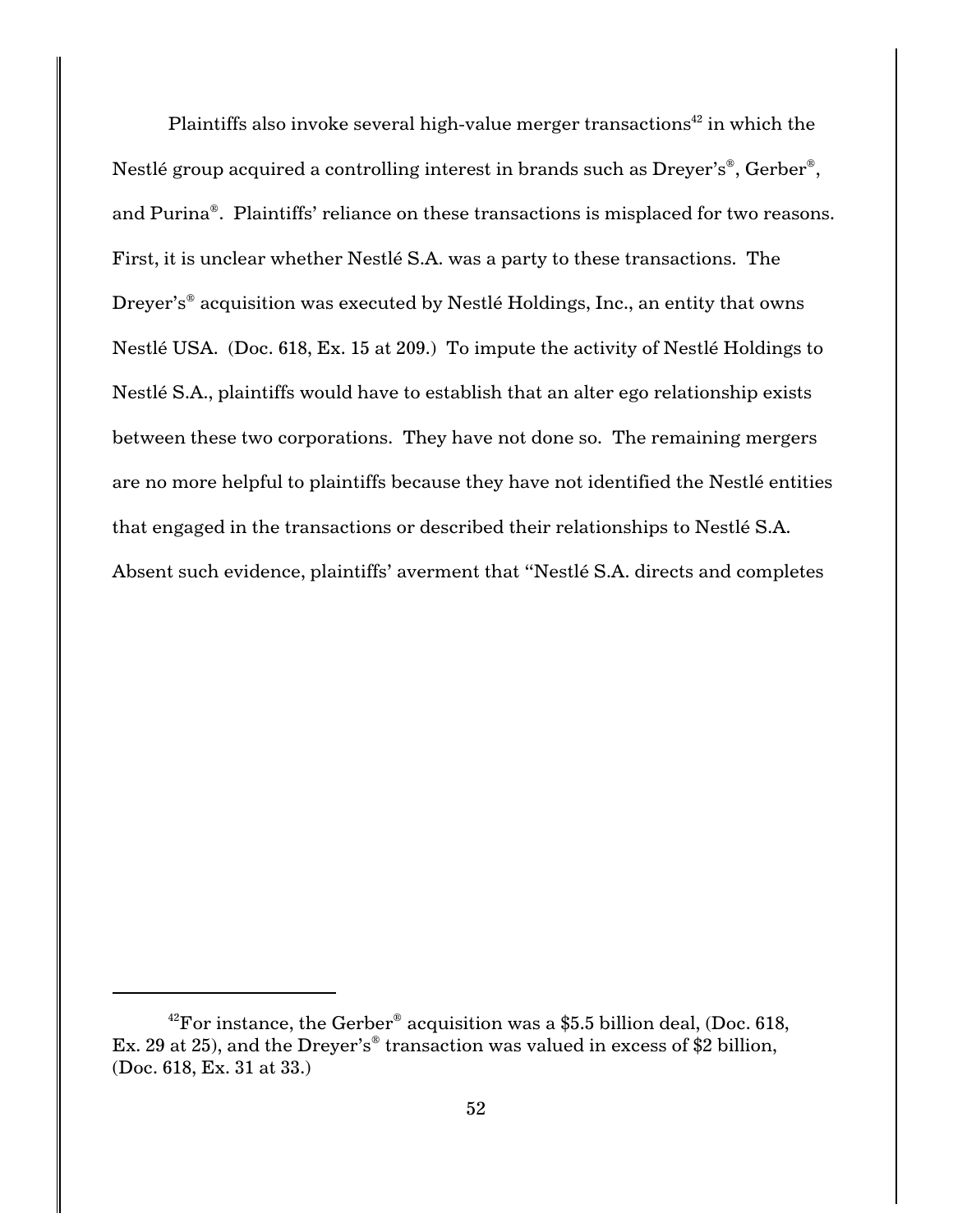strategic U.S. acquisitions and divestments" is little more than supposition of marginal jurisdictional relevance. $43$  (Doc. 617 at 21.)

Second, courts have been reluctant to use acquisition activity within a forum as a basis for exercise of general jurisdiction. Corporate acquisitions occur during a distinct period of time, and the interaction between the parties ceases at the transaction's closing. A transaction is similar to a single, sporadic forum contact rather than a continuous business presence. Courts have explained that "incorporating a subsidiary in the United States does not give rise to jurisdiction unless the litigation is related to the act of incorporation . . . ." Telcordia Techs.,

<sup>&</sup>lt;sup>43</sup>Plaintiffs' evidence of these transactions consists of several PowerPoint presentations prepared by the Nestlé group that tout their financial benefits but refer to the acquiring entity merely as "Nestlé." These presentations are promotional in nature. They do not identify the structure of the acquisitions or describe the manner in which the transactions were negotiated. This deficiency is fatal to plaintiffs' argument. In essence, plaintiffs ask the court to presume that Nestlé S.A. took part in these transactions without clear, corroborative evidence. Nestlé S.A. may have directly participated in these acquisitions, but it is equally likely that Nestlé S.A. incorporated an acquisition subsidiary to negotiate and implement their terms. If it did so, plaintiffs would be required to establish an alter ego relationship between Nestlé S.A. and the subsidiary before imputing the acquisition to the parent entity. Lucas, 666 F.2d at 805-06; Action Mfg. Co., 375 F. Supp. 2d at 420; supra Part III.A.2. The characterization of the acquiring entity as "Nestlé" is therefore unhelpful to the jurisdictional analysis. The court previously cautioned against such assumptions because they "disadvantage[] plaintiffs when responding to the Rule 12(b)(2) motions, which require that plaintiffs establish personal jurisdiction as to *each particular* corporate defendant." Chocolate I, 602 F. Supp. 2d at 559 n.17. In the present proceeding, plaintiffs could have submitted relevant portions of the merger agreements or deposed appropriate corporate officers about the manner in which the transactions occurred, but they have not done so. Without such evidence, plaintiffs cannot establish that Nestlé S.A. directly participated in these transactions. Based upon the record *sub judice*, the merger activity receives relatively little weight in the court's jurisdictional analysis.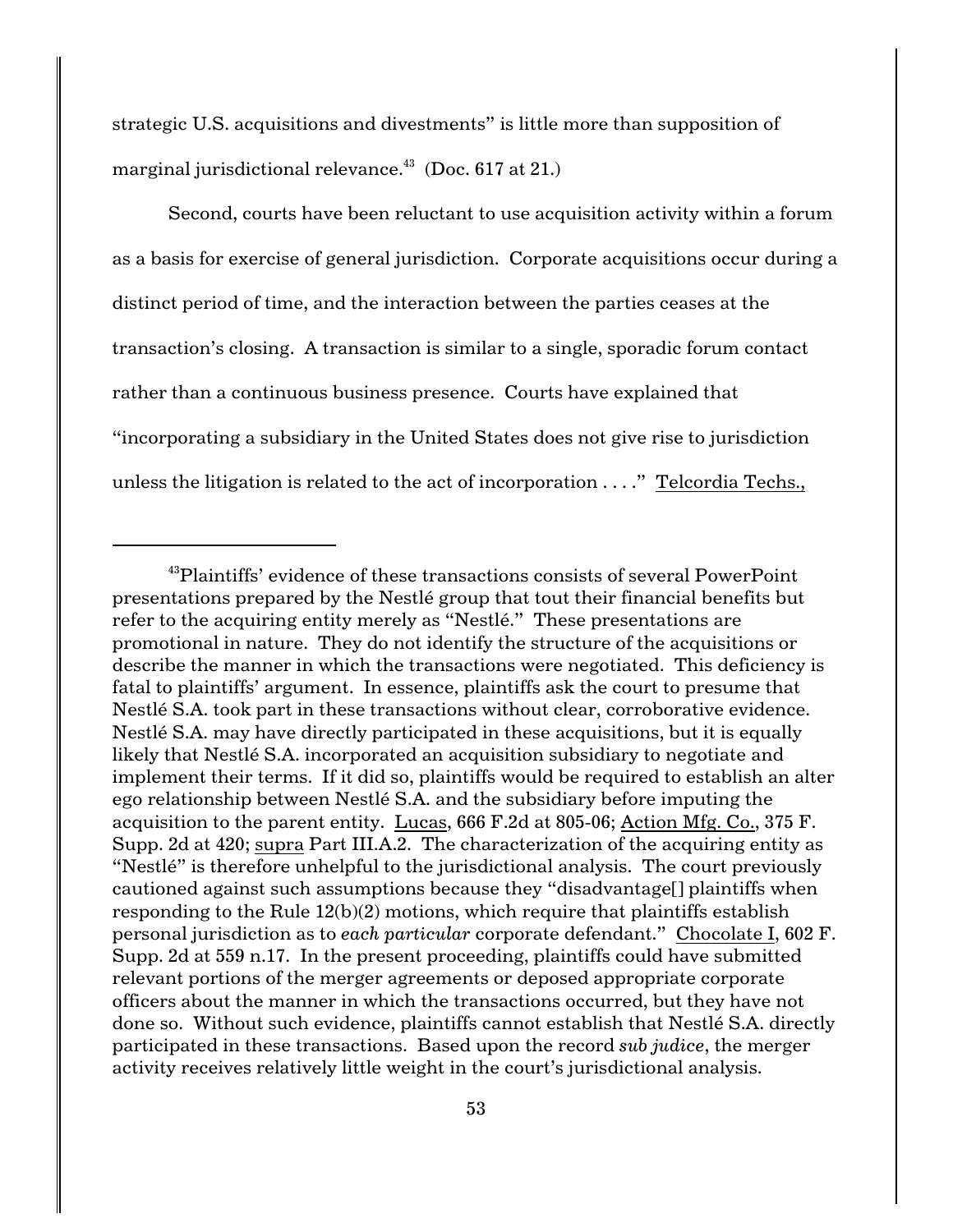Inc. v. Alcatel S.A., No. Civ.A. 04-874, 2005 WL 1268061, at \*7 (D. Del. May 27, 2005); see also Monsanto Co. v. Syngenta Seeds, Inc., 443 F. Supp. 2d 636, 646 (D. Del. 2006); Galen Inv. Advisors, Inc. v. Alcatel, No. C 02-2274, 2002 WL 31319900, at \*4, 7 (N.D. Cal. Oct. 10, 2002). A "pattern of corporate dealing" must accompany merger activity to support general jurisdiction. Monsanto Co., 443 F. Supp. 2d at 646. In the present case, plaintiffs have identified eleven acquisitions<sup> $44$ </sup> and fourteen divestments in which the Nestlé group has participated between 1984 and 2009. (Doc. 618, Ex. 26 at 6; Doc. 618, Exs. 29-30.)<sup> $45$ </sup> Assuming that Nestlé S.A. participated in each of these transactions, it would have performed an average of one deal per year over this period. Such periodic transactions do not reflect a continuous business presence sufficient to confer general jurisdiction.

Lastly, plaintiffs rely upon approximately three hundred trips by Nestlé S.A. personnel to the United States between 2005 and 2008, an average of seventy-five trips per year. (Doc. 618, Ex. 21.) These trips are entitled to weight in the court's analysis, but the court must evaluate them in light of the purposes for which they

<sup>&</sup>lt;sup>44</sup>This figure includes nine acquisitions between 1984 and 2003, (Doc. 618, Ex. 26 at 6), and the Novartis and Gerber<sup>®</sup> transactions identified in plaintiffs' brief, (Doc. 617 at 22). The court has excluded the 1973 acquisition of Stouffer's<sup>®</sup>, which occurred more than a decade before all other transactional activity, and the 2002 deal involving Dreyer's<sup>®</sup>, which was handled by Nestlé Holdings.

<sup>&</sup>lt;sup>45</sup> Five of these transactions potentially occurred within the putative class period, which runs from December 9, 2002 to at least December 20, 2007. (Doc. 418 ¶ 37; Doc. 420 ¶ 67; Doc. 422 ¶ 27.) During this period, the Nestlé group divested two entities (Ortega<sup>®</sup> and Flipz & Wonderball) in 2002 and one entity (Cross & Blackwell<sup>®</sup>) in 2003. (Doc. 618, Ex. 26 at 6.) It also acquired Gerber<sup>®</sup> and Novartis in 2007.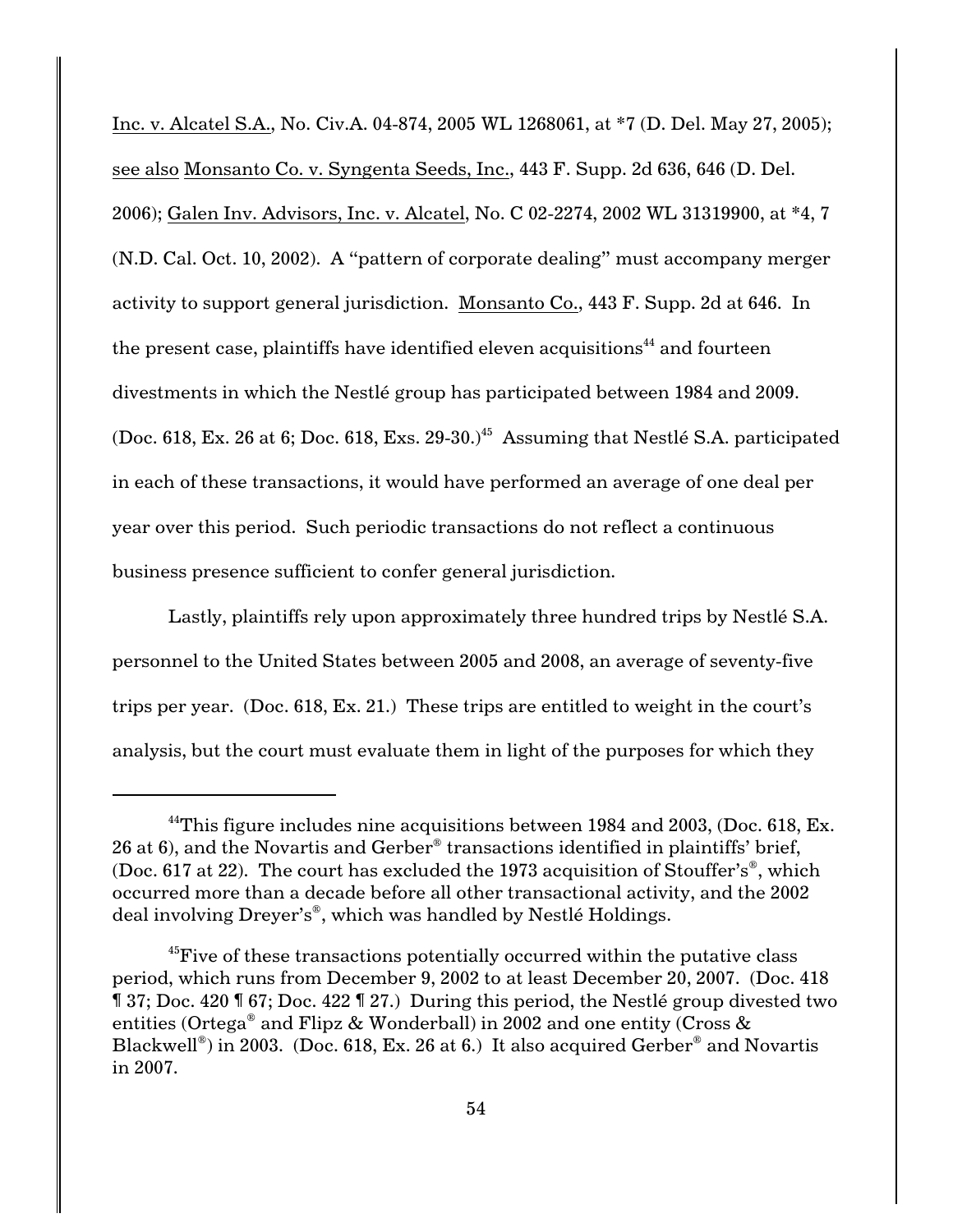were undertaken. Many were incidental to activities—such as road shows, acquisitions, and investor seminars—that the court has already held insufficient to establish general jurisdiction. Nestlé S.A. employees also traveled to the United States to perform market visits, attend subsidiary board meetings, and give presentations at university and trade conferences. (Id.) Most of the trips lasted for less than one week, and many of them span only two or three days. Such activity is more reflective of a parent overseeing its subsidiaries than a corporation endeavoring to carry on systematic business activity in the United States. In sum, Nestlé S.A.'s travel to the United States does not form part of the "bread and butter of its daily business" and is insufficient to confer general jurisdiction over the company. Provident Nat'l Bank, 819 F.2d at 438; accord Helicopteros, 466 U.S. at 417; Rosenberg Bros., 260 U.S. at 518.

The aggregate effect of these actions does not place Nestlé S.A. within the court's jurisdiction. Nestlé S.A. performs a variety of functions typical of a foreign parent corporation sitting atop a global corporate network, and its actions are typical of any parent corporation engaged in building brand identity across national boundaries. Were the court to exercise general jurisdiction over Nestlé S.A., it would effectively pave an avenue by which U.S. courts could exercise jurisdiction in any lawsuit against a foreign corporation with a domestic subsidiary *regardless of where the suit originated*. Such a holding would apply general jurisdiction to a host of corporations that maintain contacts with the United States but that do not carry out core business functions within its boundaries. This result would abjure the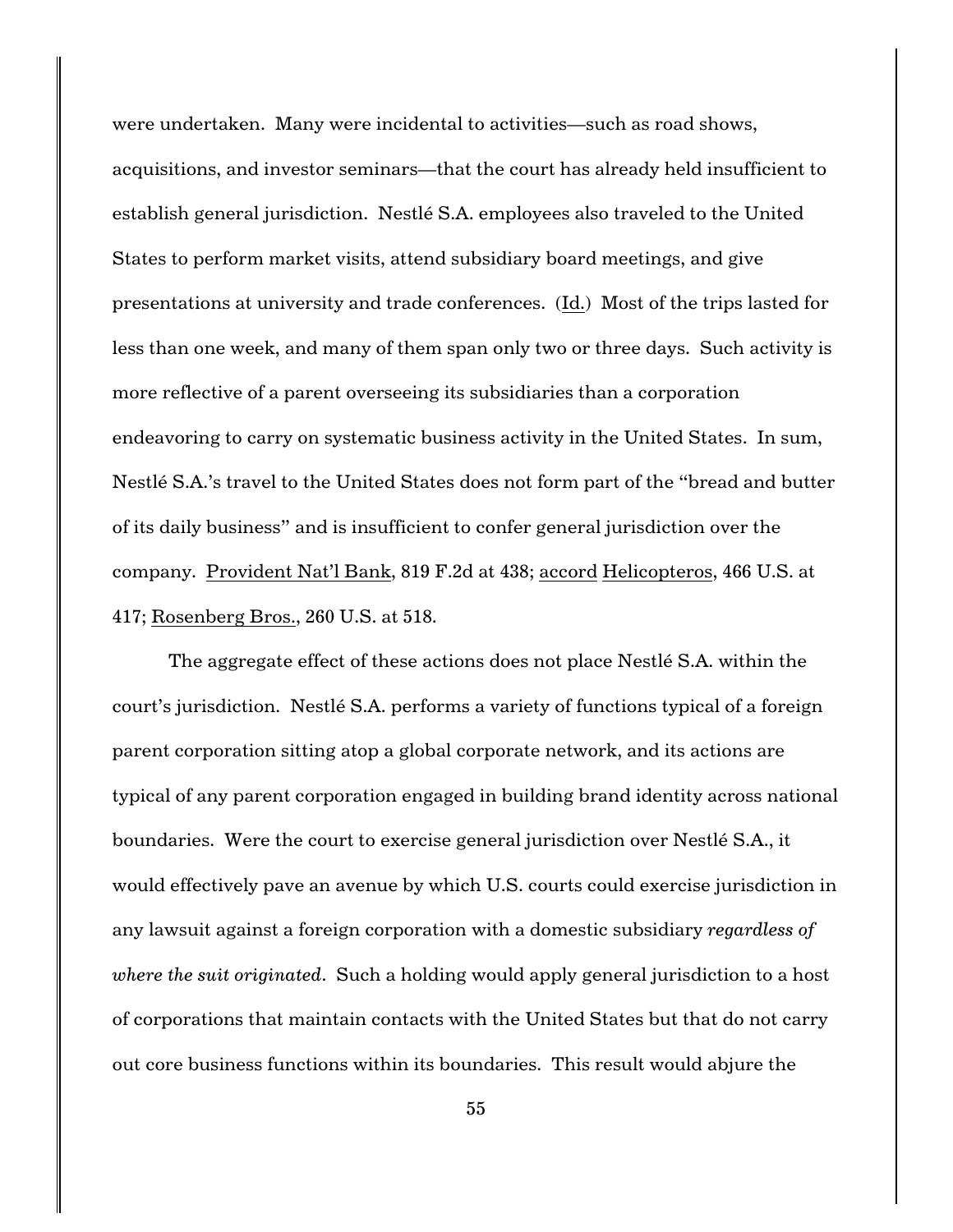mandates of Helicopteros and Provident National Bank. See supra Part III.A.1. Accordingly, the court concludes that Nestlé S.A. does not possess systematic and continuous contacts analogous to a business presence in the United States. Its motion to dismiss for lack of jurisdiction will be granted. $46$ 

### **3. Nestlé Canada**

Plaintiffs do not advocate an alter ego relationship between Nestlé USA and Nestlé Canada but contend that the court possesses general jurisdiction over Nestlé Canada due to its systematic and continuous contacts with the United States. Plaintiffs rely upon Nestlé Canada's exportation of products to the United States, purchase of raw materials from U.S. entities, and co-packing arrangements with U.S. suppliers. Both the Supreme Court and the Third Circuit have rejected similar

<sup>&</sup>lt;sup>46</sup>Plaintiff analogize Nestlé S.A. to the defendant in Shepherd Investments Int'l v. Verizon Communications, Inc., 373 F. Supp. 2d 853 (E.D. Wis. 2005). In Shepherd Investments, the court invoked general jurisdiction over a foreign holding company that engaged in promotional activities and investor relations in the forum. Defendant also participated in activities that, unlike Nestlé S.A., approximated a business presence in the forum. Defendant sold its stock directly to forum residents through an interactive website. Id. at 864. It augmented these direct sales by establishing business relationships with approximately 140 domestic banks, through which it paid regular dividends. Id. It also initiated and intervened in lawsuits, urged residents to contact their legislative representatives to advocate certain policies, and maintained a lobbying presence in the forum state's capital. Id. at 865-66. Nestlé S.A. has not engaged in such activity; therefore, Shepherd Investments is factually distinguishable.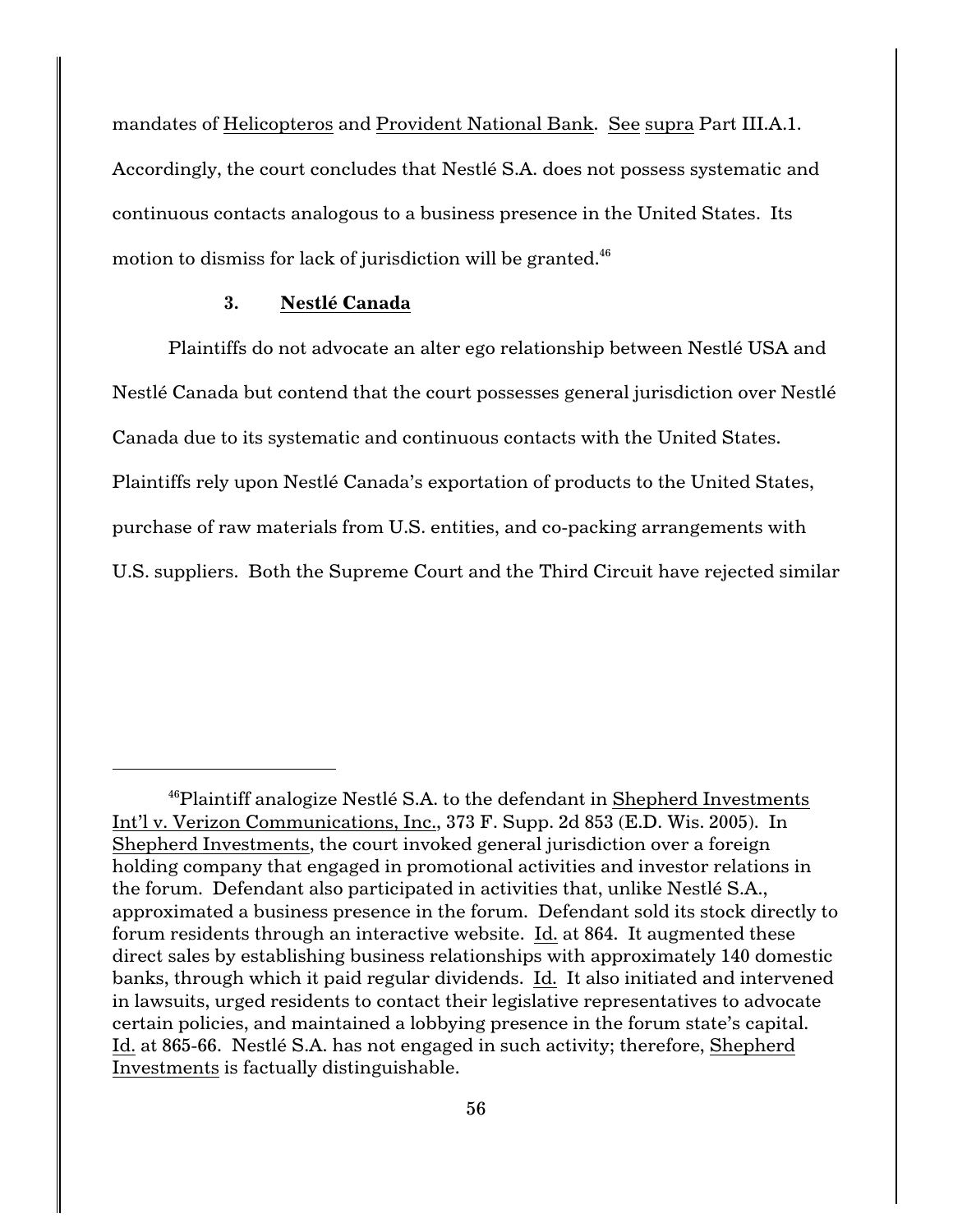arguments in support of general jurisdiction. $47$  Helicopteros, 466 U.S. at 410-11 (rejecting in-forum purchases as a basis for general jurisdiction); Rosenberg Bros., 260 U.S. at 518 (same with respect to contracts with in-forum vendors); BP Chems. Ltd., 229 F.3d at 262 (same); see also 3Lab, Inc. v. Kim, No. Civ. 07-1056, 2007 WL 2177513, at  $*6$  (D.N.J. July 26, 2007) ("The purchase of business supplies ... does not provide the continuous and systematic contacts necessary to support general jurisdiction . . . ."); Clark, 811 F. Supp. at 1063-64, 1070.

Plaintiffs contend that the business travel of Nestlé Canada executives and its retention of attorneys to defend two lawsuits in the United States is sufficient to establish general jurisdiction. The court has declined to accord jurisdictional significance to such travel when unaccompanied by activities that engaged markets within the forum. See supra Part III.B.3.b. Nestlé Canada's executives travel to the U.S. primarily to attend group-wide conferences and to maintain ties with Nestlé

 $47$ Plaintiffs also seek to assign jurisdiction over Nestlé Canada based upon contacts that David Mullins, its head of purchasing, maintains with Nestlé Business Services. Their reliance upon Mullins's activity is simply an iteration of the argument that importation of raw materials into Canada confers jurisdiction. As previously noted, this activity does not give rise to general jurisdiction. Helicopteros, 466 U.S. at 417; Wilson, 2009 WL 532830, at \*8 ("[M]ere purchases . . . cannot establish sufficient systematic and continuous contacts for general jurisdiction.").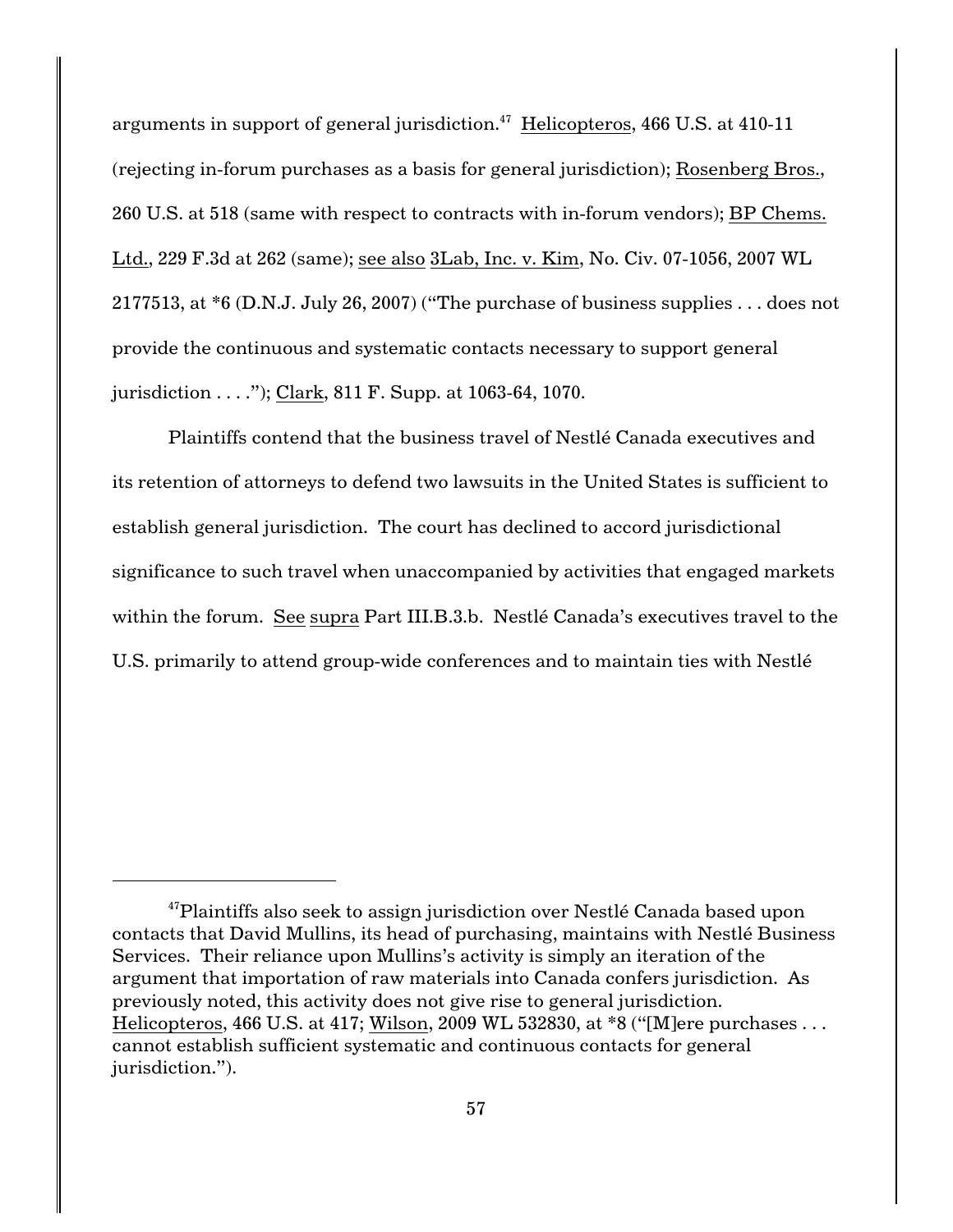USA associated with the two entities' mutual exchange of products.<sup>48</sup> Further, Nestlé Canada exercised no control over the filing of the lawsuits against it, and its defense of legal actions to prevent entry of an adverse judgment does not constitute an avenue of meaningful interaction with the United States. Its retention of counsel to respond to these lawsuits likewise fails to subject it to jurisdiction before this court. See Chocolate I, 602 F. Supp. 2d at 567 n.29 ("[I]t is illogical to predicate general jurisdiction upon . . . employment of attorneys [when the activities necessitating their retention] . . . fail *ex proprio vigore* to establish such jurisdiction.").<sup>49</sup>

Finally, Nestlé Canada's contacts, when aggregated, do not establish a sustained, continuous business presence in the forum. Nestlé Canada does not promote products to American consumers, maintains no facilities in the U.S., and

 $^{49}$ Plaintiffs contend that Nestlé Canada has an agent for service of process in the United States. The factual record reveals that Nestlé Globe, Inc., a wholly owned subsidiary of Nestlé Canada, maintains this agent. (Doc. 619, Ex. 37 at 175.) Plaintiffs have not established that these two entities are alter egos of one another, and the court will not consider Nestlé Globe's contacts with the U.S. in the jurisdictional analysis against Nestlé Canada.

<sup>&</sup>lt;sup>48</sup>Nestlé Canada personnel travel to the United States for two distinct purposes. First, staff who manage Nestlé Canada's confectionary productions periodically enter the U.S. to attend strategic conferences on "the future of chocolate." (Doc. 619, Ex. 37 at 35.) Second, personnel within Nestlé Canada's nutrition division "report . . . into the US nutrition business" and travel to the United States to further this relationship. (Id. at 34.) The record does not describe the reasons for this travel and reflects only that the division imports power bars and other nutritional products from the United States for sale to consumers in Canada. (Id. at 190-91.) Presumably, travel by its personnel occurs to effectuate these purposes. The court finds that this travel is akin to the inventory-supply activity found inadequate to establish jurisdiction in Helicopteros and Rosenberg Brothers.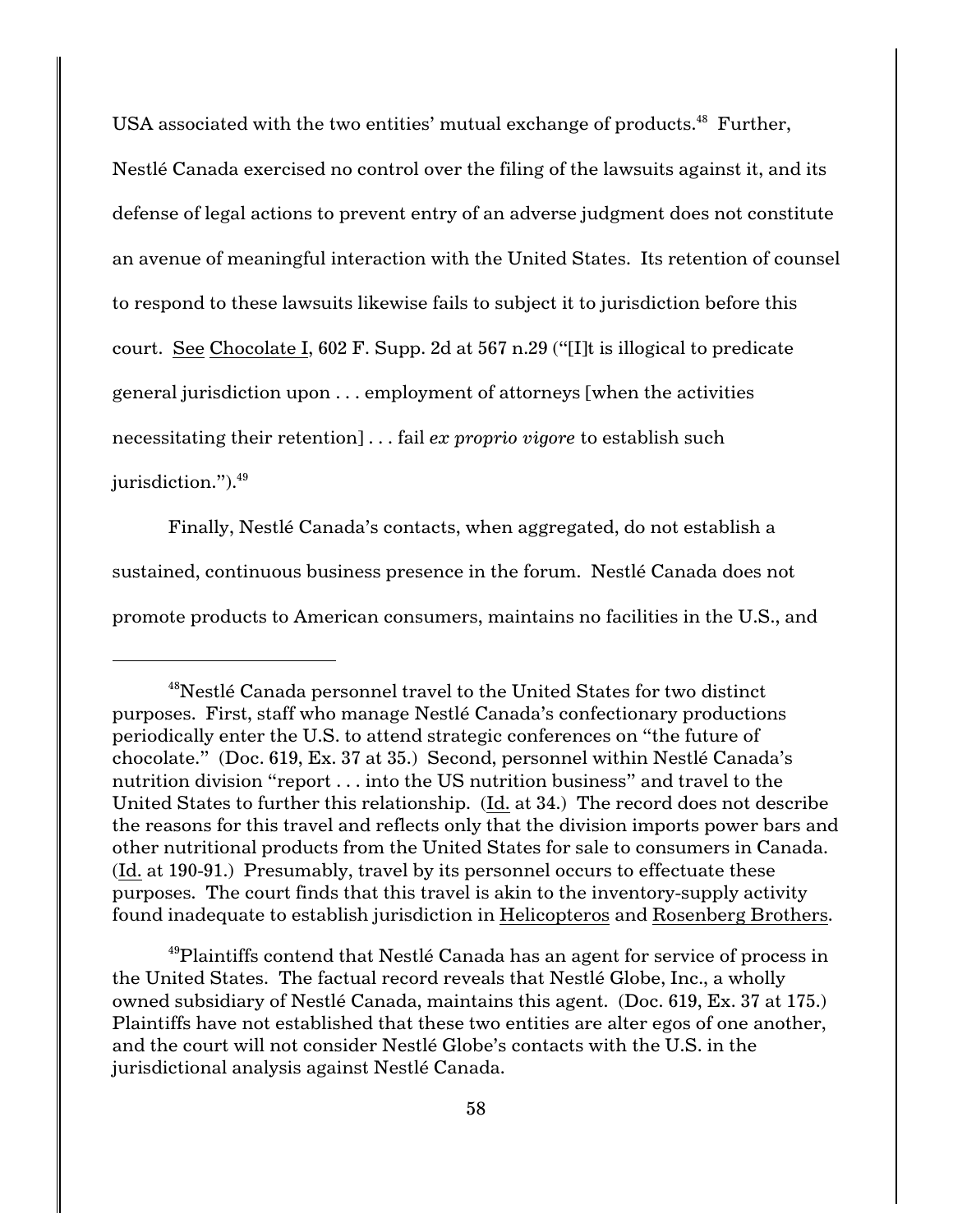employs no personnel here. The court concludes that it does not possess systematic contacts with the United States and is not subject to general jurisdiction. See BP Chems. Ltd., 229 F.3d at 262. Its motion to dismiss will be granted.<sup>50</sup>

## **4. Cadbury plc and Cadbury Holdings**

Plaintiffs contend that Cadbury USA is an alter ego of Cadbury plc and Cadbury Holdings because it exchanges employees with its parent corporations, who allegedly influence its daily affairs. Both Cadbury plc and Cadbury Holdings are successors of Cadbury Schweppes, which was the ultimate parent company of the Cadbury group during the putative class period. The court will jointly consider the actions of Cadbury plc and Cadbury Holdings for purposes of the jurisdictional analysis.<sup>51</sup>

 $^{50}$ In light of the dismissal of Mars Canada, Nestlé S.A., and Nestlé Canada, the motions to dismiss (Docs. 469, 476) plaintiffs' amended complaints under Rule 12(b)(6) will be denied as moot with respect to these defendants.

 $51$ Joint consideration of Cadbury plc and Cadbury Holdings is also appropriate because they coordinate all of their corporate activities and function as a unified parent entity. Cadbury plc discharges the Cadbury group's financial reporting requirements while Cadbury Holdings manages its operating subsidiaries. These activities complement one another, and Chambers testified that the two entities operate as a single indistinguishable entity on a daily basis. Consequently, the court may consider them as one organization notwithstanding the corporate lines that separate them.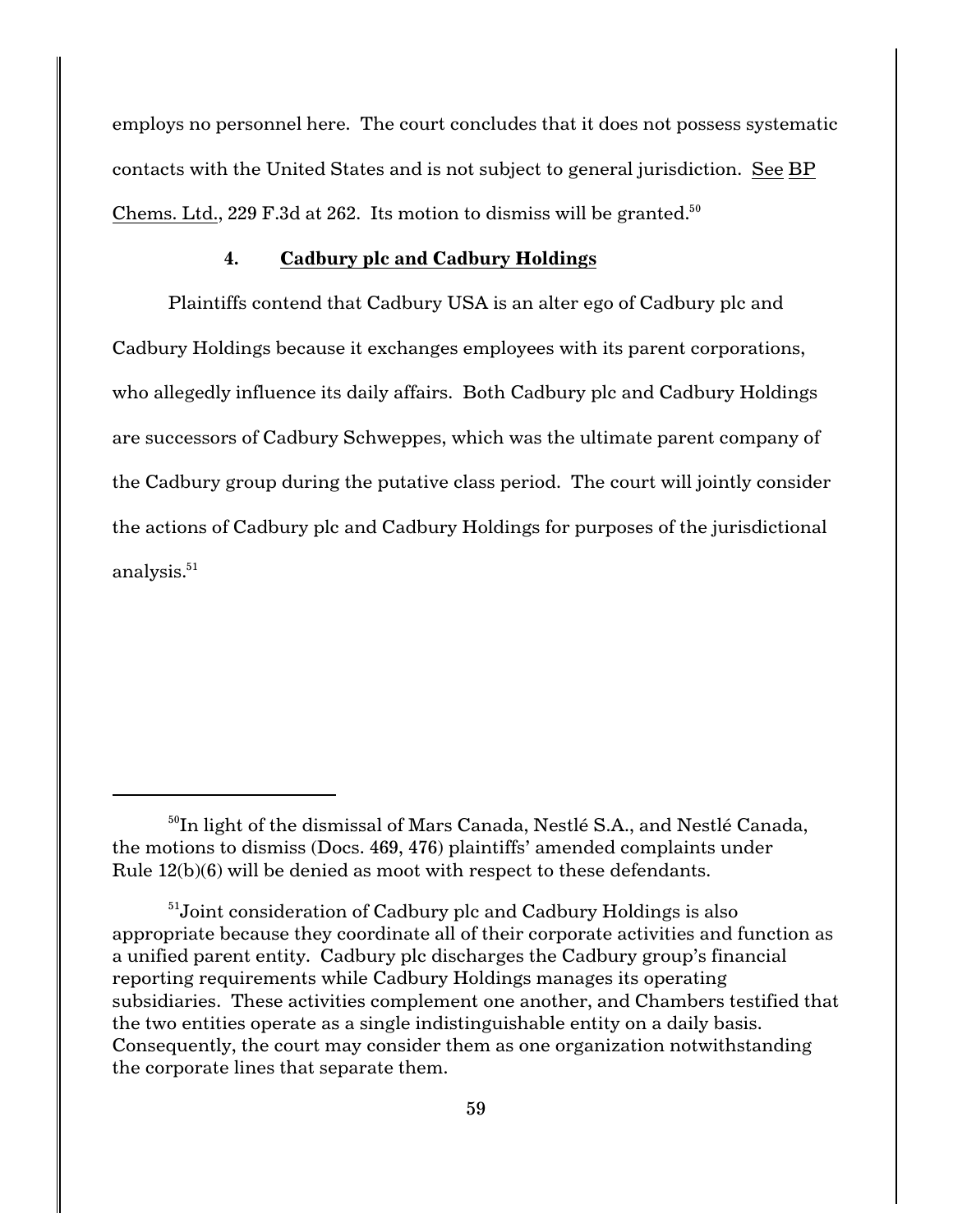Plaintiffs have produced prima facie evidence of alter ego control between Cadbury USA and its parent corporations.<sup>52</sup> Cadbury Holdings vertically manages the Cadbury group through business units aligned with product groups rather than corporate boundaries. Unlike Nestlé S.A., which places SBU oversight with Nestec personnel, senior executives of Cadbury operating entities double as *both* the leaders of business units *and* as the heads of production activities. For example, Chambers simultaneously serves as the CEO of Cadbury USA and as the head of Cadbury's American Confectionary business unit.<sup>53</sup> He is accountable for all

 $53$ It is unclear whether the American Confectionary division is a distinct corporate entity or whether the term merely refers to all Cadbury confectionaryproducing entities in the United States and Canada. Chambers testified that he joined the Cadbury group in 2005 as the "CEO of Americas Confectionery," (Doc. 620, Ex. 4 at 9); however, a subsequent affidavit avers that his employer was Cadbury USA, (Doc. 629, Ex. 2 ¶ 4). During his deposition, he explained that "Americas Confectionery was the internal organization name for the Americas Region in the Confectionery side of the business." (Doc. 620, Ex. 4 at 15.) Prior to 2008, Americas Confectionary consisted of three regions: South America, northern Latin America, and North America. (Id. at 46.) Each of these regions had a president who reported directly to Chambers. In 2008, the division was reshaped and currently comprises five smaller regions, to wit: the U.S., Canada, Mexico, Central America, and the Caribbean. (Id. at 47.) It is unclear whether a separate subsidiary corporation operates in each of these regions or whether such entities—if they exist—scrupulously observe corporate boundaries.

 $52$ Cadbury USA is not a party to the actions before the court; however, a plaintiff seeking to acquire alter ego jurisdiction over a foreign parent need not join its domestic subsidiary to the action. See Volkswagenwerk Aktiengesellschaft v. Beech Aircraft Corp., 751 F.2d 117, 119, 122-23 (2d Cir. 1984) (opining that alter ego jurisdiction existed over foreign party corporation by virtue of its control of a nonparty subsidiary); Bellomo v. Pa. Life Co., 488 F. Supp. 744, 746-47 (S.D.N.Y. 1980) (exercising agency jurisdiction over an out-of-forum parent based upon the forumrelated activities of its non-party subsidiaries). The alter ego relationship effectively places the parent within the forum, rendering formal joinder of the subsidiary unnecessary.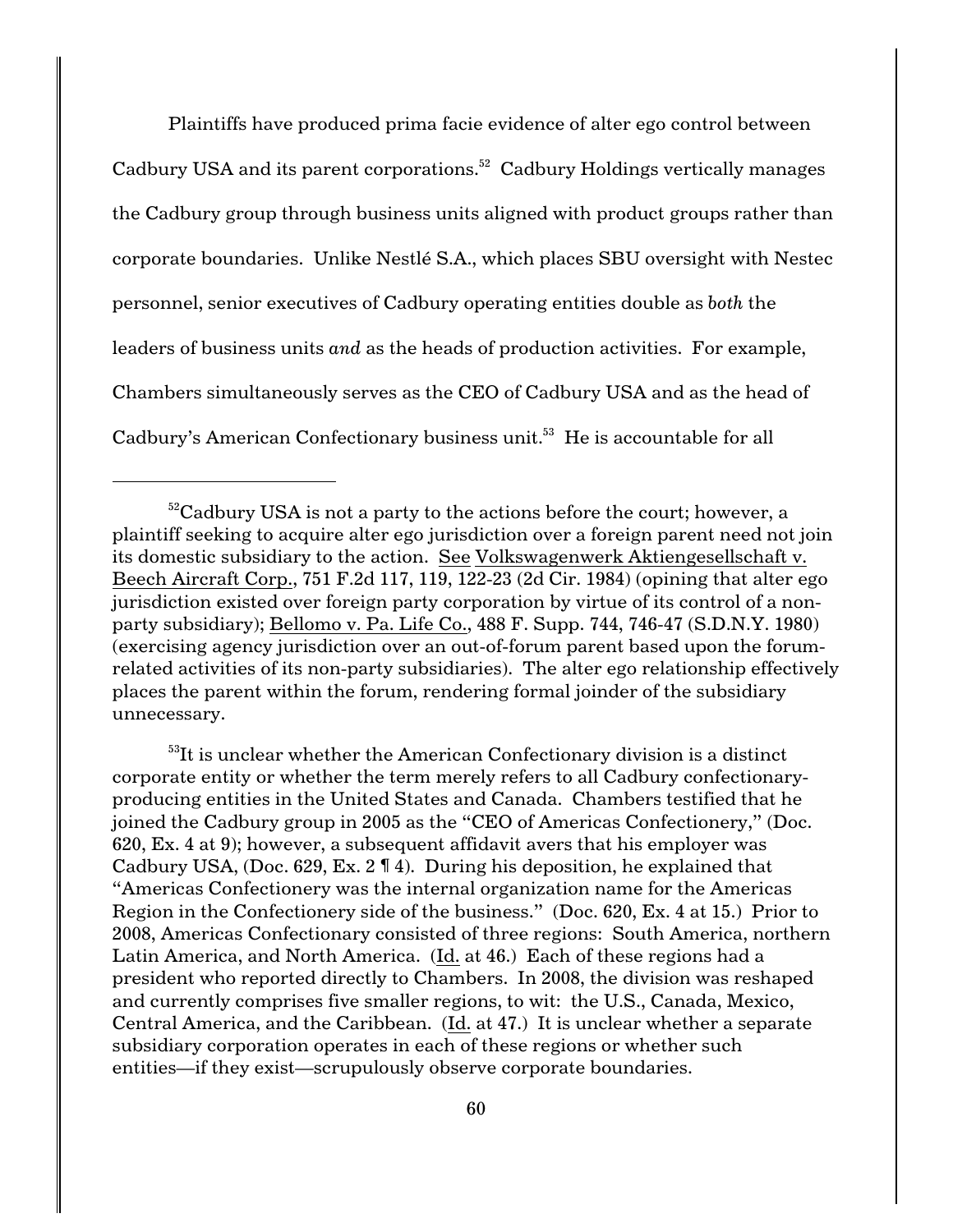confectionaries produced in the United States, Canada, and Mexico regardless of whether Cadbury USA actually manufactures them. (Doc. 620, Ex. 4 at 63-66.) Chambers also holds membership on the CEC, which exercises centralized control over "the day-to-day management" of all Cadbury entities. (Doc. 521, Ex. B.) In effect, Cadbury plc and Cadbury Holdings have conscripted employees of their subsidiaries to discharge group-wide management functions across corporate boundaries. These dual responsibilities of senior executives provide strong evidence of an alter ego relationship. See, e.g., Cali v. E. Coast Aviation Servs., Ltd., 178 F. Supp. 2d 276, 289 (E.D.N.Y. 2001) (relying upon vertical integration of parent and subsidiary corporations through business units to exercise alter ego jurisdiction); Latex Gloves, 2001 WL 964105, at \*6 (same).

Similar confusion persists regarding the recruitment and assignment of employees within the Cadbury group. For example, Todd Stitzer, the CEO of Cadbury plc, is "actually employed *by [a] US company* and then second[ed to] . . . Cadbury Holdings." (Doc. 620, Ex. 3 at 17 (emphasis added)). Indeed, most CEC members are employed by Cadbury operating entities despite their participation in the global management functions of the CEC. Employees often transfer from one Cadbury entity to another based upon the Committee's recommendations. Chambers explained that "the [HR recruitment function] works kind of [amorphously], in terms of business unit to business unit.... [T] he supply pool [of personnel] . . . is cultivated by the HR community . . . across all of the entities that . . . make up Cadbury." (Doc. 620, Ex. 4 at 205.) The Cadbury group's centralized management of territory and personnel provide prima facie evidence that Cadbury corporate boundaries are superimposed purlieus that do not reflect functional accountabilities within the corporate group. Cadbury plc and Cadbury Holdings's request that the court defer to corporate parameters is unpersuasive in light of record evidence that defendants themselves failed to accord those lines the same respect.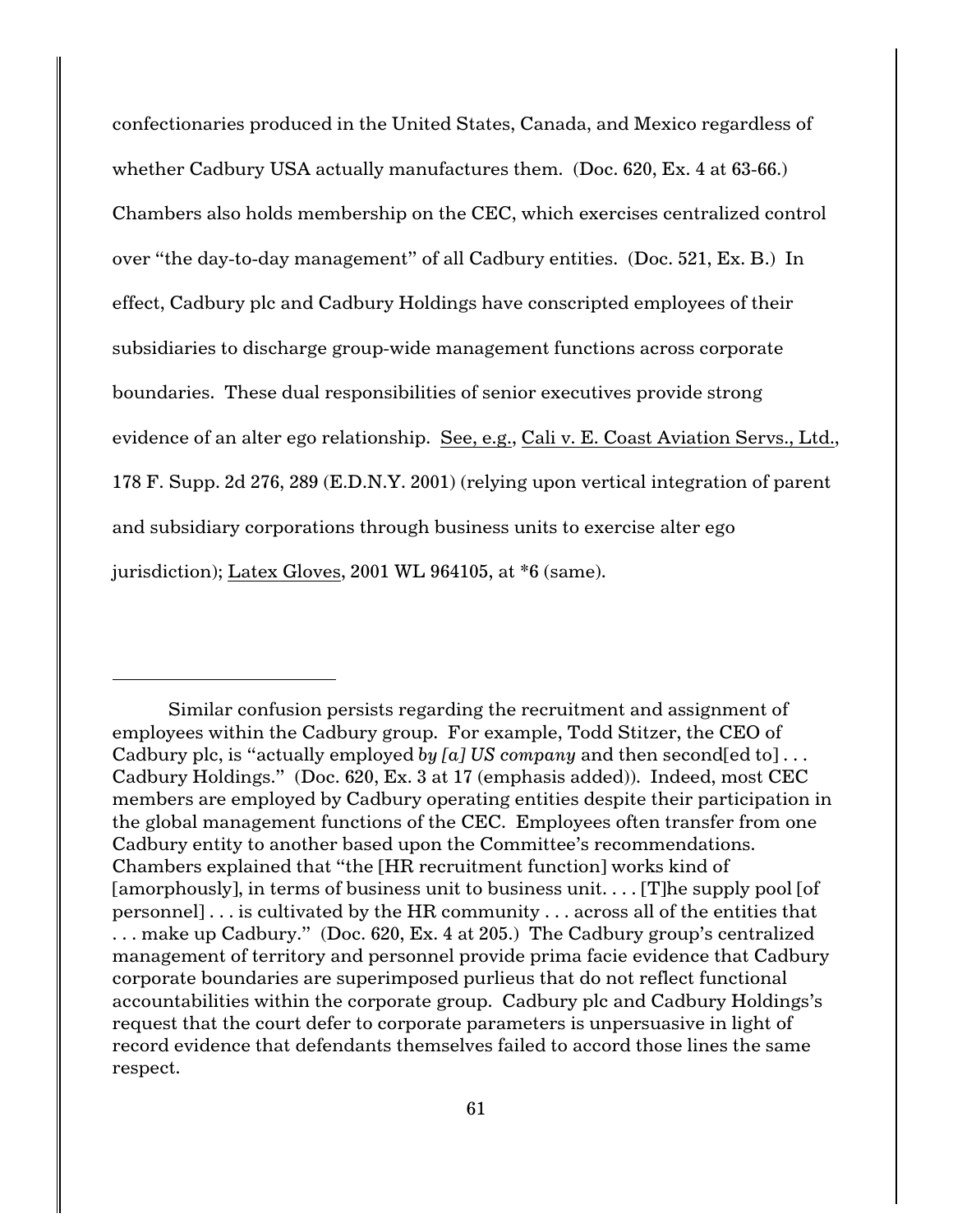The CEC meets regularly to assess corporate affairs and implement global strategy. For example, in mid-2007 the CEC discussed the potential for Cadbury USA to increase distribution of Green & Black's, a line of high-end organic chocolate bars. (Doc. 620, Ex. 39 ¶ 5.) The CEC addressed the manner in which profits and losses would be apportioned between Cadbury USA and its English parent corporations, and Cadbury plc's CEO and CFO were required to give the "[f]inal go-ahead" before Cadbury USA could implement the project. (Id.) Minutes of the same meeting reflect that the CEC evaluated market research and issues of supply chain management. (Id. ¶¶ 6-7.) Typically, such functions are discharged by an operating company, yet Cadbury plc and Cadbury Holdings managed these matters through the CEC. See, e.g., Dalton v. R&W Marine, Inc., 897 F.2d 1359, 1363 (5th Cir. 1990) (observing that in a typical corporate family, subsidiaries exercise authority over research, marketing, and supply functions).

The CEC also controls the daily functions of Cadbury operating entities to the exclusion of their respective boards of directors. In fact, Chambers could not recall how many individuals comprise Cadbury USA's board, could not identify a single board member, and could not remember attending any board meetings in

62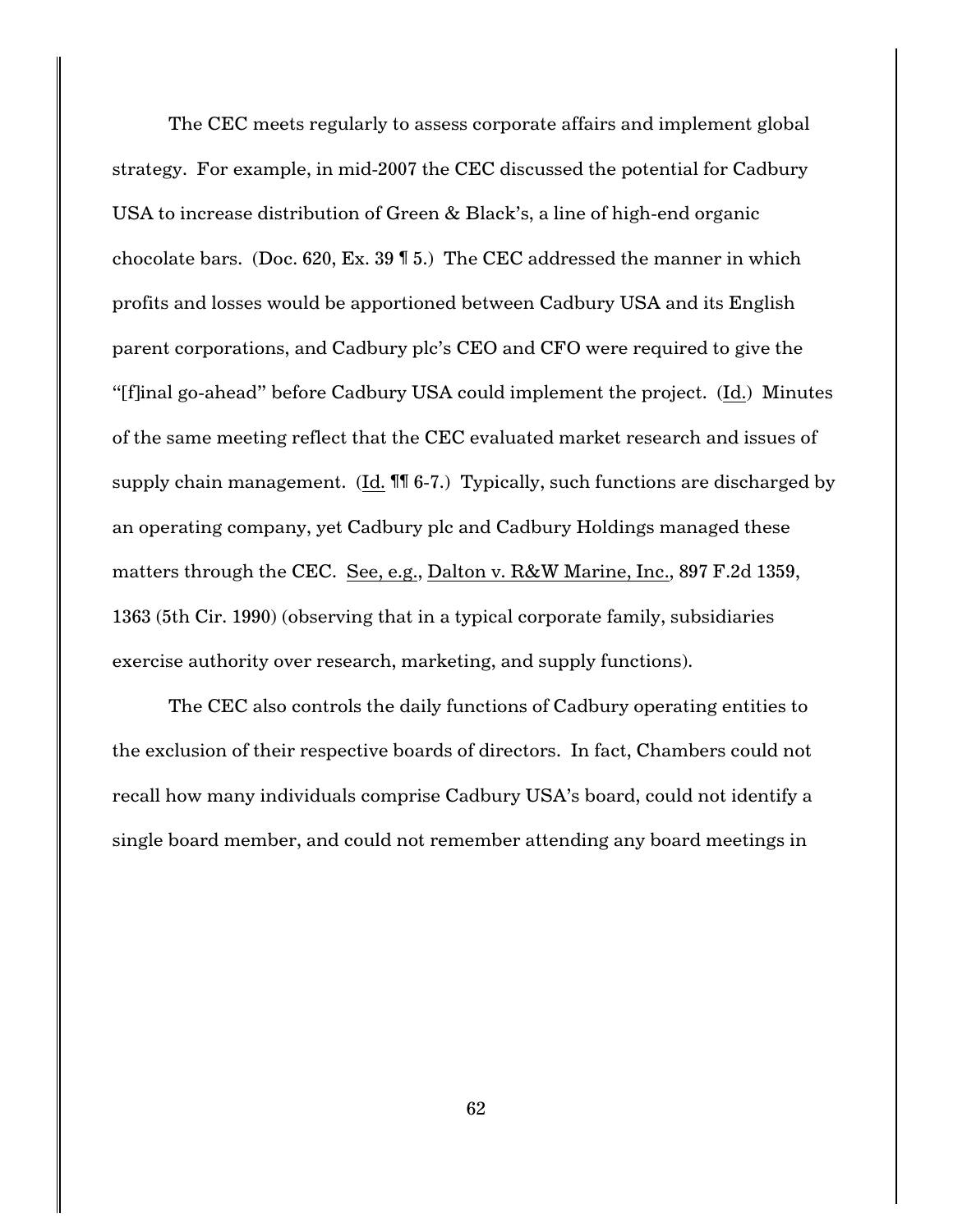person.<sup>54</sup> In contrast, he recollected attending meetings of the Cadbury Schweppes board on two occasions, (Doc. 620, Ex. 4 at 92), and he recounted active participation in CEC meetings. Chambers also recalled numerous instances in which the CEC issued decisions that affected the operational activities of Cadbury USA. He stated that the CEC convenes between six and nine times annually, (id. at 60), that members discuss advertising campaigns, executive recruitment, and outsourcing, (id. at 69-70, 103), that meetings ordinarily last between one and three days, (id. at 95), and that the CEC often reviews investor relations activities, (id.

 $54$ Chambers testified as follows:

- Q. How many members are on the board of directors of Cadbury Adams USA?
- A. I don't know exactly.
- Q. Approximately?
- A. Half-a-dozen.
- Q . Do you know who they are?
- A. I couldn't list them all, no.
- Q . Can you list any of them?
- A. Not with certainty, no.
- Q. Have you ever met with the board of directors of Cadbury Adams USA?
- A. We have had meetings or documents that would act as a meeting, to come to an agreement on issues.
- Q . You're talking about something that was done on a paper basis, correct?
- A . That's part of what I'm referring to, yes.
- Q. Have you ever had an in-person meeting with the board of directors of Cadbury Adams USA?
- A. I don't recall.
- Q. Have you ever participated in a telephonic meeting with members of the board of directors of Cadbury Adams USA?
- A. I don't recall.

(Doc. 620, Ex. 4 at 93-94.)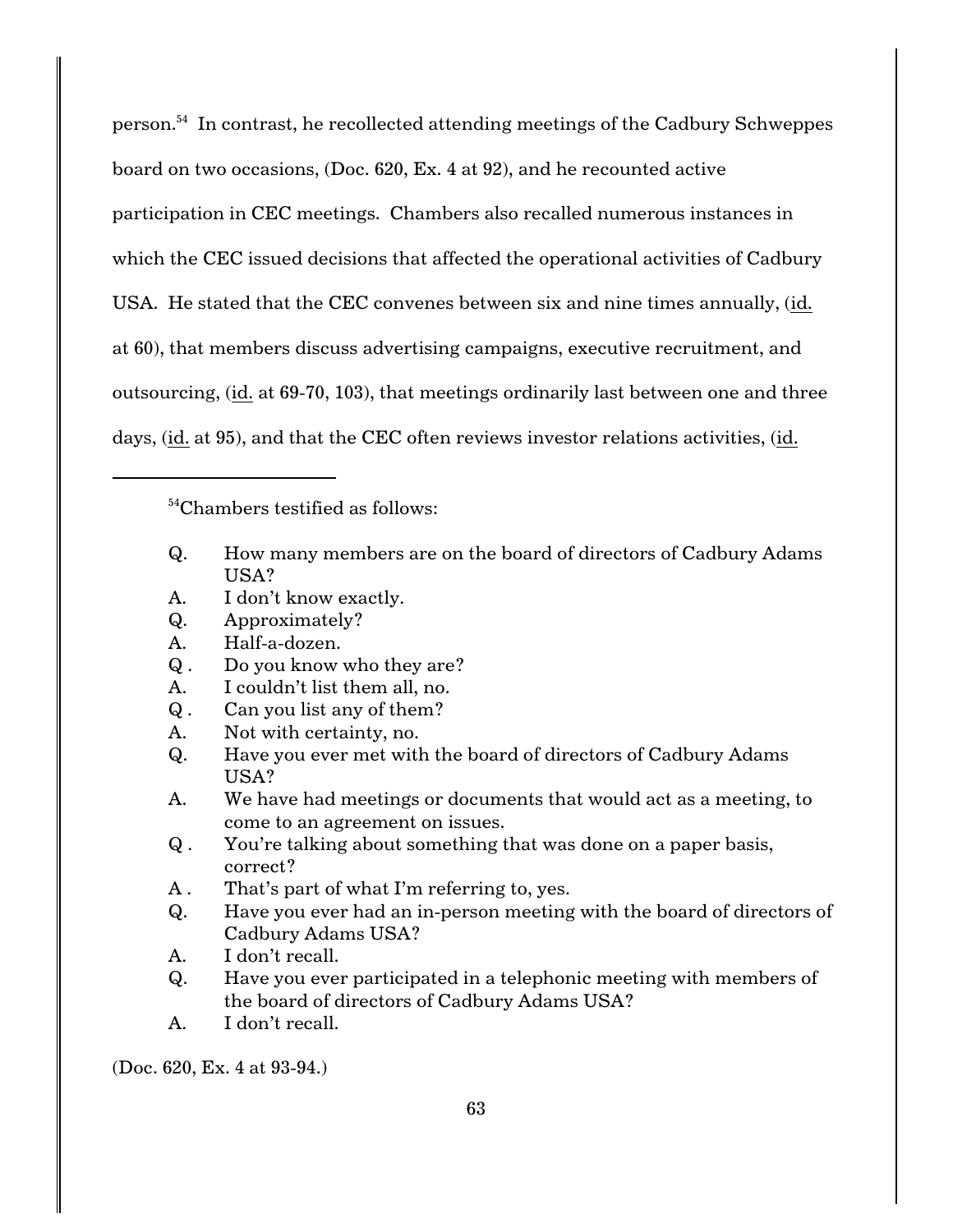at 178-79). These common operational functions occur under the direction of Cadbury plc and Cadbury Holdings. As the CEO of Cadbury USA, Chambers's inability to describe the role of his company's board while testifying at length about the operational activities of the CEC strongly suggests that Cadbury plc and Cadbury Holdings control the actions of their subsidiaries to the exclusion of those companies' boards of directors.<sup>55</sup>

Plaintiffs' prima facie alter ego evidence succeeds against Cadbury plc and Cadbury Holdings where it failed against Mars Canada and Nestlé S.A. for several reasons. First, the Mars and Nestlé groups have no entity analogous to the Cadbury CEC. The executives of Cadbury operating subsidiaries declare group-wide strategy across corporate boundaries through their positions on the Committee. Mars Global and Nestlé S.A., in contrast, limit their involvement in subsidiary affairs to establishing broad corporate policies through mediums such as the Mars Finance Manual and Nestec's licensing agreements. Second, Cadbury's business units exercise greater control over operating activities than the Nestlé group's

<sup>&</sup>lt;sup>55</sup>Following his deposition, Chambers executed an affidavit identifying the members of Cadbury USA's board as himself, Brad Irwin, Gary Lyons, and James Reed. (Doc. 629, Ex. 2 ¶ 4.) He also enumerated four board meetings and ten written consents in which he participated.  $(\text{Id.} \P 3; \text{Doc.} 629, \text{Ex.} 2A)$  These latebreaking recollections are insufficient to countermand Chambers's description of the centralized control that the CEC exercises over Cadbury USA. Chambers expressed familiarity with Reed during his deposition, and Lyons, who is Cadbury USA's general counsel, was physically present during his testimony. (Doc. 620, Ex. 4 at 2, 204.) Chambers's failure to identify these individuals as board members despite professional relationships with them underscores the board's lack of operational control.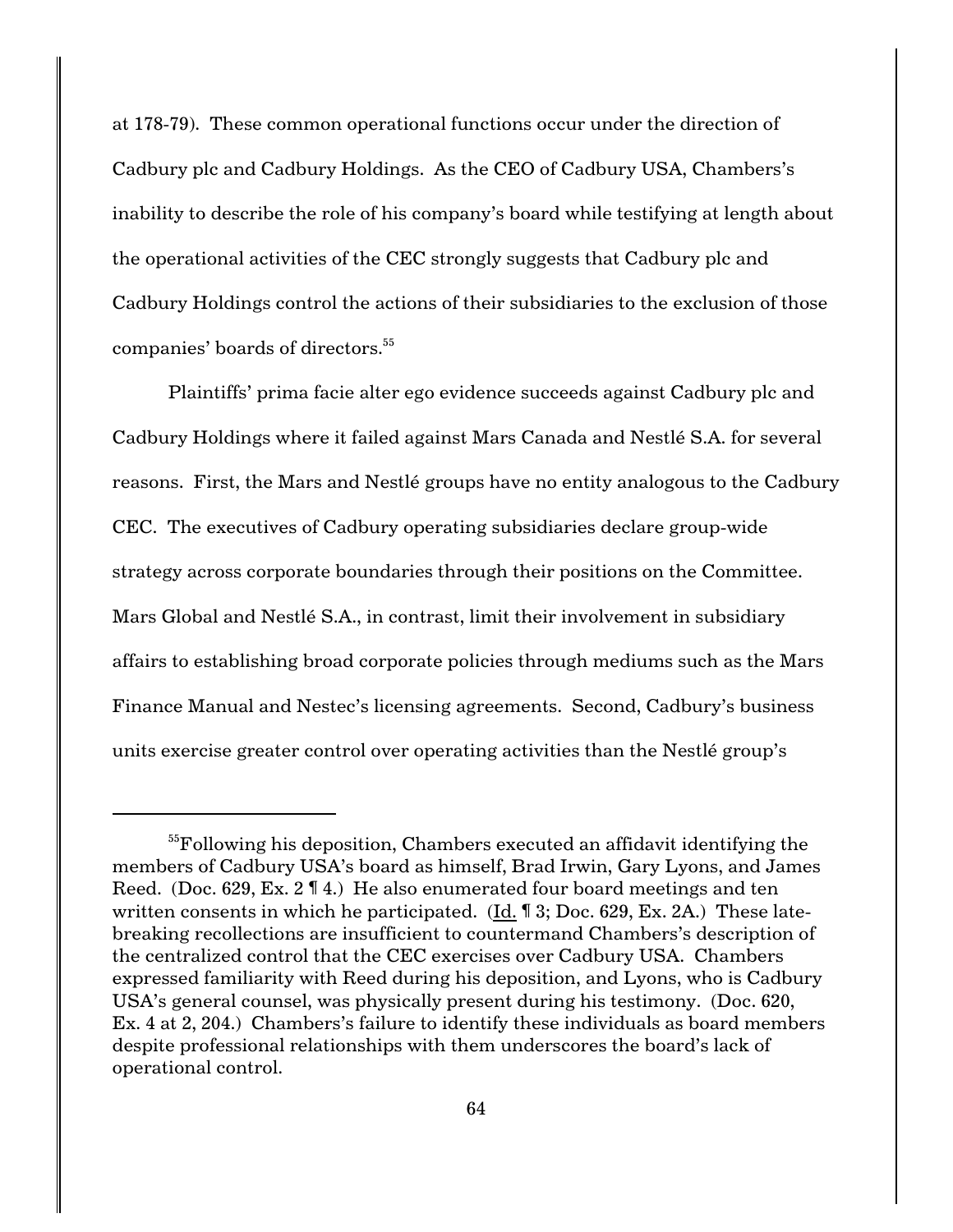SBUs and SGDU. Whereas Nestec configures SBUs differently from Nestlé operating entities, Cadbury business units are uniform from the canopy to the root of the corporate family tree. Finally, Mars Canada and Nestlé Canada possess greater corporate independence than does Cadbury USA. Mars Canada exercises considerable influence over the dividends and repatriations that it pays to Mars Global, and Nestlé USA has established an American business strategy without Nestlé S.A.'s superintendence, (Doc. 618, Ex. 19). Cadbury USA exercises no similar measure of autonomy.

Plaintiffs have proffered prima facie evidence that Cadbury USA acts as the alter ego of Cadbury plc and Cadbury Holdings. In light of its physical presence within the United States, the court may exercise general jurisdiction over Cadbury plc and Cadbury Holdings based upon this alter ego relationship.<sup>56, 57</sup>

 $16^{6}$ In light of plaintiffs' showing of an alter ego relationship, the court need not consider whether Cadbury plc and Cadbury Holdings possess systematic and continuous contacts with the United States or whether they are otherwise subject to the court's specific jurisdiction.

 $57$ Retaining Cadbury plc and Cadbury Holdings while dismissing the remaining Rule 12(b)(2) defendants is consistent with recent Third Circuit pronouncements applying the doctrine of general jurisdiction. D'Jamoos ex rel. Estate of Weingeroff v. Pilatus Aircraft Ltd., 566 F.3d 94 (3d Cir. 2009), illustrates that purposeful engagement of in-forum residents is essential to the exercise of general jurisdiction. In D'Jamoos, plaintiff brought suit against a Swiss corporation engaged in the production of aircraft. Id. at 98. The manufacturer maintained a stateside subsidiary, which acted as its exclusive distributor in the United States, performed final manufacturing work on aircraft sold here, and performed research and development functions for the foreign parent. Id. at 98, 107-08. The parent incorporated alterations designed by the subsidiary into new versions of its aircraft, and approximately half of the parent's total revenue derived from the subsidiary's sales in the U.S. Id. at 108. The Third Circuit held that the parent's activity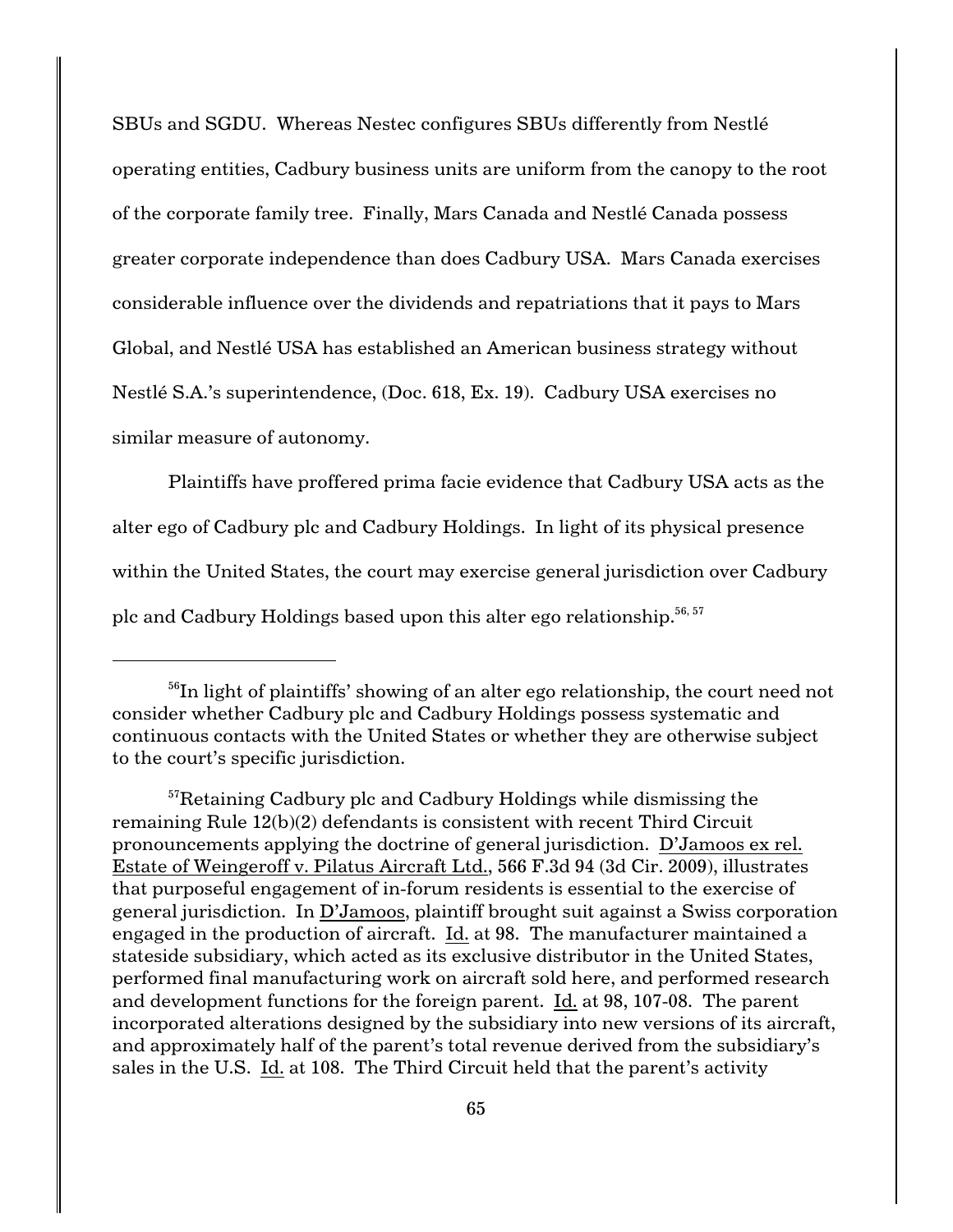## **C. Fairness and Substantial Justice**

A defendant's contacts with a forum are not alone sufficient to enable the court to exercise personal jurisdiction, and the court must also ensure that proceeding with the lawsuit harmonizes with "traditional notions of fair play and

Mars Global and Nestlé S.A. do not exercise such extensive control over Mars Canada and Nestlé USA. Both of these subsidiaries manage their own operations and develop marketing campaigns for local markets. The parent entities advise and monitor subsidiary performance but do not manufacture products or inject their presence into daily operational affairs. In contrast, Cadbury plc and Cadbury Holdings exercise sweeping control over their subsidiaries through the CEC. The Committee, comprised of the heads of business units, directly manages production and product development. Cadbury operating entities therefore draw life from their corporate parent in a manner not shared by their Mars and Nestlé counterparts, and D'Jamoos bolsters the court's dismissal of the latter entities while exercising jurisdiction over Cadbury plc and Cadbury Holdings.

constituted a mutual, ongoing business relationship with the subsidiary in the forum: The parent supplied the subsidiary with a steady stream of aircraft; the subsidiary's "*raison d'être* [was] 'to provide completions, marketing, sales, and service for [the parent]." Id. The parent engaged primarily in manufacturing activity; the subsidiary provided a considerable outlet for its products and a platform to research product improvements. Moreover, the subsidiary acted as the final artery through which the parent channeled its products to American consumers. The Third Circuit concluded that the parent was the subsidiary's sole "source of life," and that its activities amounted to the business of the parent. Id. at 109.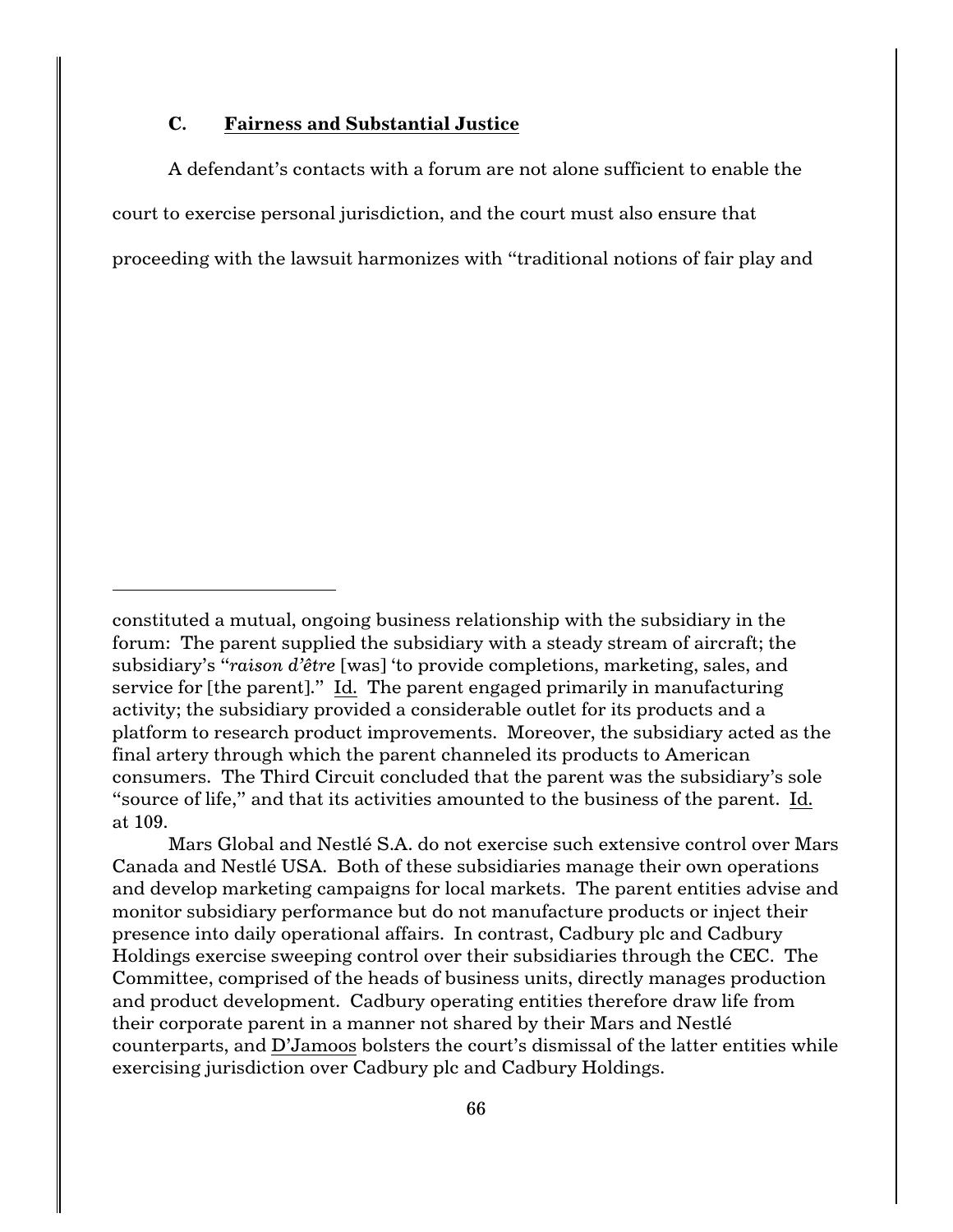substantial justice."<sup>58</sup> Int'l Shoe Co. v. Washington, 326 U.S. 310, 316 (1945).

Factors influencing this analysis include (1) the burden to defendant of litigating in the forum, (2) the forum's interest in adjudicating the lawsuit, (3) "the plaintiff's interest obtaining convenient and effective relief," (4) the interstate judicial system's interest in resolving conflicts efficiently, and (5) "the shared interest of the several states in furthering fundamental substantive social policies." Pennzoil Prods. Co. v. Colelli & Assocs., 149 F.3d 197, 205-06 (3d Cir. 1998) (quoting Burger King Corp. v. Rudzewicz, 471 U.S. 462, 477 (1985)). In federal question cases, the final two factors focus less upon federalism concerns and more upon the national interests underlying the statutes that create the plaintiff's claim. Pinker, 292 F.3d at 371-72. The court must afford particular care to the interests of a foreign defendant, who may shoulder a heavy burden by defending itself in a legal system with which it lacks familiarity. See Asahi Metal Indus. Co. v. Superior Court, 480 U.S. 102, 114 (1987); O'Connor v. Sandy Lane Hotel Co., 496 F.3d 312, 324 (3d Cir. 2007).

 $58$ Considerations of fairness and substantial justice typically arise in the context of specific jurisdiction, and the Supreme Court has never expressly applied them to the general jurisdiction analysis. 4 CHARLES ALAN WRIGHT & ARTHUR R. MILLER, FEDERAL PRACTICE AND PROCEDURE, § 1067.5, at 521-23 (3d ed. 2002). Nonetheless, several courts of appeals have instructed that such factors properly bear on the issue of general jurisdiction and the court will therefore assess them in this case. Id.; see also Trierweiler v. Croxton & Trench Holding Corp., 90 F.3d 1523, 1532-33 (10th Cir. 1996); Metro. Life Ins. Co. v. Roberson-Ceco Corp., 84 F.3d 560, 568, 573 (2d Cir. 1996); Amoco Egypt Oil Co. v. Leonis Navigation Co., 1 F.3d 848, 851 (9th Cir. 1993); accord Lehigh Coal & Navigation Co. v. Geko-Mayo, GmbH, 56 F. Supp. 2d 559, 570 (E.D. Pa. 1999); Amp, Inc. v. Methode Elecs., Inc., 823 F. Supp. 259, 262 (M.D. Pa. 1993).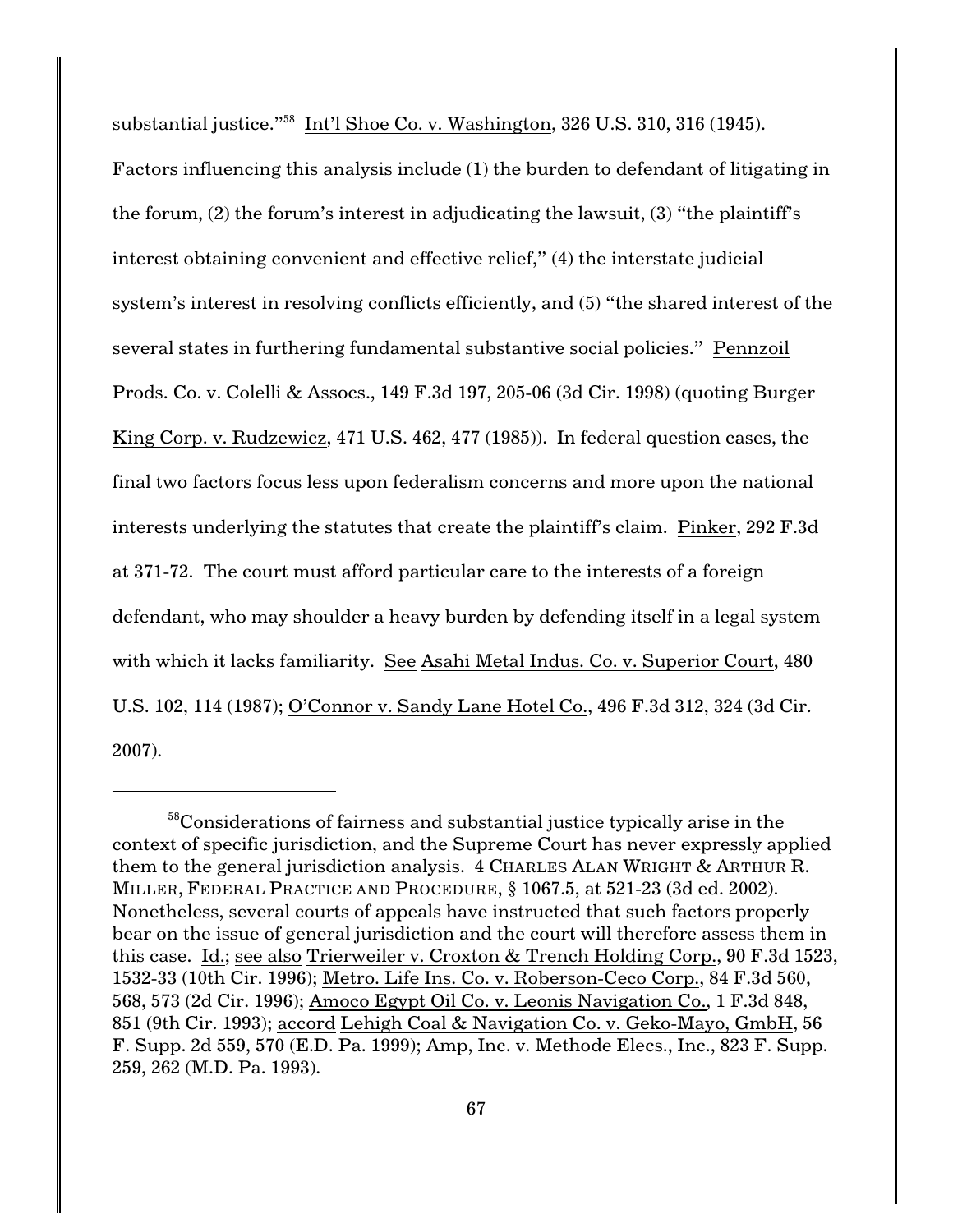In the present matter, these factors favor exercising jurisdiction over Cadbury plc and Cadbury Holdings despite their status as foreign corporations. These defendants and their predecessor, Cadbury Schweppes, have frequently convened meetings of their boards of directors and of the CEC within the territory of the United States, and Chambers—who is based in the U.S.—provides leadership and guidance to the parent organizations in the United Kingdom. Stitzer, the CEO of the Cadbury group, is employed by a U.S. entity. Cadbury plc and Cadbury Holdings regularly interact with the American market through the CEC and through the sharing of employees via the seconding process. Despite their foreign status, litigation before an American tribunal will not impose an unduly severe burden upon them.

The nature of plaintiffs' claim further supports exercise of jurisdiction over these defendants. Plaintiffs allege violations of U.S. antitrust laws. Plaintiffs have an interest in bringing these claims before an American court. The United States has a similar interest in efficiently and effectively resolving such suits before the federal judiciary. Moreover, the national interest in enforcing the policies of free market competition that underlie the Sherman Act favor proceeding with plaintiffs' claims against Cadbury plc and Cadbury Holdings. The court concludes that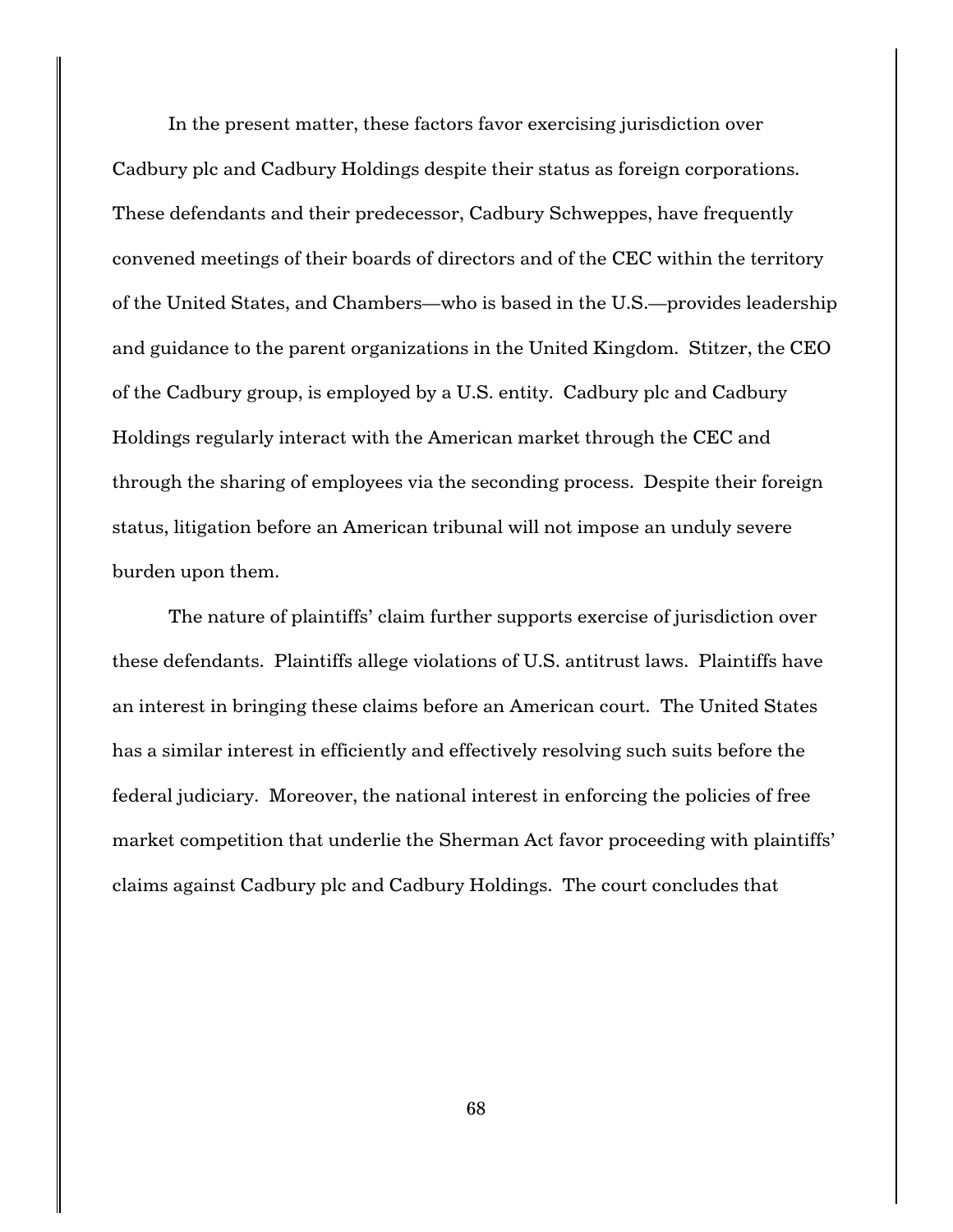exercising jurisdiction over these defendants comports with "traditional notions of fair play and substantial justice." Int'l Shoe, 326 U.S. at 316.<sup>59</sup>

# **IV. Conclusion**

Mars Canada and Nestlé S.A. do not maintain an alter ego relationship with their affiliated American entities, nor do they possess systematic and continuous contacts with the United States in their own rite. Mars Canada likewise maintains no business presence here. These defendants' motions to dismiss for lack of personal jurisdiction will be granted, and their Rule 12(b)(6) motions will be denied as moot.

Plaintiffs have made a prima facie showing that Cadbury plc and Cadbury Holdings control Cadbury USA to such an extent that it acts as their alter ego. Their jurisdictional motion will be denied, and the court will also deny their Rule 12(b)(6) motions for the reasons set forth in the memorandum of court dated March 4, 2009. See Chocolate I, 602 F. Supp. 2d at 574-78.

An appropriate order follows.

S/ Christopher C. Conner CHRISTOPHER C. CONNER United States District Judge

Dated: August 11, 2009

 $59$ Cadbury plc and Cadbury Holdings have filed three motions (Docs. 464, 469, 476) to dismiss plaintiffs amended complaints for failure to state a claim upon which relief can be granted. The court considered the arguments raised therein when ruling upon the Rule 12(b)(6) motions of the defendants that did not contest personal jurisdiction. The court will deny Cadbury plc and Cadbury Holdings's Rule 12(b)(6) motions for reasons identical to those set forth in Chocolate I. See 602 F. Supp. 2d 574-58.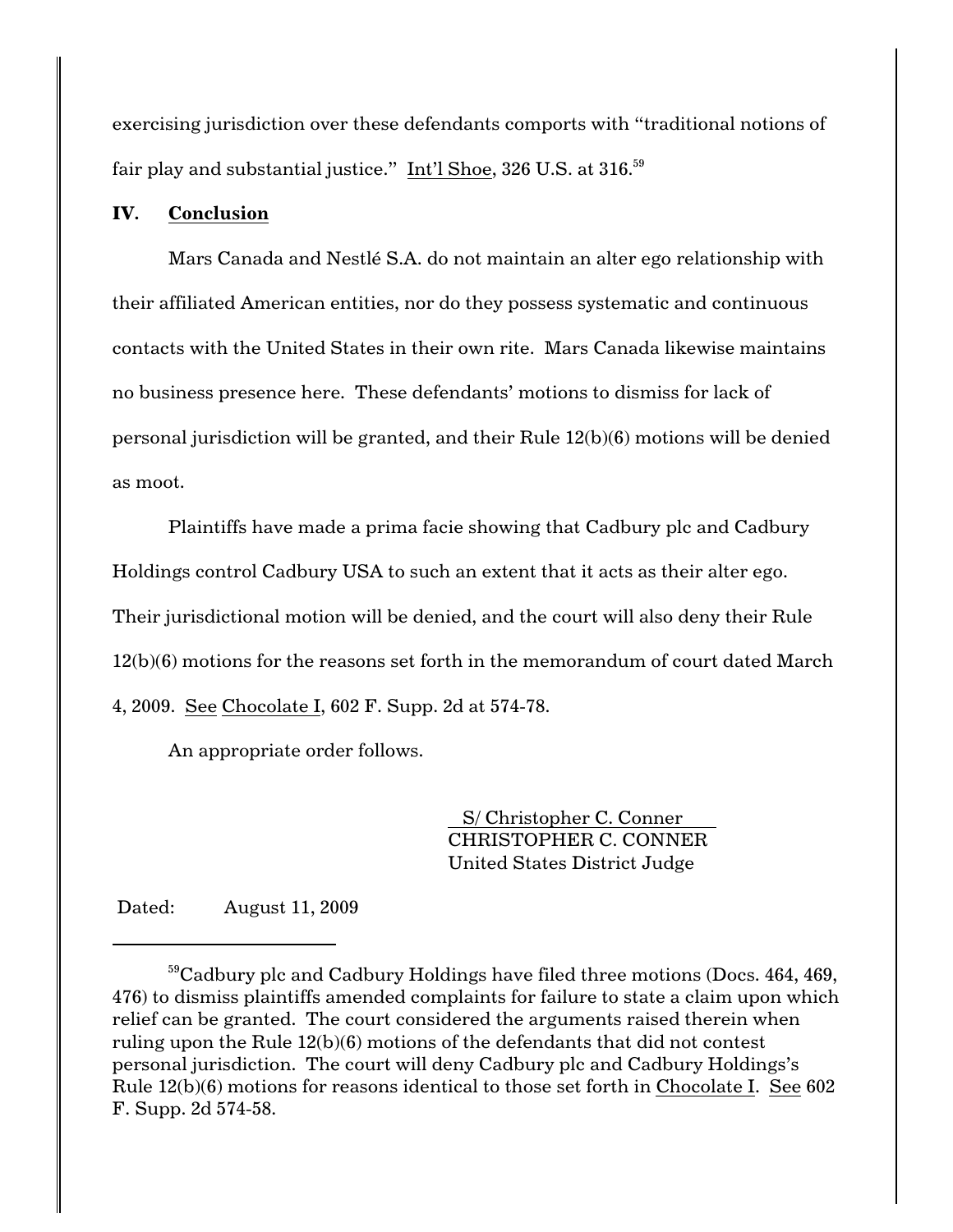# **IN THE UNITED STATES DISTRICT COURT FOR THE MIDDLE DISTRICT OF PENNSYLVANIA**

| <b>IN RE: CHOCOLATE</b>        | <b>MDL DOCKET NO. 1935</b>       |
|--------------------------------|----------------------------------|
| <b>CONFECTIONARY ANTITRUST</b> | (Civil Action No. 1:08-MDL-1935) |
| <b>LITIGATION</b>              |                                  |
|                                | (Judge Conner)                   |
|                                |                                  |
| THIS DOCUMENT APPLIES TO:      |                                  |
|                                |                                  |
| <b>ALL CASES</b>               |                                  |

# **ORDER**

AND NOW, this 11th day of August, 2009, upon consideration of the motions

to dismiss (Docs. 464, 466, 469, 471, 473, 474, 476), and for the reasons set forth in the

accompanying memorandum, it is hereby ORDERED that:

- 1. The motions to dismiss (Docs. 471, 473, 474) pursuant to Rule 12(b)(2) filed by Mars Canada, Nestlé S.A. and Nestlé Canada are GRANTED.
- 2. The motion to dismiss (Doc. 466) pursuant to Rule  $12(b)(2)$  filed by Cadbury plc and Cadbury Holdings is DENIED.
- 3. The motion to dismiss (Doc. 469) the amended complaints of the indirect end users and the indirect purchasers for resale pursuant to Rule 12(b)(6) is DENIED in part and DENIED as moot in part as follows:
	- a. The motion is DENIED with respect to Cadbury plc and Cadbury Holdings.
	- b. The motion is DENIED as moot with respect to Mars Canada, Nestlé S.A., and Nestlé Canada.